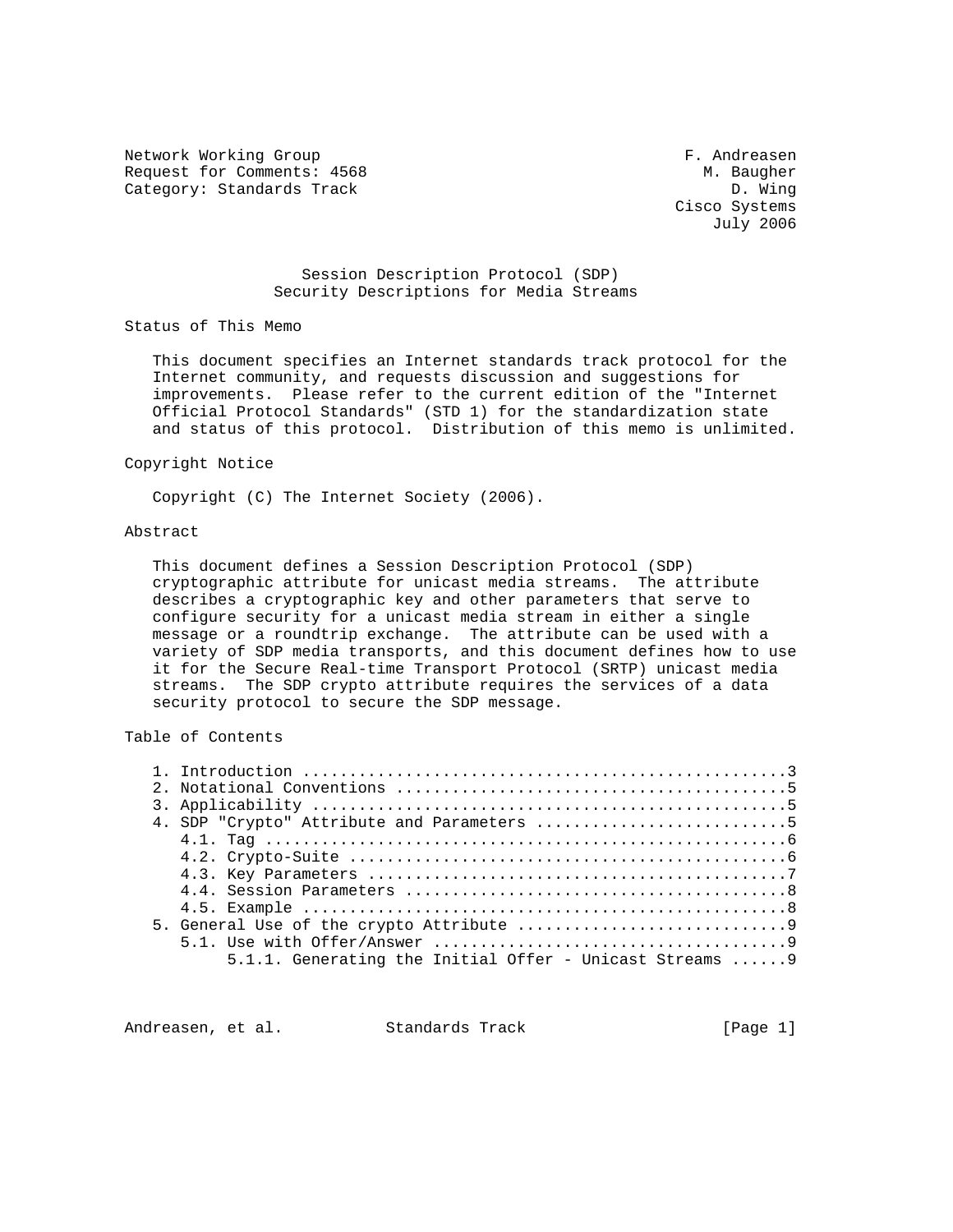|  | 5.1.2. Generating the Initial Answer - Unicast Streams 10                                                   |
|--|-------------------------------------------------------------------------------------------------------------|
|  | 5.1.3. Processing of the Initial Answer - Unicast                                                           |
|  |                                                                                                             |
|  | 5.1.4. Modifying the Session 11                                                                             |
|  |                                                                                                             |
|  | 5.3. General Backwards Compatibility Considerations 12                                                      |
|  |                                                                                                             |
|  |                                                                                                             |
|  |                                                                                                             |
|  | 6.2.1. AES_CM_128_HMAC_SHA1_80 16                                                                           |
|  | 6.2.2. $\texttt{AES\_CM\_128\_HMAC\_SHA1\_32}$ 17                                                           |
|  | 6.2.3. F8_128_HMAC_SHA1_80 17                                                                               |
|  | 6.2.4. Adding New Crypto-Suite Definitions 17                                                               |
|  |                                                                                                             |
|  |                                                                                                             |
|  | 6.3.2. UNENCRYPTED_SRTCP and UNENCRYPTED_SRTP 18                                                            |
|  |                                                                                                             |
|  |                                                                                                             |
|  |                                                                                                             |
|  | 6.3.6. Window Size Hint (WSH) 19                                                                            |
|  | 6.3.7. Defining New SRTP Session Parameters 20                                                              |
|  | 6.4. SRTP Crypto Context Initialization 20                                                                  |
|  | 6.4.1. Late Binding of One or More SSRCs to a                                                               |
|  |                                                                                                             |
|  | 6.4.2. Sharing Cryptographic Contexts among                                                                 |
|  |                                                                                                             |
|  |                                                                                                             |
|  |                                                                                                             |
|  |                                                                                                             |
|  | 7.1.1. Generating the Initial Offer - Unicast Streams 23                                                    |
|  | 7.1.2. Generating the Initial Answer - Unicast Streams 24                                                   |
|  | 7.1.3. Processing of the Initial Answer - Unicast                                                           |
|  |                                                                                                             |
|  | 7.1.4. Modifying the Session 25                                                                             |
|  | 7.1.5. Offer/Answer Example 27                                                                              |
|  | 7.2. SRTP-Specific Use Outside Offer/Answer 28                                                              |
|  |                                                                                                             |
|  | 7.4. SRTP-Specific Backwards Compatibility Considerations 29<br>7.5. Operation with KEYMGT= and k= lines 29 |
|  |                                                                                                             |
|  |                                                                                                             |
|  |                                                                                                             |
|  | 8.3. Signaling Authentication and Signaling Encryption 31                                                   |
|  |                                                                                                             |
|  | 9.1. Generic "Crypto" Attribute Grammar 32                                                                  |
|  | 9.2. SRTP "Crypto" Attribute Grammar 32                                                                     |
|  |                                                                                                             |
|  | 10.1. Registration of the "crypto" Attribute 34                                                             |
|  |                                                                                                             |

Andreasen, et al. Standards Track [Page 2]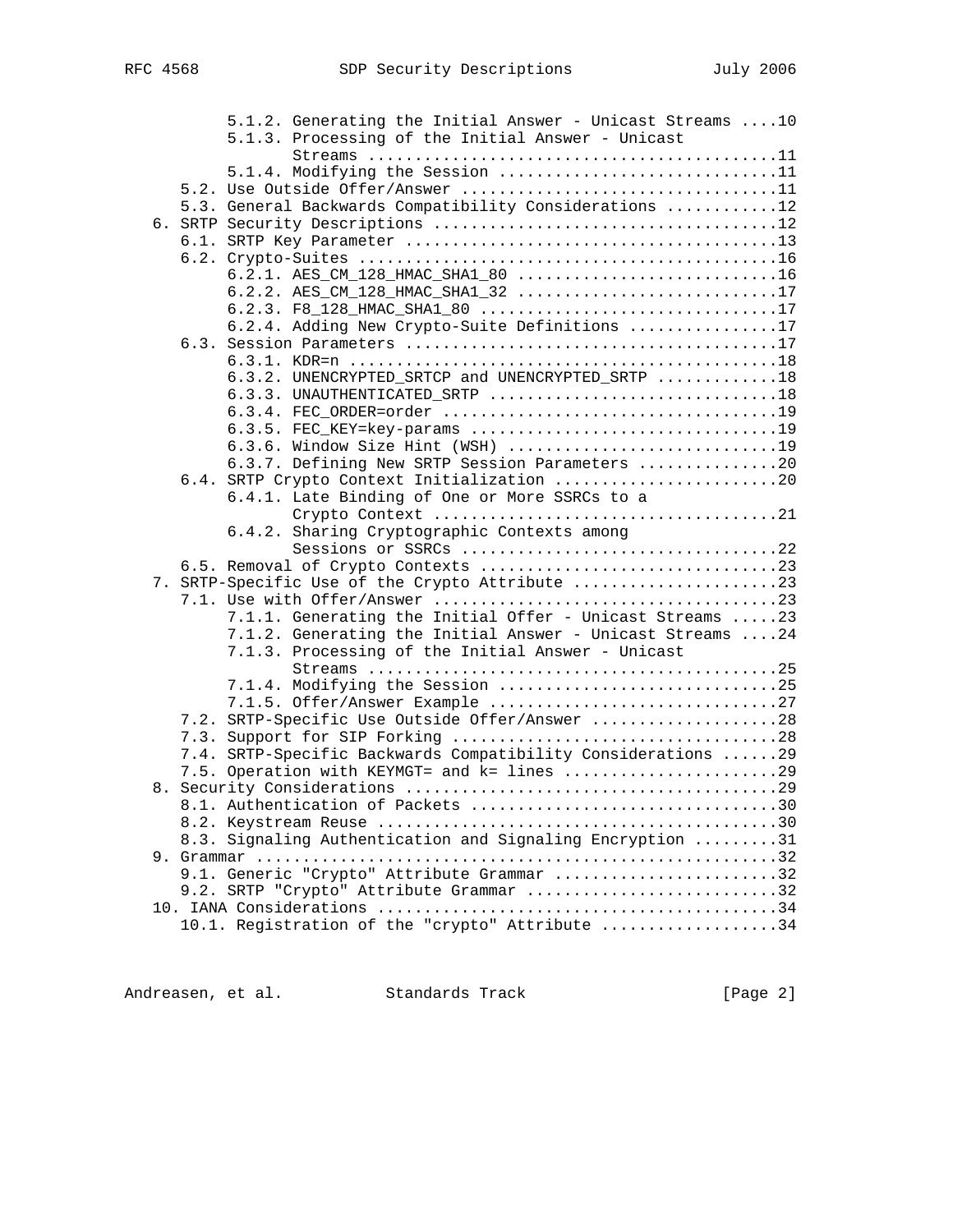| °C 4568 |  |
|---------|--|
|         |  |

| 10.2. New IANA Registries and Registration Procedures 34                      |
|-------------------------------------------------------------------------------|
| 10.2.1. Key Method Registry and Registration 34                               |
| 10.2.2. Media Stream Transport Registry and Registration 35                   |
|                                                                               |
|                                                                               |
| 10.3.2. SRTP Media Stream Transport 35                                        |
| 10.3.2.1. SRTP Crypto Suite Registry and                                      |
| Reqistration 35                                                               |
| 10.3.2.2. SRTP Session Parameter Registration 36                              |
|                                                                               |
|                                                                               |
|                                                                               |
| Appendix A - Rationale for Keying Material Directionality $\dots\dots\dots40$ |
|                                                                               |

## 1. Introduction

 The Session Description Protocol (SDP) [RFC4566] describes multimedia sessions, which can be audio, video, whiteboard, fax, modem, and other media streams. Security services such as data origin authentication, integrity, and confidentiality are often needed for those streams. The Secure Real-time Transport Protocol (SRTP) [RFC3711] provides security services for RTP media and is signaled by use of secure RTP transport (e.g., "RTP/SAVP" or "RTP/SAVPF") in an SDP media (m=) line. However, there are no means within SDP itself to configure SRTP beyond using default values. This document specifies a new SDP attribute called "crypto", which is used to signal and negotiate cryptographic parameters for media streams in general, and for SRTP in particular. The definition of the crypto attribute in this document is limited to two-party unicast media streams where each source has a unique cryptographic key; support for multicast media streams or multipoint unicast streams is for further study.

 The crypto attribute is defined in a generic way to enable its use with SRTP and any other secure transports that can establish cryptographic parameters with only a single message or in a single round-trip exchange using the offer/answer model [RFC3264]. Extensions to transports other than SRTP, however, is beyond the scope of this document. Each type of secure media transport needs its own specification for the crypto-attribute parameter. These definitions are frequently unique to the particular type of transport and must be specified in a Standards-Track RFC and registered with IANA according to the procedures defined in Section 10. This document defines the security parameters and keying material for SRTP only.

Andreasen, et al. Standards Track [Page 3]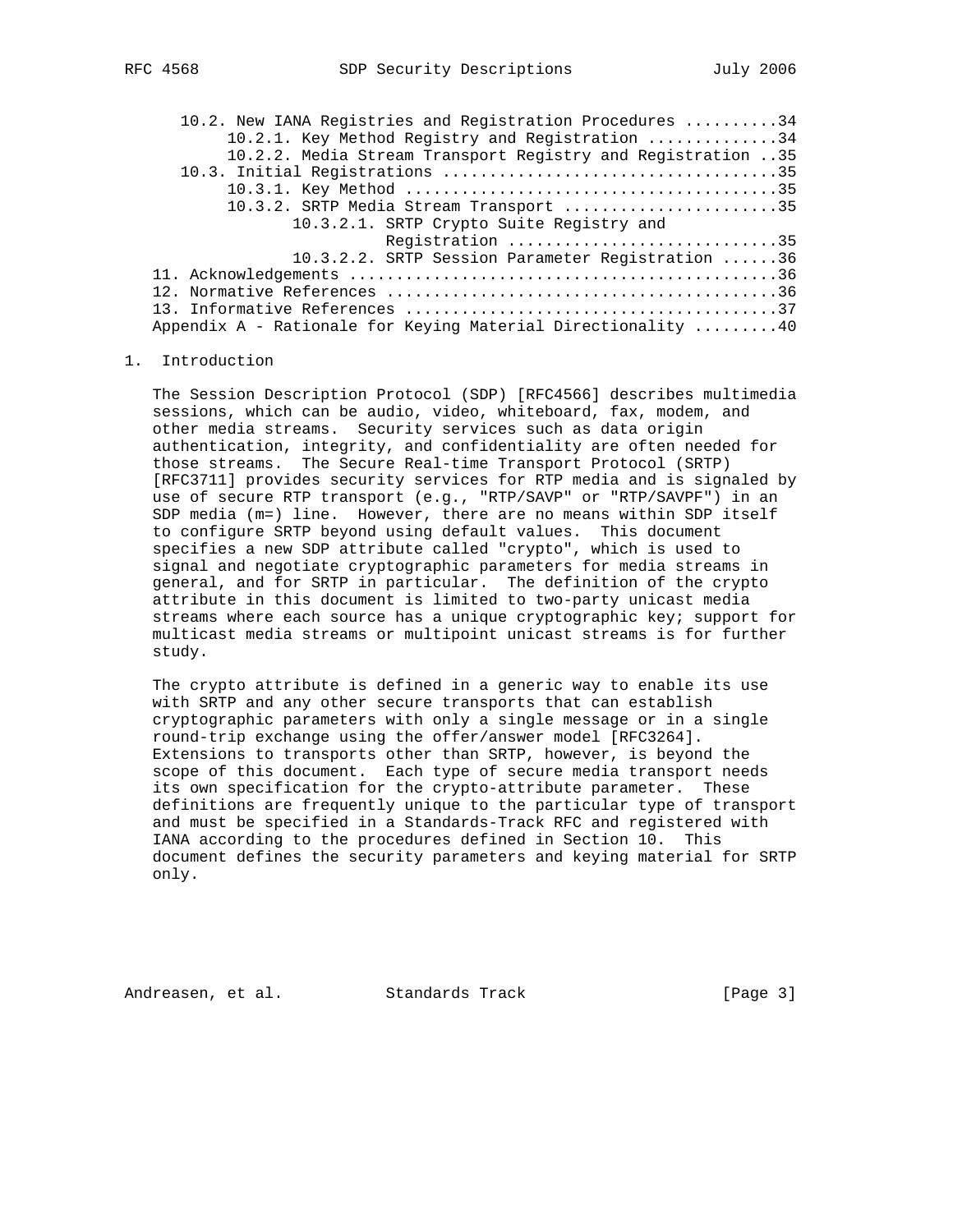It would be self-defeating not to secure cryptographic keys and other parameters at least as well as the data are secured. Data security protocols such as SRTP rely upon a separate key management system to securely establish encryption and/or authentication keys. Key management protocols provide authenticated key establishment (AKE) procedures to authenticate the identity of each endpoint and protect against man-in-the-middle, reflection/replay, connection hijacking, and some denial-of-service attacks [skeme]. Along with the key, an AKE protocol such as MIKEY [mikey], GDOI [GDOI], KINK [kink], IKE [ike], Secure Multiparts [s/mime, pgp/mime], or TLS [TLS] securely disseminates information describing both the key and the data security session. AKE is needed because it is pointless to provide a key over a medium where an attacker can snoop the key, alter the definition of the key to render it useless, or change the parameters of the security session to gain unauthorized access to session related information.

 SDP, however, was not designed to provide AKE services, and the media security descriptions defined in this document do not add AKE services to SDP. This specification is no replacement for a key management protocol or for the conveyance of key management messages in SDP [keymgt]. The SDP security descriptions defined here are suitable for restricted cases only where IPsec, TLS, or some other encapsulating data-security protocol (e.g., SIP S/MIME) protects the SDP message. This document adds security descriptions to those encrypted and/or authenticated SDP messages through the new SDP "crypto" attribute, which provides the cryptographic parameters of a media stream.

 The "crypto" attribute can be adapted to any media transport, but its precise definition is unique to a particular transport.

 In Section 2, we provide notational conventions followed by an applicability statement for the crypto attribute in Section 3. In Section 4, we introduce the general SDP crypto attribute, and in Section 5, we define how it is used with and without the offer/answer model. In Section 6, we define the crypto attribute details needed for SRTP, and in Section 7, we define SRTP-specific use of the attribute with and without the offer/answer model. Section 8 recites security considerations, and Section 9 gives an Augmented-BNF grammar for the general crypto attribute as well as the SRTP-specific use of the crypto attribute. IANA considerations are provided in Section 10.

Andreasen, et al. Standards Track [Page 4]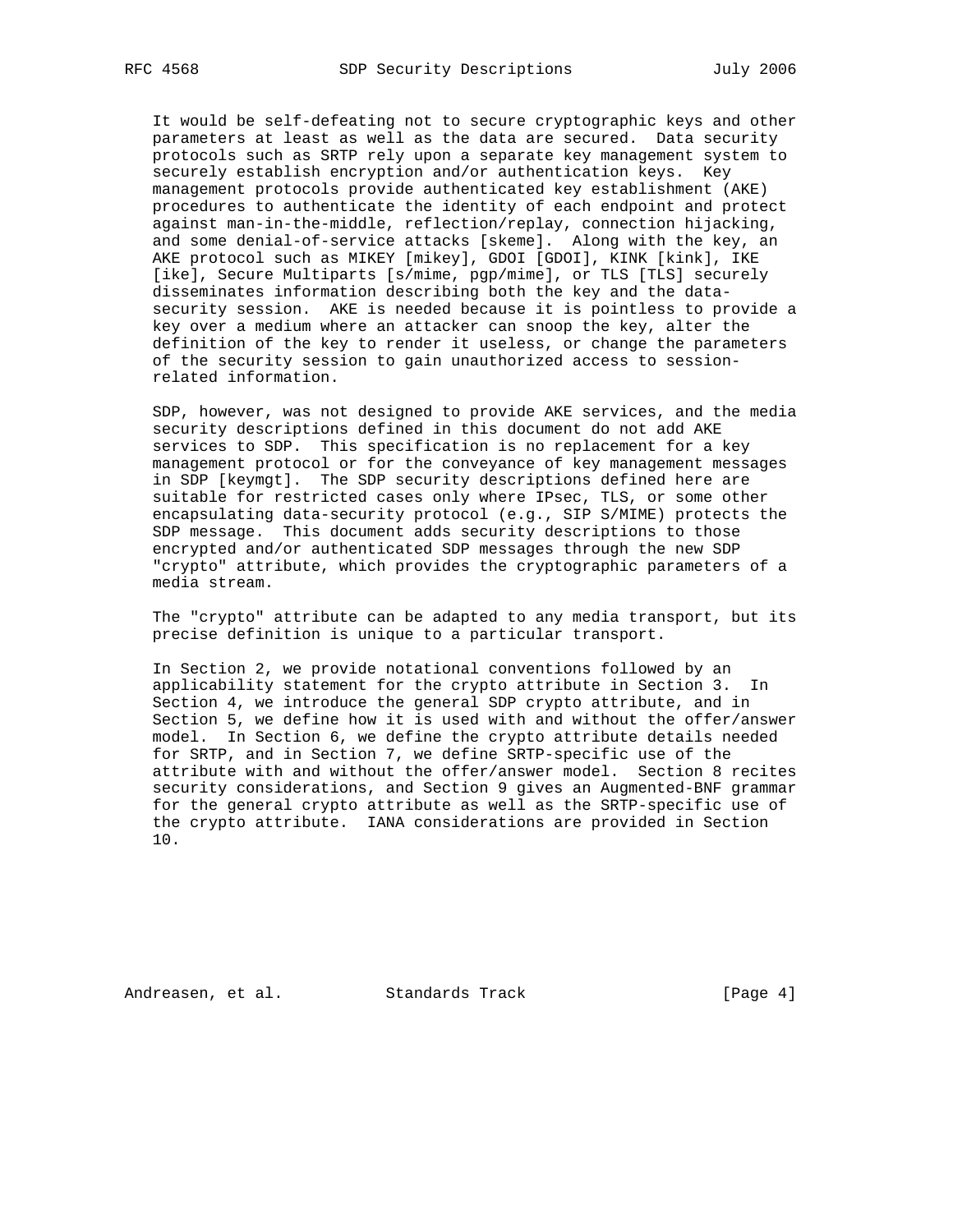### 2. Notational Conventions

 The key words "MUST", "MUST NOT", "REQUIRED", "SHOULD", "SHOULD NOT", "RECOMMENDED", "MAY", and "OPTIONAL" in this document are to be interpreted as described in [RFC2119]. The terminology in this document conforms to [RFC2828], "Internet Security Glossary".

n^r is exponentiation, where n is multiplied by itself r times; n and r are integers. 0..k is an integer range of all integers from 0 through k, inclusive.

 The terms 'transport' and 'media transport' are used to mean 'transport protocol' as defined in RFC 4566.

 Explanatory notes are provided in several places throughout the document; these notes are indented three spaces from the surrounding text.

#### 3. Applicability

 RFC 4567 provides similar cryptographic key distribution capabilities and is intended for use when the signaling is to be confidential and/or integrity-protected separately from the keying material.

 In contrast, this specification carries the keying material within the SDP message, and it is intended for use when the keying material is protected along with the signaling. Implementations MUST employ security mechanisms that provide confidentiality and integrity for the keying material. When this specification is used in the context of SIP [RFC3261], the application SHOULD employ either the SIPS URI or S/MIME to provide protection for the SDP message and the keying material that it contains. The use of transport layer or IP layer security in lieu of the SIPS URI or S/MIME protection is NOT RECOMMENDED since the protection of the SDP message and the keying material that it contains cannot be ensured through all intermediate entities such as SIP proxies.

4. SDP "Crypto" Attribute and Parameters

 A new media-level SDP attribute called "crypto" describes the cryptographic suite, key parameters, and session parameters for the preceding unicast media line. The "crypto" attribute MUST only appear at the SDP media level (not at the session level). The "crypto" attribute follows the format (see Section 9.1 for the formal ABNF grammar):

a=crypto:<tag> <crypto-suite> <key-params> [<session-params>]

Andreasen, et al. Standards Track [Page 5]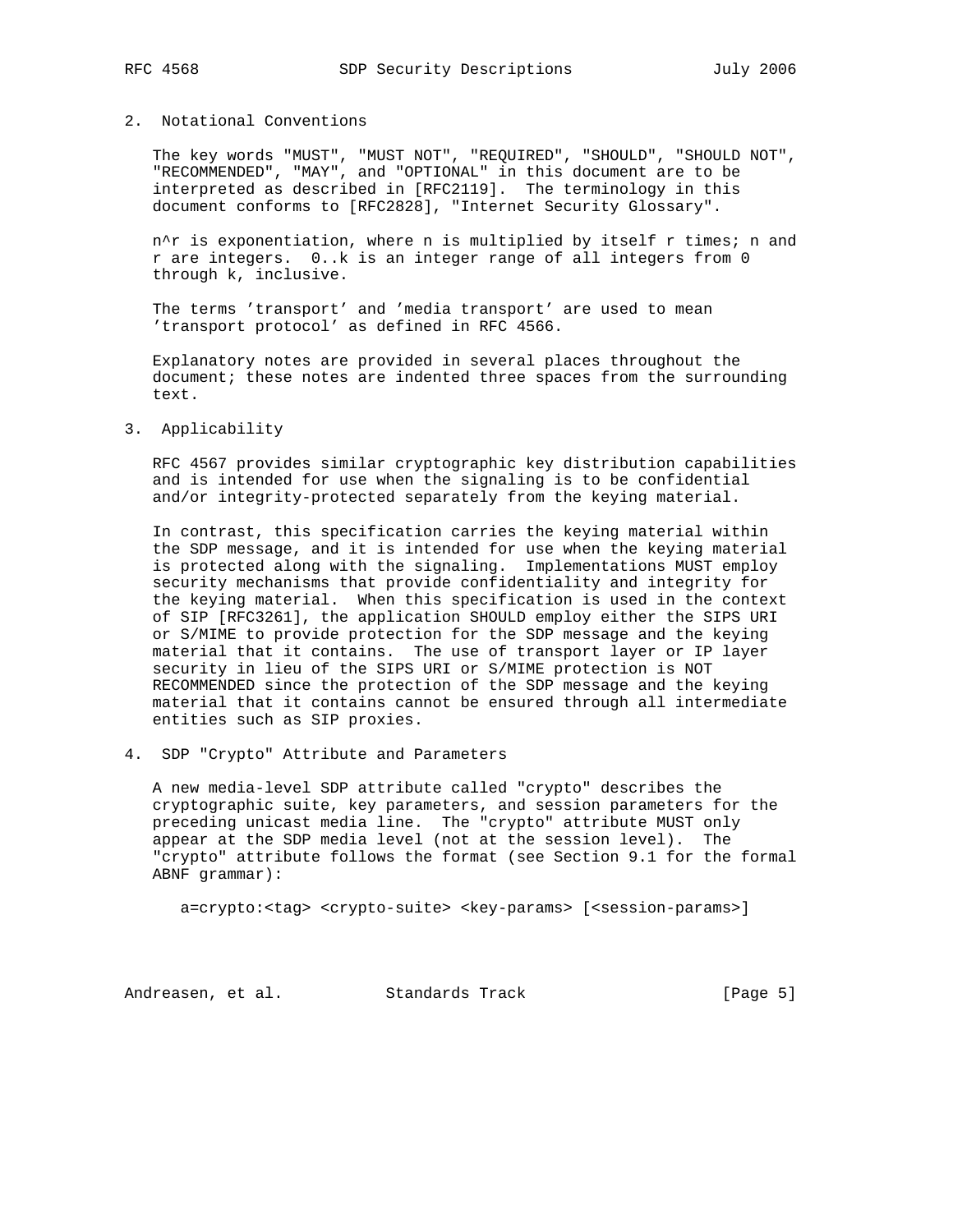The fields tag, crypto-suite, key-params, and session-params are described in the following sub-sections. The values of each of these fields is case-insensitive, unless otherwise noted. However, implementers are encouraged to use the actual case shown in this document and any extensions to it. Note that per normal SDP rules, the "crypto" attribute name itself is case-sensitive. Below, we show an example of the crypto attribute for the "RTP/SAVP" transport, i.e., the secure RTP extension to the Audio/Video Profile [RFC3711]. In the following, newlines are included for formatting reasons only:

 a=crypto:1 AES\_CM\_128\_HMAC\_SHA1\_80 inline:PS1uQCVeeCFCanVmcjkpPywjNWhcYD0mXXtxaVBR|2^20|1:32

 The crypto-suite is AES\_CM\_128\_HMAC\_SHA1\_80, key-params is defined by the text starting with "inline:", and session-params is omitted.

#### 4.1. Tag

 The tag is a decimal number used as an identifier for a particular crypto attribute (see Section 9.1 for details); leading zeroes MUST NOT be used. The tag MUST be unique among all crypto attributes for a given media line. It is used with the offer/answer model to determine which of several offered crypto attributes were chosen by the answerer (see Section 5.1).

In the offer/answer model, the tag is a negotiated parameter.

#### 4.2. Crypto-Suite

 The crypto-suite field is an identifier that describes the encryption and authentication algorithms (e.g., AES\_CM\_128\_HMAC\_SHA1\_80) for the transport in question (see Section 9.1 for details). The possible values for the crypto-suite parameter are defined within the context of the transport, i.e., each transport defines a separate namespace for the set of crypto-suites. For example, the crypto-suite "AES\_CM\_128\_HMAC\_SHA1\_80" defined within the context "RTP/SAVP" transport applies to Secure RTP only; the string may be reused for another transport (e.g., "RTP/SAVPF" [srtpf]), but a separate definition would be needed.

 In the offer/answer model, the crypto-suite is a negotiated parameter.

Andreasen, et al. Standards Track [Page 6]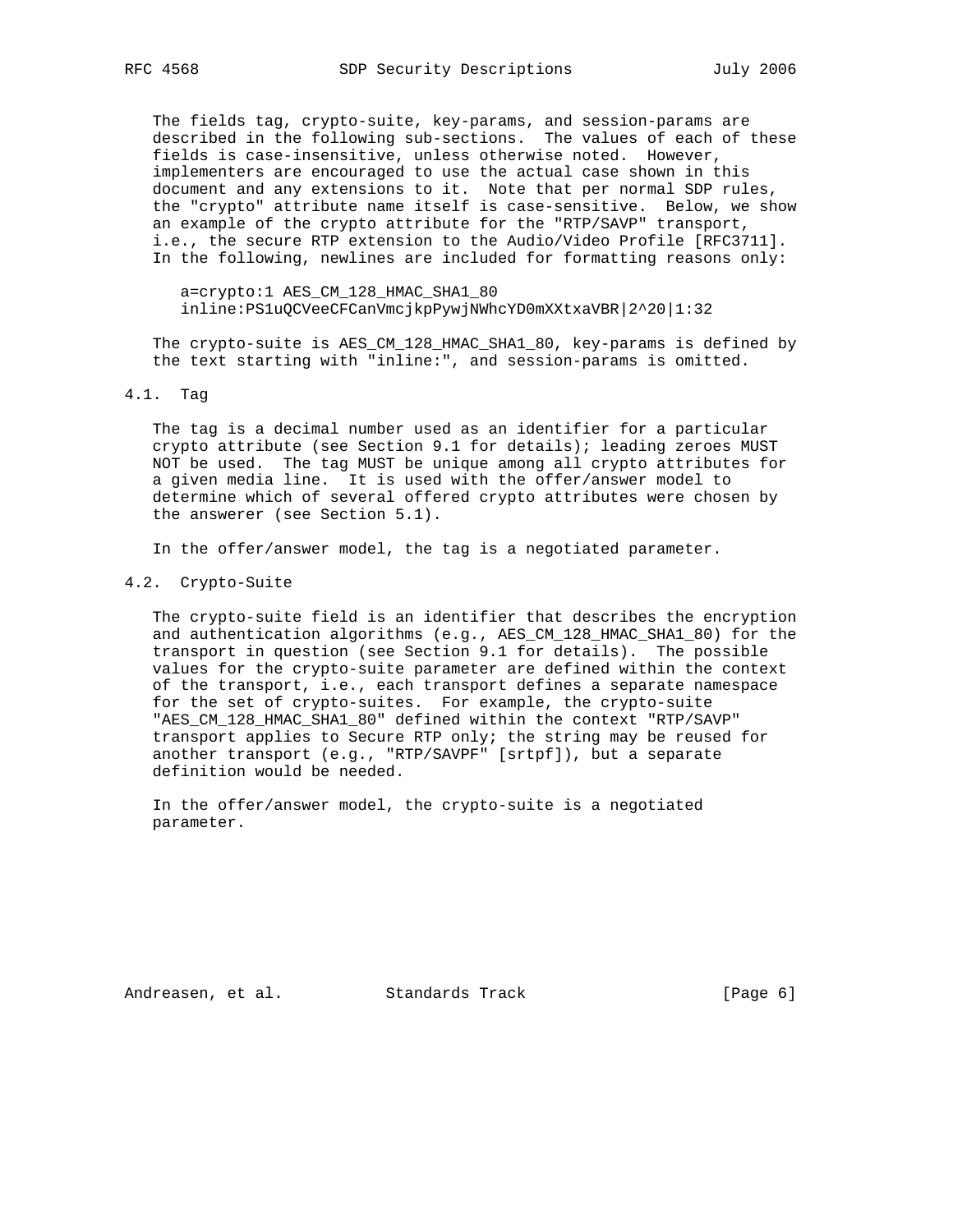#### 4.3. Key Parameters

 The key-params field provides one or more sets of keying material for the crypto-suite in question. The field consists of a method indicator followed by a colon, and the actual keying information as shown below (the formal grammar is provided in Section 9.1):

key-params = <key-method> ":" <key-info>

 Keying material might be provided by different means from that for key-params; however, this is out of scope. Only one method is defined in this document, namely, "inline", which indicates that the actual keying material is provided in the key-info field itself. There is a single name space for the key-method, i.e., the key-method is transport independent. New key-methods (e.g., use of a URL) may be defined in a Standards-Track RFC in the future. Although the key-method itself may be generic, the accompanying key-info definition is specific not only to the key-method, but also to the transport in question. Key-info encodes keying material for a crypto suite, which defines that keying material. New key methods MUST be registered with the IANA according to the procedures defined in Section 10.2.1.

 Key-info is defined as a general octet string (see Section 9.1 for details); further transport and key-method specific syntax and semantics MUST be provided in a Standards-Track RFC for each combination of transport and key-method that uses it; definitions for SRTP are provided in Section 6. Note that such definitions are provided within the context of both a particular transport (e.g., "RTP/SAVP") and a specific key-method (e.g., "inline"). IANA will register the list of supported key methods for each transport.

 When multiple keys are included in the key parameters, it MUST be possible to determine which of the keys is being used in a given media packet by a simple inspection of the media packet received; a trial-and-error approach between the possible keys MUST NOT be performed.

 For SRTP, this could be achieved by use of Master Key Identifiers (MKI) [RFC3711]. Use of <"From, "To"> values are not supported in SRTP security descriptions for reasons explained in Section 6.1, below.

 In the offer/answer model, the key parameter is a declarative parameter.

Andreasen, et al. Standards Track [Page 7]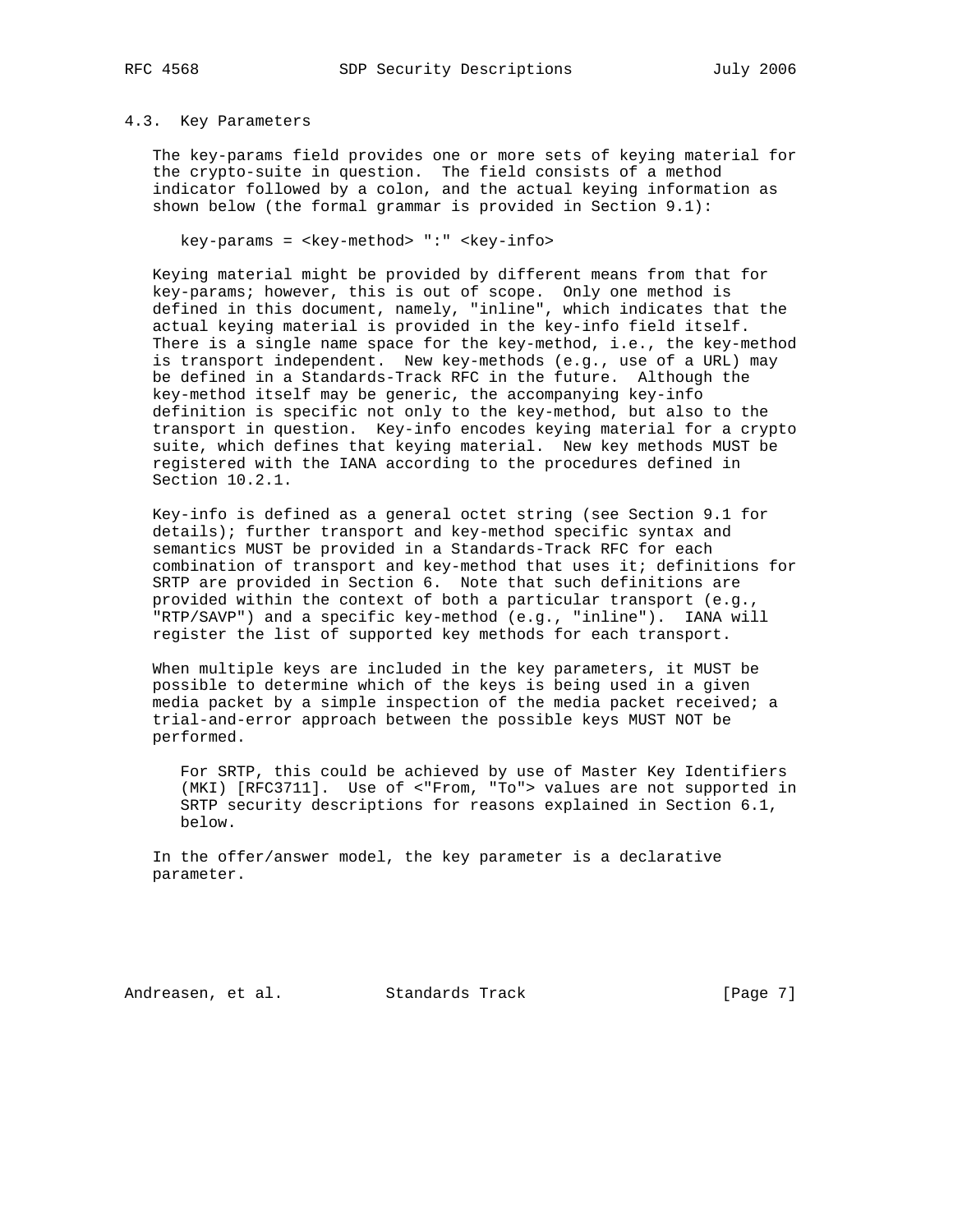## 4.4. Session Parameters

 Session parameters are specific to a given transport and use of them is OPTIONAL in the security descriptions framework, where they are just defined as general character strings. If session parameters are to be used for a given transport, then transport-specific syntax and semantics MUST be provided in a Standards-Track RFC; definitions for SRTP are provided in Section 6.

 In the offer/answer model, session parameters may be either negotiated or declarative; the definition of specific session parameters MUST indicate whether they are negotiated or declarative. Negotiated parameters apply to data sent in both directions, whereas declarative parameters apply only to media sent by the entity that generated the SDP. Thus, a declarative parameter in an offer applies to media sent by the offerer, whereas a declarative parameter in an answer applies to media sent by the answerer.

#### 4.5. Example

 This example shows use of the crypto attribute for the "RTP/SAVP" media transport type (as defined in Section 5). The "a=crypto" line is actually one long line; it is shown as two lines due to page formatting.

 $v=0$  o=jdoe 2890844526 2890842807 IN IP4 10.47.16.5 s=SDP Seminar i=A Seminar on the session description protocol u=http://www.example.com/seminars/sdp.pdf e=j.doe@example.com (Jane Doe) c=IN IP4 161.44.17.12/127 t=2873397496 2873404696 m=video 51372 RTP/SAVP 31 a=crypto:1 AES\_CM\_128\_HMAC\_SHA1\_80 inline:d0RmdmcmVCspeEc3QGZiNWpVLFJhQX1cfHAwJSoj|2^20|1:32 m=audio 49170 RTP/SAVP 0 a=crypto:1 AES\_CM\_128\_HMAC\_SHA1\_32 inline:NzB4d1BINUAvLEw6UzF3WSJ+PSdFcGdUJShpX1Zj|2^20|1:32 m=application 32416 udp wb a=orient:portrait

 This SDP message describes three media streams, two of which use the "RTP/SAVP" transport. Each has a crypto attribute for the "RTP/SAVP" transport. These secure-RTP specific descriptions are defined in Section 6.

Andreasen, et al. Standards Track [Page 8]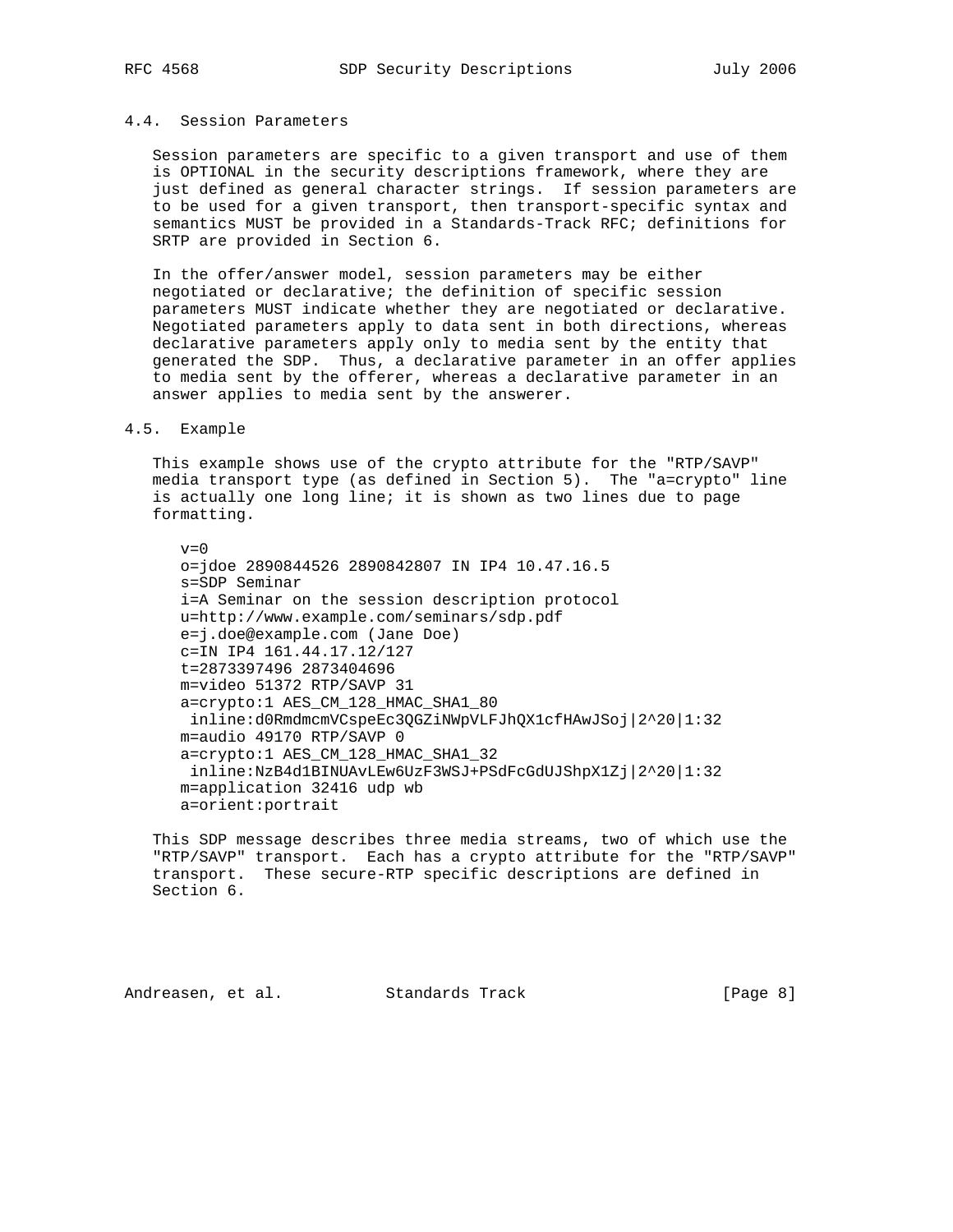5. General Use of the crypto Attribute

 In this section, we describe the general use of the crypto attribute outside of any transport or key-method specific rules.

5.1. Use with Offer/Answer

 The general offer/answer rules for the crypto attribute are in addition to the rules specified in RFC 3264, which MUST be followed, unless otherwise noted. RFC 3264 defines operation for both unicast and multicast streams; the sections below describe operation for two-party unicast streams only, since support for multicast streams (and multipoint unicast streams) is for further study.

5.1.1. Generating the Initial Offer - Unicast Streams

 When generating an initial offer for a unicast stream, there MUST be one or more crypto attributes present for each media stream for which security is desired. Each crypto attribute for a given media stream MUST contain a unique tag.

 The ordering of multiple "a=crypto" lines is significant: the most preferred crypto line is listed first. Each crypto attribute describes the crypto-suite,  $key(s)$ , and possibly session parameters offered for the media stream. In general, a "more preferred" crypto-suite SHOULD be cryptographically stronger than a "less preferred" crypto-suite.

 The crypto-suite always applies to media in the directions supported by the media stream  $(e.g.,$  send and receive). The key(s), however, apply to data packets (e.g., SRTP and SRTCP packets) that will be sent by the same party that generated the SDP. That is, each endpoint determines its own transmission keys and sends those keys, in SDP, to the other endpoint.

 This is done for consistency. Also, in the case of SRTP, for example, secure RTCP will still be flowing in both the send and receive direction for a unidirectional stream.

 The inline parameter conveys the keying material used by an endpoint to encrypt the media streams transmitted by that endpoint. The same keying material is used by the recipient to decrypt those streams.

 The offer may include session parameters. There are no general offer rules for the session parameters; instead, specific rules may be provided as part of the transport-specific definitions of any session parameters.

Andreasen, et al. Standards Track [Page 9]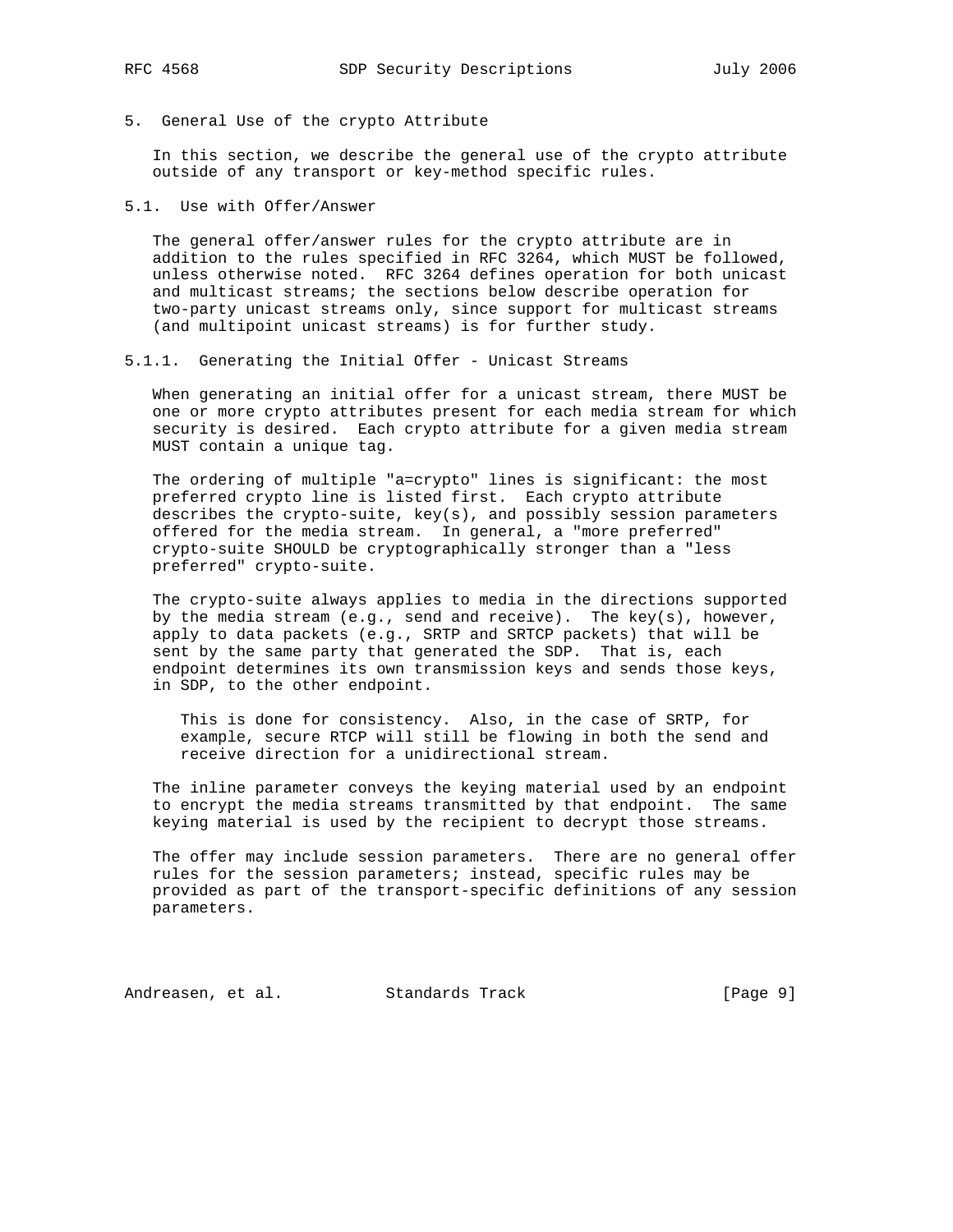When issuing an offer, the offerer MUST be prepared to support media security in accordance with any of the crypto attributes included in the offer. There are, however, two problems associated with this. First of all, the offerer does not know which key the answerer will be using for media sent to the offerer. Second, the offerer may not be able to deduce which of the offered crypto attributes were accepted. Since media may arrive prior to the answer, delay or clipping can occur. If this is unacceptable to the offerer, the offerer SHOULD use a mechanism outside the scope of this document to prevent the above problem.

 For example, in SIP [RFC3261], a "security" precondition as defined in [sprecon] could solve the above problem.

# 5.1.2. Generating the Initial Answer - Unicast Streams

 When the answerer receives the initial offer with one or more crypto attributes for a given unicast media stream, the answerer MUST either accept exactly one of the offered crypto attributes, or the offered stream MUST be rejected.

 If the answerer wishes to indicate support for other crypto attributes, those can be listed by use of the SDP Simple Capability Declaration [RFC3407] extensions.

 Only crypto attributes that are valid can be accepted; valid attributes do not violate any of the general rules defined for security descriptions, nor any specific rules defined for the transport and key-method in question. When selecting one of the valid crypto attributes, the answerer SHOULD select the most preferred crypto attribute it can support, i.e., the first valid supported crypto attribute in the list, according to the answerer's capabilities and security policies.

 If there are one or more crypto attributes in the offer, but none of them are valid or none of the valid ones are supported, the offered media stream MUST be rejected.

 When an offered crypto attribute is accepted, the crypto attribute in the answer MUST contain the following:

- \* The tag and crypto-suite from the accepted crypto attribute in the offer (the same crypto-suite MUST be used in the send and receive direction).
- \* The key(s) the answerer will be using for media sent to the offerer. Note that a key MUST be provided, irrespective of any direction attributes in the offer or answer.

Andreasen, et al. Standards Track [Page 10]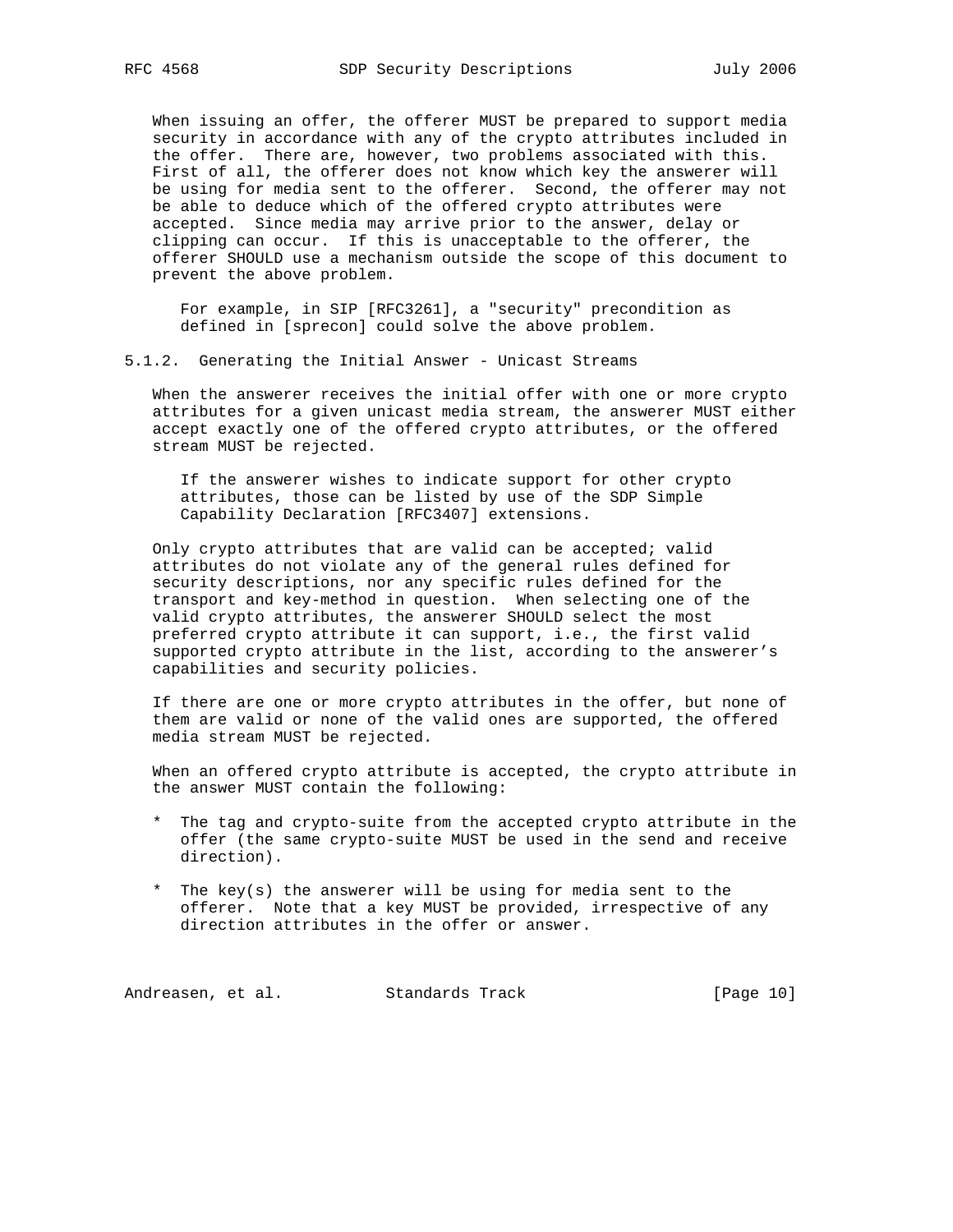Furthermore, any session parameters that are negotiated MUST be included in the answer. Declarative session parameters provided by the offerer are not included in the answer; however, the answerer may provide its own set of declarative session parameters.

 Once the answerer has accepted one of the offered crypto attributes, the answerer MAY begin sending media to the offerer in accordance with the selected crypto attribute. Note, however, that the offerer may not be able to process such media packets correctly until the answer has been received.

5.1.3. Processing of the Initial Answer - Unicast Streams

 When the offerer receives the answer, the offerer MUST verify that one of the initially offered crypto suites and its accompanying tag were accepted and echoed in the answer. Also, the answer MUST include one or more keys, which will be used for media sent from the answerer to the offerer.

 If the offer contained any mandatory negotiated session parameters (see Section 6.3.7), the offerer MUST verify that said parameters are included in the answer and support them. If the answer contains any mandatory declarative session parameters, the offerer MUST be able to support those.

If any of the above fails, the negotiation MUST fail.

5.1.4. Modifying the Session

 Once a media stream has been established, it MAY be modified at any time, as described in RFC 3264, Section 8. Such a modification MAY be triggered by the security service, e.g., in order to perform a re-keying or change the crypto-suite. If media stream security using the general security descriptions defined here is still desired, the crypto attribute MUST be included in these new offer/answer exchanges. The procedures are similar to those defined in Section 5.1.1, 5.1.2, and 5.1.3 of this document, subject to the considerations provided in RFC 3264, Section 8.

5.2. Use Outside Offer/Answer

 The crypto attribute can also be used outside the context of offer/answer where there is no negotiation of the crypto suite, cryptographic key, or session parameters. In this case, the sender determines security parameters for the stream. Since there is no negotiation mechanism, the sender MUST include exactly one crypto attribute, and the receiver MUST either accept it or SHOULD NOT

Andreasen, et al. Standards Track [Page 11]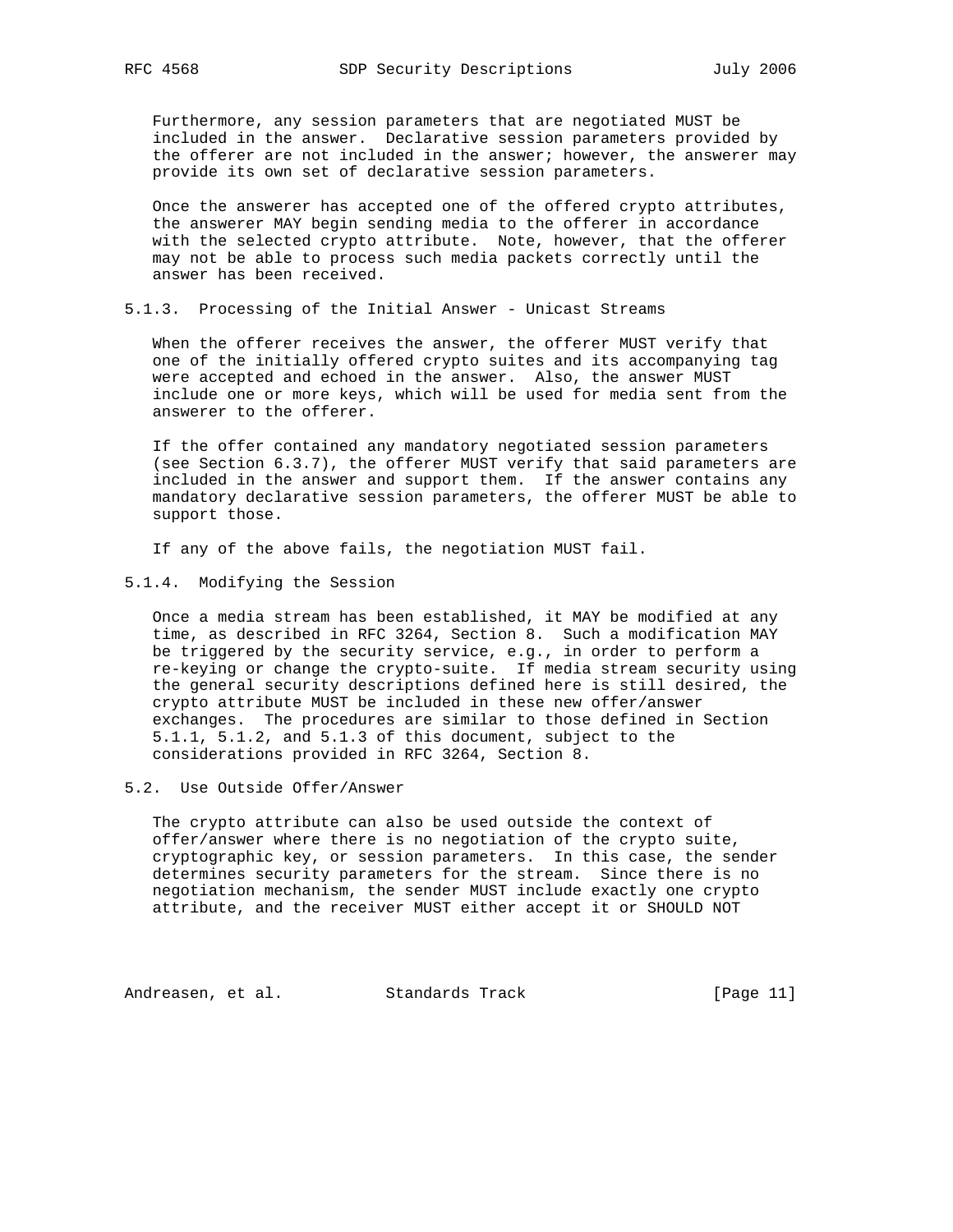receive the associated stream. The sender SHOULD select the security description that it deems most secure for its purposes.

5.3. General Backwards Compatibility Considerations

 In the offer/answer model, it is possible that the answerer supports a given secure transport (e.g., "RTP/SAVP") and accepts the offered media stream, but that the answerer does not support the crypto attribute defined in this document and hence ignores it. The offerer can recognize this situation by seeing an accepted media stream in the answer that does not include a crypto line. In that case, the security negotiation defined here MUST fail.

 Similar issues exist when security descriptions are used outside the offer/answer model. But the source of a non-negotiated security description has no indication that the receiver has ignored the crypto attribute.

## 6. SRTP Security Descriptions

 In this section, we provide definitions for security descriptions for SRTP media streams. In the next section, we define how to use SRTP security descriptions with and without the offer/answer model.

 SRTP security descriptions MUST only be used with the SRTP transport (e.g., "RTP/SAVP" or "RTP/SAVPF"). The following specifies security descriptions for the "RTP/SAVP" profile, defined in [RFC3711]. However, it is expected that other secure RTP profiles (e.g., "RTP/SAVPF") can use the same descriptions, which are in accordance with the SRTP protocol specification [RFC3711].

 There is no assurance that an endpoint is capable of configuring its SRTP service with a particular crypto attribute parameter, but SRTP guarantees minimal interoperability among SRTP endpoints through the default SRTP parameters [RFC3711]. More capable SRTP endpoints support a variety of parameter values beyond the SRTP defaults, and these values can be configured by the SRTP security descriptions defined here. An endpoint that does not support the crypto attribute will ignore it according to the SDP. Such an endpoint will not correctly process the particular media stream. By using the Offer/Answer model, the offerer and answerer can negotiate the crypto parameters to be used before commencement of the multimedia session (see Section 7.1).

 There are over twenty cryptographic parameters listed in the SRTP specification. Many of these parameters have fixed values for particular cryptographic transforms. At the time of session establishment, however, there is usually no need to provide unique

Andreasen, et al. Standards Track [Page 12]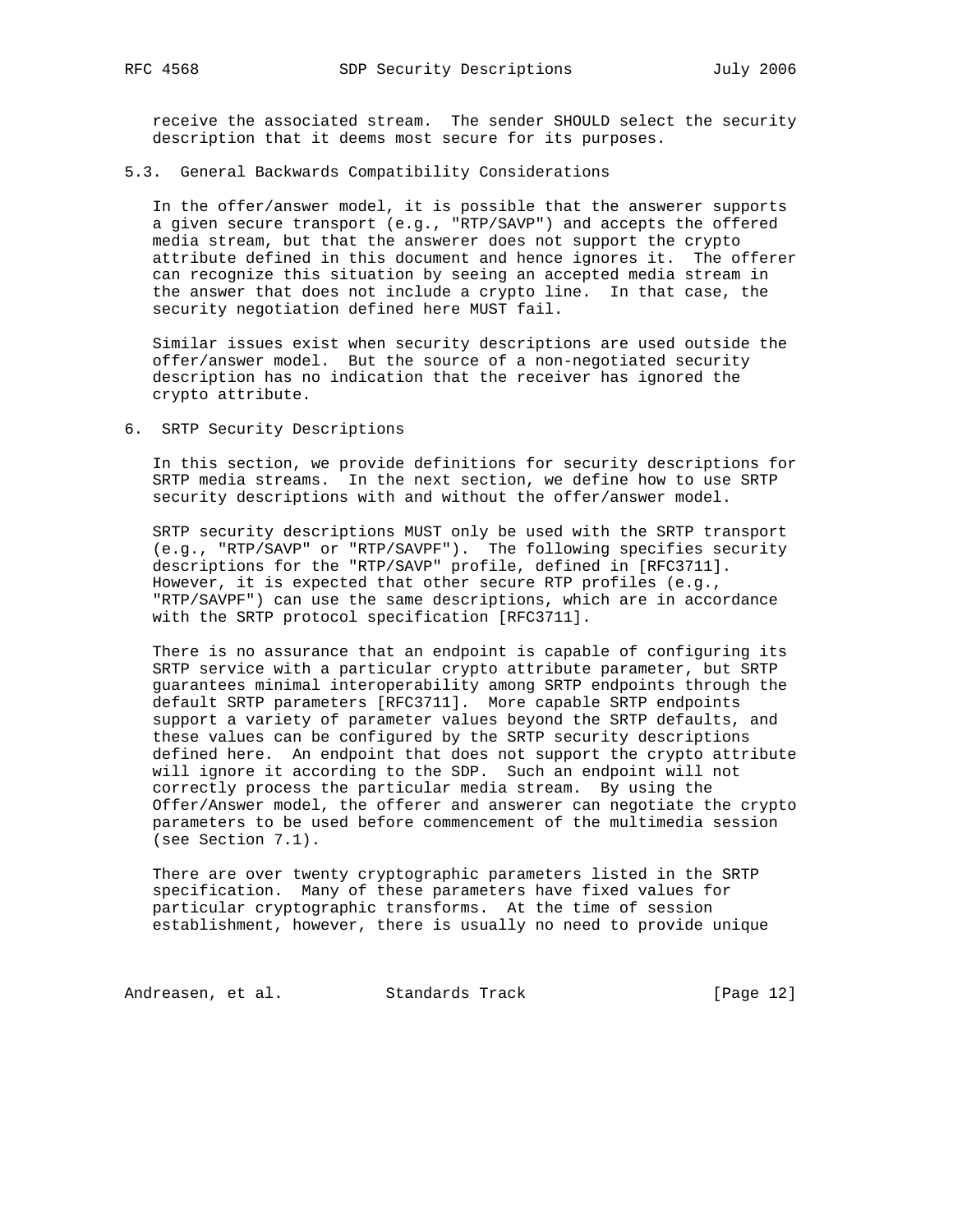settings for many of the SRTP parameters, such as salt length and pseudo-random function (PRF). Thus, it is possible to simplify the list of parameters by defining "cryptographic suites" that fix a set of SRTP parameter values for the security session. This approach is followed by the SRTP security descriptions, which uses the general security description parameters as follows:

- \* crypto-suite: Identifies the encryption and authentication transforms.
- \* key parameter: SRTP keying material and parameters
- \* session parameters: The following parameters are defined:
	- KDR: The SRTP Key Derivation Rate is the rate at which a pseudo-random function is applied to a master key.
- UNENCRYPTED\_SRTP: SRTP messages are not encrypted.
- UNENCRYPTED\_SRTCP: SRTCP messages are not encrypted.
- UNAUTHENTICATED\_SRTP: SRTP messages are not authenticated.
	- FEC\_ORDER: Order of forward error correction (FEC) relative to SRTP services.
		- FEC\_KEY: Master Key for FEC when the FEC stream is sent to a separate address and/or port.
		- WSH: Window Size Hint.
		- Extensions: Extension parameters can be defined.

 Please refer to the SRTP specification for a complete list of parameters and their descriptions [Section 8.2, srtp]. Regarding the UNENCRYPTED\_SRTCP parameter, offerers and answerers of SDP security descriptions MUST NOT use the SRTCP E-bit to override UNENCRYPTED\_SRTCP or the default, which is to encrypt all SRTCP messages (see Section 6.3.2). The key parameter, the crypto-suite, and the session parameters shown above are described in detail in the following subsections.

## 6.1. SRTP Key Parameter

 SRTP security descriptions define the use of the "inline" key method as described in the following. Use of any other keying method (e.g., URL) for SRTP security descriptions is for further study.

 The "inline" type of key contains the keying material (master key and salt) and all policy related to that master key, including how long it can be used (lifetime) and whether it uses a master key identifier (MKI) to associate an incoming SRTP packet with a particular master key. Compliant implementations obey the policies associated with a master key and MUST NOT accept incoming packets that violate the policy (e.g., after the master key lifetime has expired).

 The key parameter contains one or more cryptographic master keys, each of which MUST be a unique cryptographically random [RFC1750]

Andreasen, et al. Standards Track [Page 13]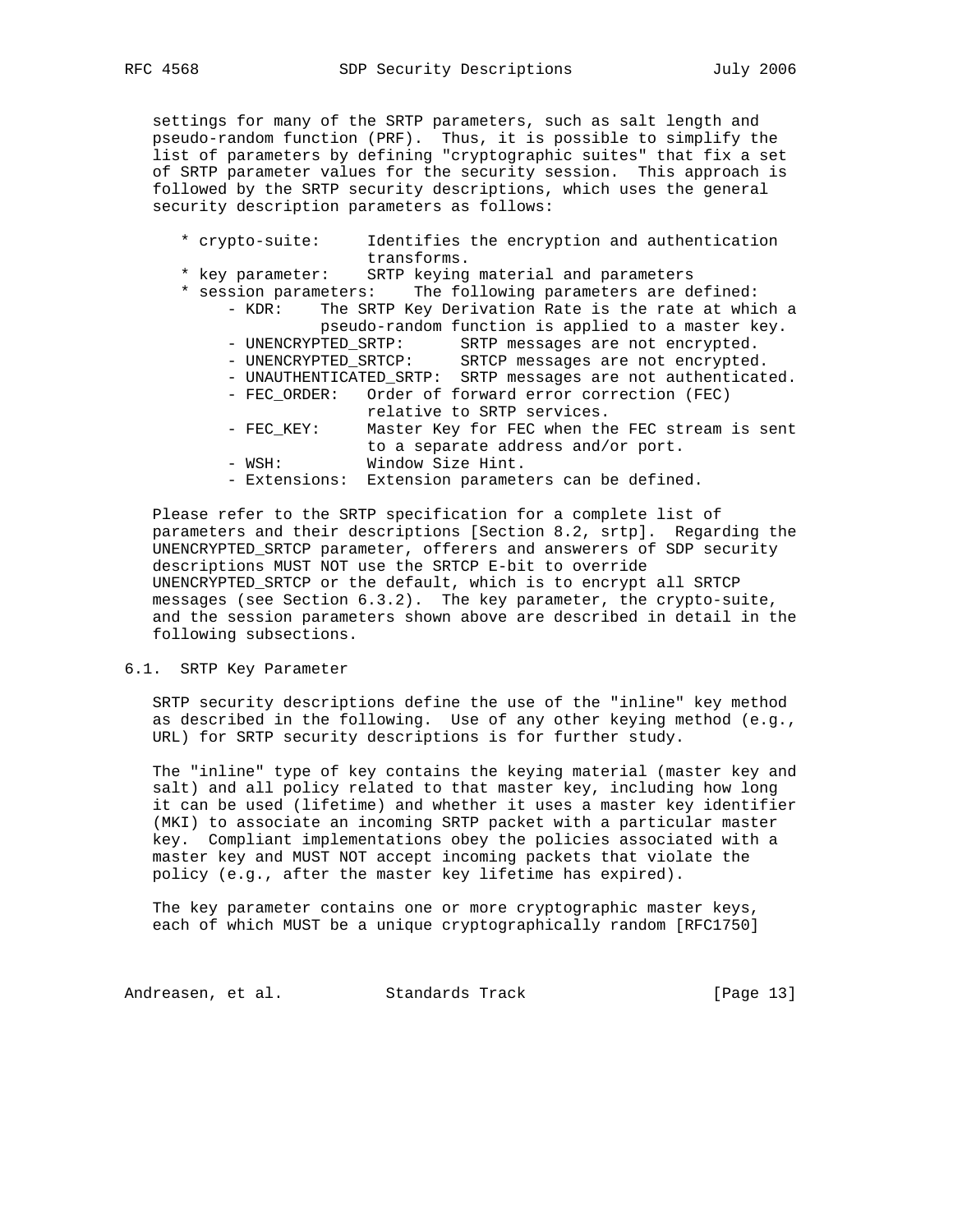value with respect to other master keys in the entire SDP message (i.e., including master keys for other streams). Each key follows the format (the formal definition is provided in Section 9.2):

"inline:" <key||salt> ["|" lifetime] ["|" MKI ":" length]

 key||salt concatenated master key and salt, base64 encoded (see [RFC3548], Section 3) lifetime master key lifetime (max number of SRTP or SRTCP packets using this master key) MKI:length MKI and length of the MKI field in SRTP packets

 The following definition provides an example for AES\_CM\_128\_HMAC\_SHA1\_80:

inline:d0RmdmcmVCspeEc3QGZiNWpVLFJhQX1cfHAwJSoj|2^20|1:4

 The first field ("d0RmdmcmVCspeEc3QGZiNWpVLFJhQX1cfHAwJSoj") of the parameter is the cryptographic master key appended with the master salt; the two are first concatenated and then base64 encoded. The length of the concatenated key and salt is determined by the crypto suite for which the key applies. If the length (after being decoded from base64) does not match that specified for the crypto-suite, the crypto attribute in question MUST be considered invalid. Each master key and salt MUST be a cryptographically random number and MUST be unique to the entire SDP message. When base64 decoding the key and salt, padding characters (i.e., one or two "=" at the end of the base64-encoded data) are discarded (see [RFC3548] for details). Base64 encoding assumes that the base64 encoding input is an integral number of octets. If a given crypto-suite requires the use of a concatenated key and salt with a length that is not an integral number of octets, said crypto-suite MUST define a padding scheme that results in the base64 input being an integral number of octets. For example, if the length defined were 250 bits, then 6 padding bits would be needed, which could be defined to be the last 6 bits in a 256 bit input.

 The second field is the OPTIONAL lifetime of the master key as measured in maximum number of SRTP or SRTCP packets using that master key (i.e., the number of SRTP packets and the number of SRTCP packets each have to be less than the lifetime). The lifetime value MAY be written as a non-zero, positive decimal integer or as a power of 2 (see the grammar in Section 9.2 for details); leading zeroes MUST NOT be used. The "lifetime" value MUST NOT exceed the maximum packet lifetime for the crypto-suite. If the lifetime is too large or otherwise invalid, then the entire crypto attribute MUST be considered invalid. The default MAY be implicitly signaled by omitting the lifetime (note that the lifetime field never includes a

Andreasen, et al. Standards Track [Page 14]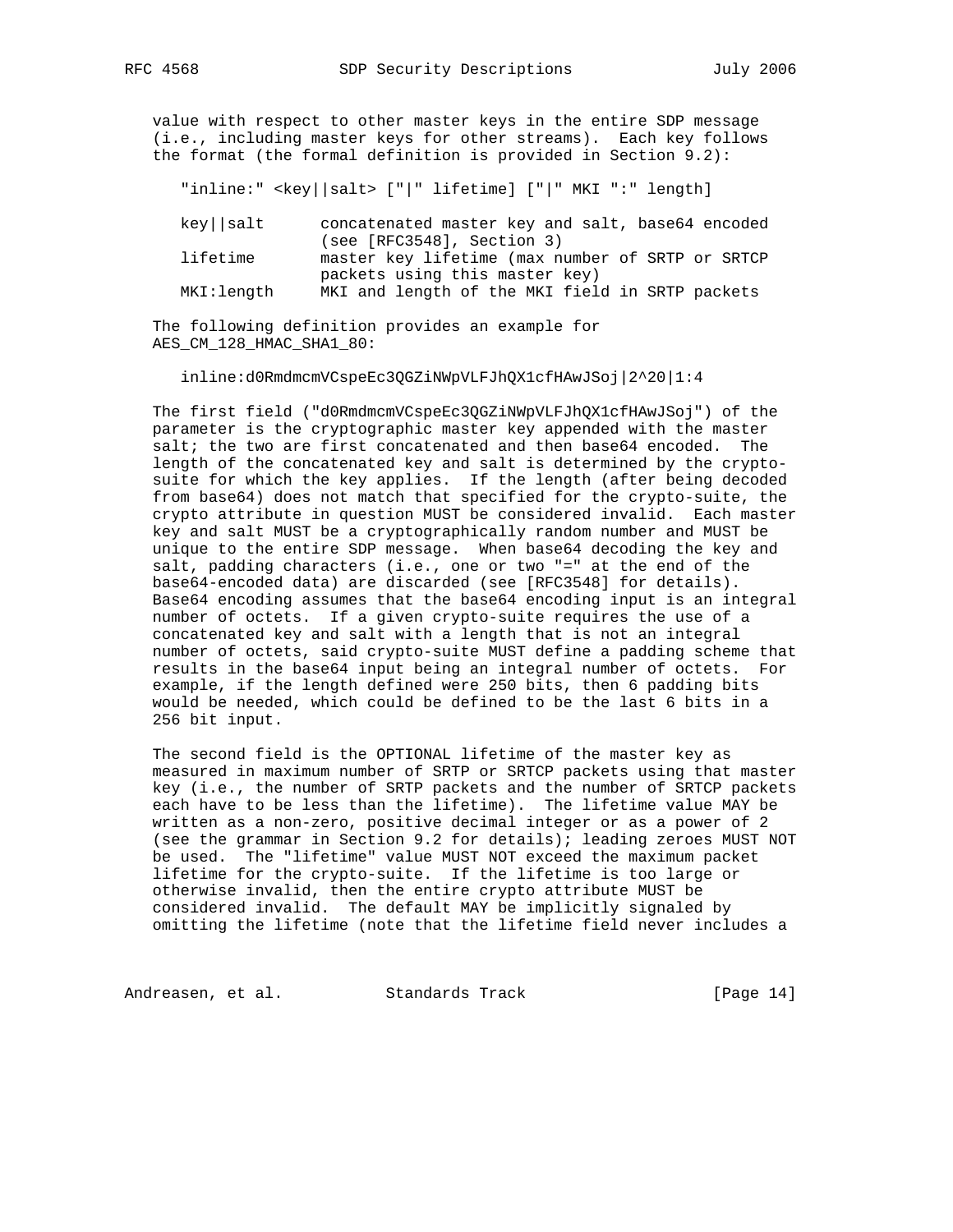colon, whereas the third field always does). This is convenient when the SRTP cryptographic key lifetime is the default value. As a shortcut to avoid long decimal values, the syntax of the lifetime allows using the literal "2^", which indicates "two to the power of". The example above shows a case where the lifetime is specified as 2^20. The following example, which is for the AES\_CM\_128\_HMAC\_SHA1\_80 crypto-suite, has a default for the lifetime field, which means that SRTP's and SRTCP's default values will be used (see [RFC3711]):

inline:YUJDZGVmZ2hpSktMbW9QUXJzVHVWd3l6MTIzNDU2|1066:4

 The example shows a 30-octet key and concatenated salt that is base64 encoded: The 30-octet key/salt concatenation is expanded to 40 characters (octets) by the three-in-four encoding of base64.

 The third field, which is also OPTIONAL, is the Master Key Identifier (MKI) and its byte length.

 "MKI" is the master key identifier associated with the SRTP master key. The MKI is here defined as a positive decimal integer that is encoded as a big-endian integer in the actual SRTP packets; leading zeroes MUST NOT be used in the integer representation. If the MKI is given, then the length of the MKI MUST also be given and separated from the MKI by a colon (":"). The MKI length is the size of the MKI field in the SRTP packet, specified in bytes as a decimal integer; leading zeroes MUST NOT be used. If the MKI length is not given or its value exceeds 128 (bytes), then the entire crypto attribute MUST be considered invalid. The substring "1:4" in the first example assigns to the key a master key identifier of 1 that is 4 bytes long, and the second example assigns a 4-byte master key identifier of 1066 to the key. One or more master keys with their associated MKI can be initially defined, and then later updated, or deleted and new ones defined.

 SRTP offers a second feature for specifying the lifetime of a master key in terms of two values, called "From" and "To," which are defined on the SRTP sequence number space [RFC3711]. This SRTP Security Descriptions specification, however, does not support the <"From", "To"> feature since the lifetime of an AES master key is 2^48 SRTP packets, which means that there is no cryptographic reason to replace a master key for practical point-to-point applications. For this reason, there is no need to support two means for signaling key update. The MKI is chosen over <"From", "To"> by this specification for the very few applications that need it since the MKI feature is simpler (though the MKI adds additional bytes to each packet, whereas <"From", "To"> does not).

Andreasen, et al. Standards Track [Page 15]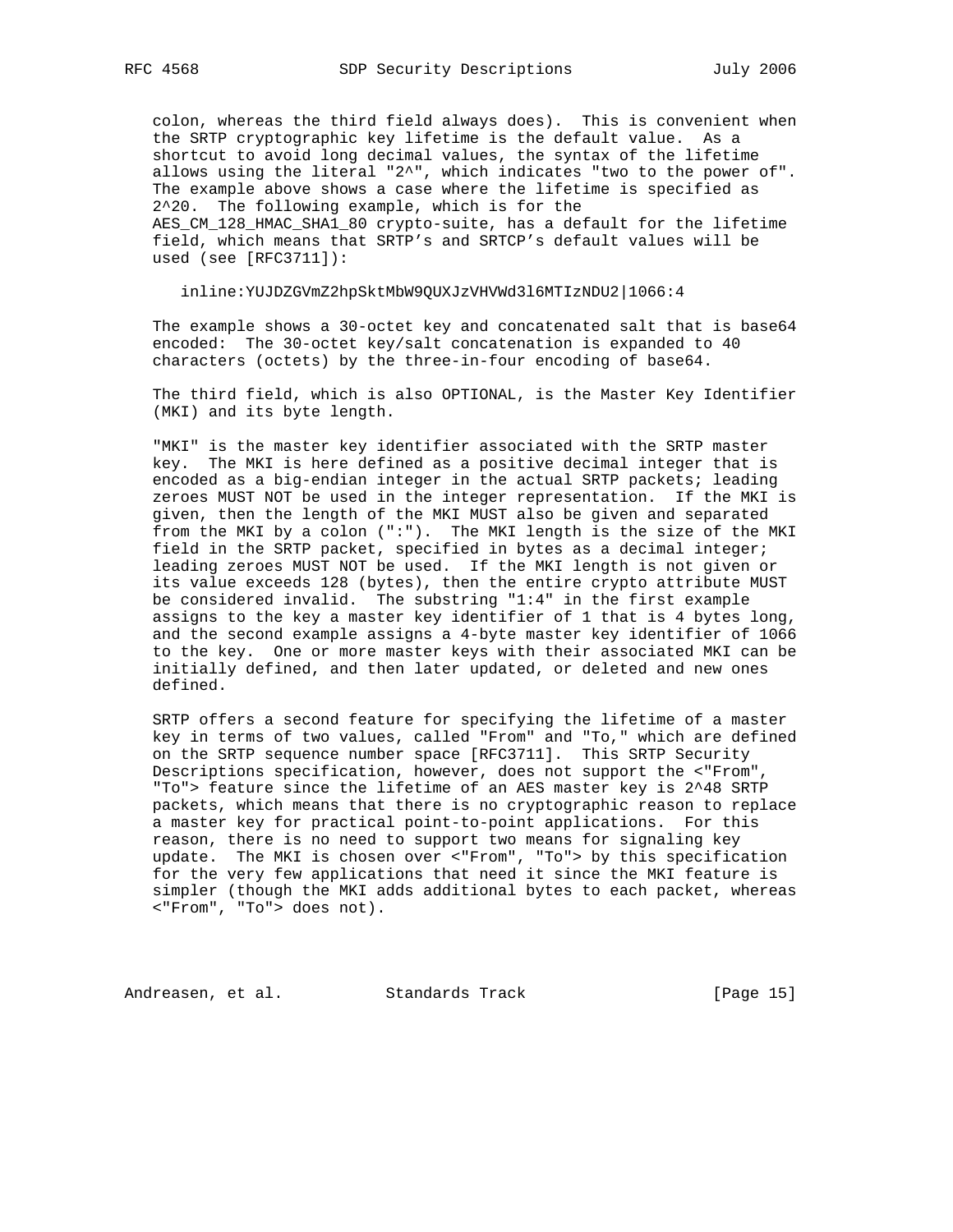As mentioned above, the key parameter can contain one or more master keys. When the key parameter contains more than one master key, all the master keys in that key parameter MUST include an MKI value.

 When using the MKI, the MKI length MUST be the same for all keys in a given crypto attribute.

## 6.2. Crypto-Suites

 The SRTP crypto-suites define the encryption and authentication transforms to be used for the SRTP media stream. The SRTP specification has defined three crypto-suites, which are described further in the following subsections in the context of the SRTP security descriptions. The table below provides an overview of the crypto-suites and their parameters:

|                      | AES CM 128          | AES CM 128          | F8 128       |
|----------------------|---------------------|---------------------|--------------|
|                      | HMAC SHA1 80        | HMAC SHA1 32        | HMAC SHA1 80 |
| Master key length    | 128 bits            | 128 bits            | 128 bits     |
| Master salt length   | 112 bits            | 112 bits            | 112 bits     |
| SRTP lifetime        | $2^48$ packets      | 2^48 packets        | 2^48 packets |
| SRTCP lifetime       | $2^31$ packets      | 2^31 packets        | 2^31 packets |
| Cipher               | AES Counter<br>Mode | AES Counter<br>Mode | AES F8 Mode  |
| Encryption key       | 128 bits            | 128 bits            | 128 bits     |
| MAC.                 | HMAC-SHA1           | HMAC-SHA1           | HMAC-SHA1    |
| SRTP auth. tag       | 80 bits             | 32 bits             | 80 bits      |
| SRTCP auth. tag      | 80 bits             | 80 bits             | 80 bits      |
| SRTP auth. key len.  | 160 bits            | 160 bits            | 160 bits     |
| SRTCP auth. key len. | 160 bits            | 160 bits            | 160 bits     |

## 6.2.1. AES\_CM\_128\_HMAC\_SHA1\_80

 AES\_CM\_128\_HMAC\_SHA1\_80 is the SRTP default AES Counter Mode cipher and HMAC-SHA1 message authentication with an 80-bit authentication tag. The master-key length is 128 bits and has a default lifetime of a maximum of 2^48 SRTP packets or 2^31 SRTCP packets, whichever comes first [Page 39, srtp].

 SRTP allows 2^48 SRTP packets or 2^31 SRTCP packets, whichever comes first. However, it is RECOMMENDED that automated key management allow easy and efficient rekeying at intervals far smaller than 2^31 packets given today's media rates or even HDTV media rates.

Andreasen, et al. Standards Track [Page 16]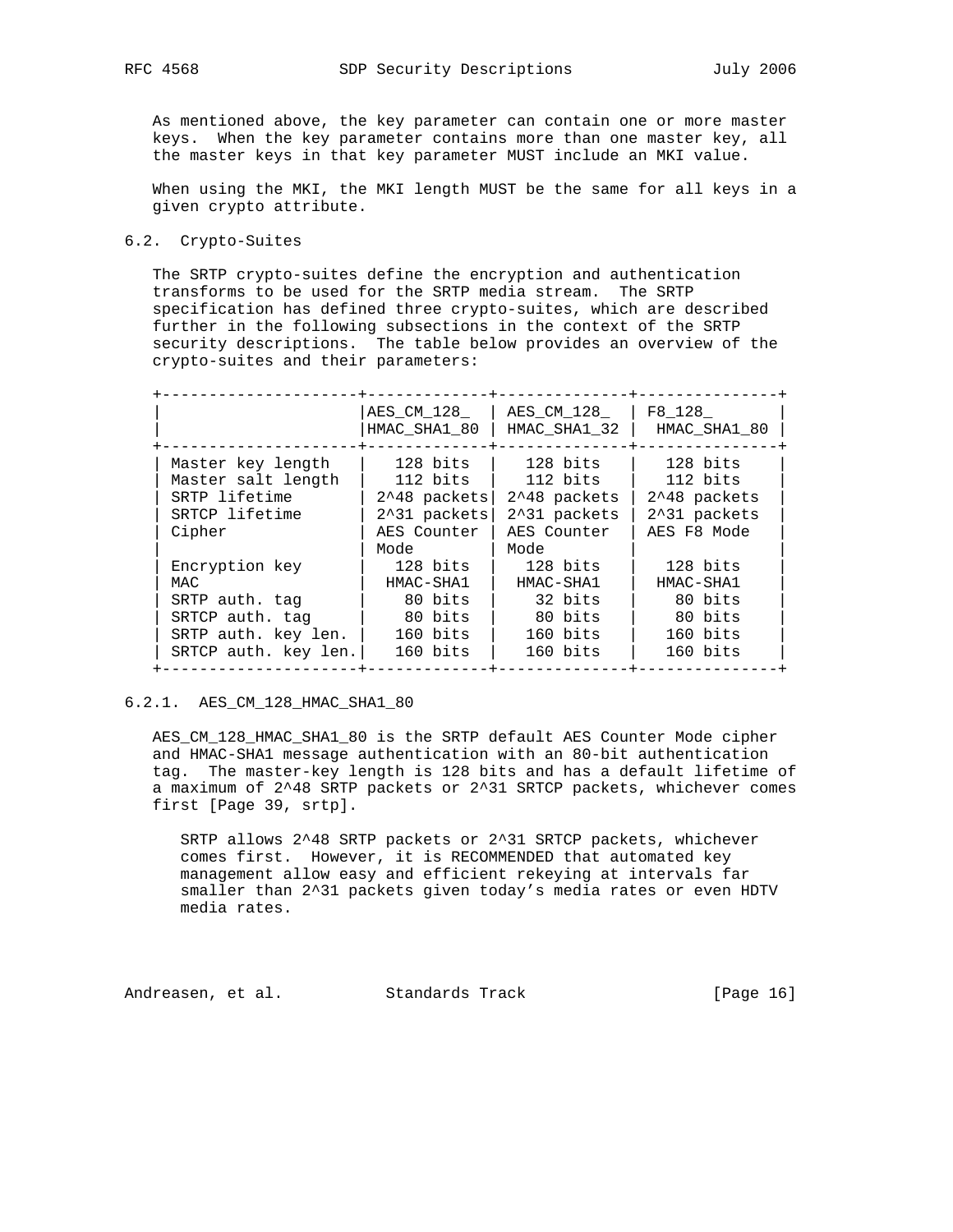The SRTP and SRTCP encryption key lengths are 128 bits. The SRTP and SRTCP authentication key lengths are 160 bits (see Security Considerations in Section 8). The master salt value is 112 bits in length and the session salt value is 112 bits in length. The pseudo-random function (PRF) is the default SRTP pseudo-random function that uses AES Counter Mode with a 128-bit key length.

 The length of the base64-decoded key and salt value for this crypto suite MUST be 30 characters (i.e., 240 bits); otherwise, the crypto attribute is considered invalid.

#### 6.2.2. AES\_CM\_128\_HMAC\_SHA1\_32

 This crypto-suite is identical to AES\_CM\_128\_HMAC\_SHA1\_80 except that the authentication tag is 32 bits.

 The length of the base64-decoded key and salt value for this crypto suite MUST be 30 octets i.e., 240 bits; otherwise, the crypto attribute is considered invalid.

## 6.2.3. F8\_128\_HMAC\_SHA1\_80

 This crypto-suite is identical to AES\_CM\_128\_HMAC\_SHA1\_80 except that the cipher is F8 [RFC3711].

 The length of the base64-decoded key and salt value for this crypto suite MUST be 30 octets, i.e., 240 bits; otherwise the crypto attribute is considered invalid.

# 6.2.4. Adding New Crypto-Suite Definitions

 If new transforms are added to SRTP, new definitions for those transforms SHOULD be given for the SRTP security descriptions and published in a Standards-Track RFC. Sections 6.2.1 through 6.2.3 illustrate how to define crypto-suite values for particular cryptographic transforms. Any new crypto-suites MUST be registered with IANA following the procedures in Section 10.

## 6.3. Session Parameters

 SRTP security descriptions define a set of "session" parameters, which OPTIONALLY may be used to override SRTP session defaults for the SRTP and SRTCP streams. These parameters configure an RTP session for SRTP services. The session parameters provide session specific information to establish the SRTP cryptographic context.

Andreasen, et al. Standards Track [Page 17]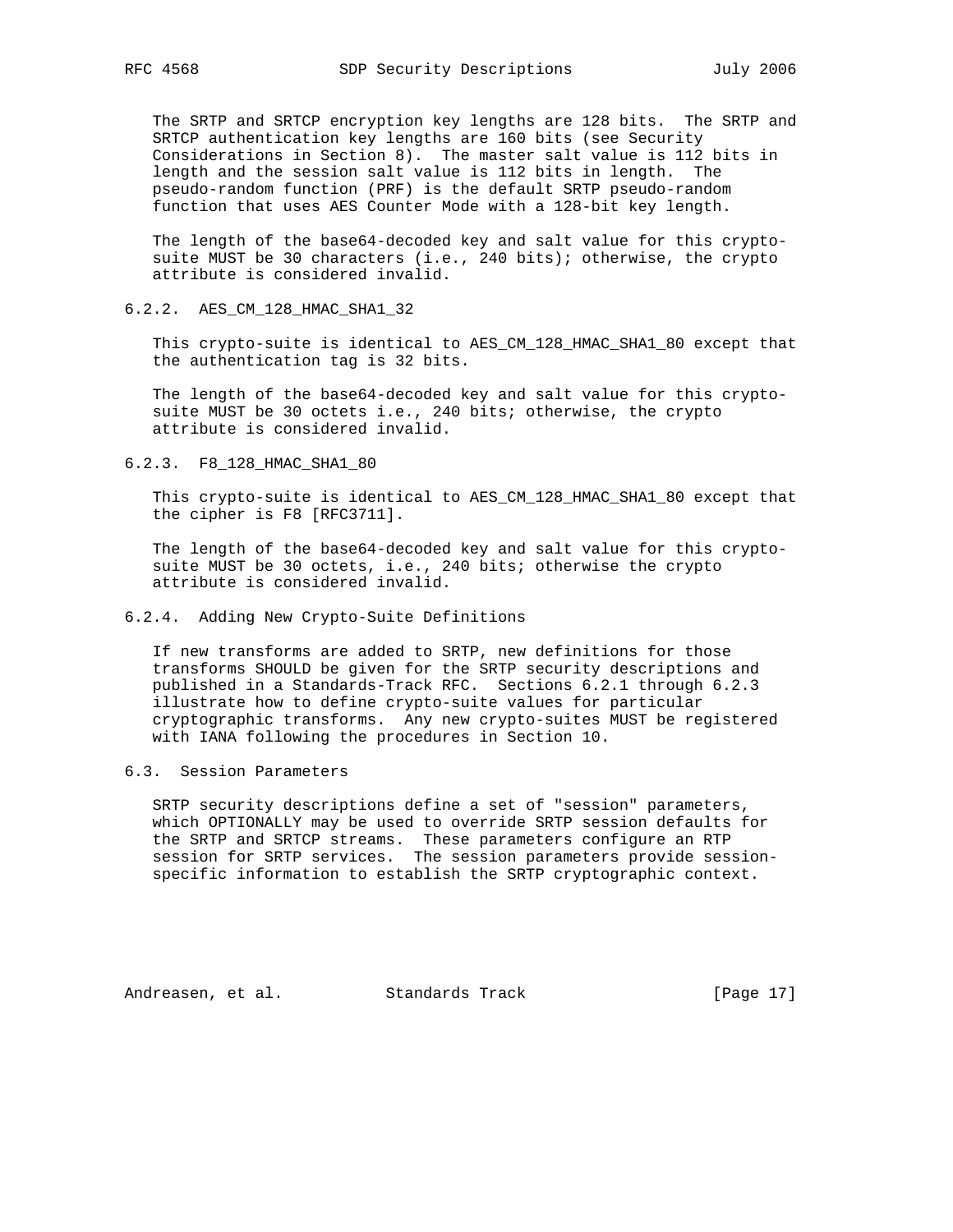6.3.1. KDR=n

 KDR specifies the Key Derivation Rate, as described in Section 4.3.1 of [RFC3711].

The value n MUST be a decimal integer in the set  $\{1,2,\ldots,24\}$ , which denotes a power of 2 from 2^1 to 2^24, inclusive; leading zeroes MUST NOT be used. The SRTP key derivation rate controls how frequently a new session key is derived from an SRTP master key(s) [RFC3711] given in the declaration. When the key derivation rate is not specified (i.e., the KDR parameter is omitted), a single initial key derivation is performed [RFC3711].

In the offer/answer model, KDR is a declarative parameter.

6.3.2. UNENCRYPTED\_SRTCP and UNENCRYPTED\_SRTP

 SRTP and SRTCP packet payloads are encrypted by default. The UNENCRYPTED\_SRTCP and UNENCRYPTED\_SRTP session parameters modify the default behavior of the crypto-suites with which they are used:

- \* UNENCRYPTED\_SRTCP signals that the SRTCP packet payloads are not encrypted.
- \* UNENCRYPTED\_SRTP signals that the SRTP packet payloads are not encrypted.

 In the offer/answer model, these parameters are negotiated. If UNENCRYPTED\_SRTCP is signaled for the session, then the SRTCP E bit MUST be clear (0) in all SRTCP messages. If the default is used, all SRTCP messages are encrypted, and the E bit MUST be set (1) on all SRTCP messages.

## 6.3.3. UNAUTHENTICATED\_SRTP

 SRTP and SRTCP packet payloads are authenticated by default. The UNAUTHENTICATED\_SRTP session parameter signals that SRTP messages are not authenticated. Use of UNAUTHENTICATED\_SRTP is NOT RECOMMENDED (see Security Considerations).

 The SRTP specification requires use of message authentication for SRTCP, but not for SRTP [RFC3711].

In the offer/answer model, this parameter is negotiated.

Andreasen, et al. Standards Track [Page 18]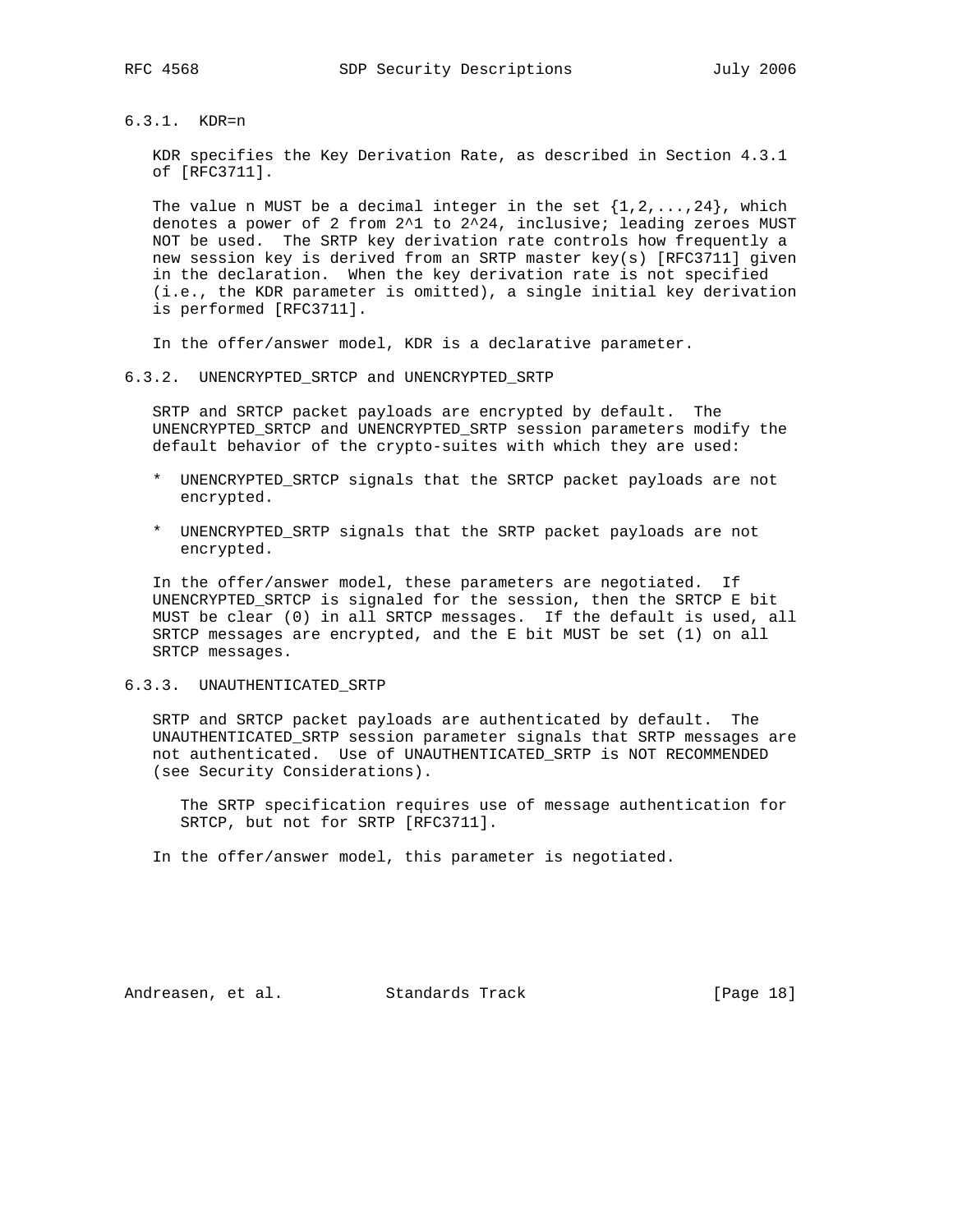## 6.3.4. FEC\_ORDER=order

 FEC\_ORDER signals the use of forward error correction for the RTP packets [RFC2733]. The forward error correction values for "order" are FEC\_SRTP or SRTP\_FEC. FEC\_SRTP signals that FEC is applied before SRTP processing by the sender of the SRTP media and after SRTP processing by the receiver of the SRTP media; FEC\_SRTP is the default. SRTP\_FEC is the reverse processing.

In the offer/answer model, FEC\_ORDER is a declarative parameter.

## 6.3.5. FEC\_KEY=key-params

 FEC\_KEY signals the use of separate master key(s) for a Forward Error Correction (FEC) stream. The master key(s) are specified with the exact same format as the SRTP Key Parameter defined in Section 6.1, and the semantic rules are the same - in particular, the master key(s) MUST be different from all other master key(s) in the SDP. An FEC\_KEY MUST be specified when the FEC stream is sent to a different IP-address and/or port than the media stream to which it applies (i.e., the "m=" line), e.g., as described in RFC 2733, Section 11.1. When an FEC stream is sent to the same IP-address and port as the media stream to which it applies, an FEC\_KEY MUST NOT be specified. If an FEC\_KEY is specified in this latter case, the crypto attribute in question MUST be considered invalid.

In the offer/answer model, FEC\_KEY is a declarative parameter.

#### 6.3.6. Window Size Hint (WSH)

 SRTP defines the SRTP-WINDOW-SIZE [RFC3711, Section 3.3.2] parameter to protect against replay attacks. The minimum value is 64 [RFC3711]; however, this value may be considered too low for some applications (e.g., video).

 The Window Size Hint (WSH) session parameter provides a hint for how big this window should be to work satisfactorily (e.g., based on sender knowledge of the number of packets per second). However, there might be enough information given in SDP attributes like "a=maxprate" [maxprate] and the bandwidth modifiers to allow a receiver to derive the parameter satisfactorily. Consequently, this value is only considered a hint to the receiver of the SDP that MAY choose to ignore the value provided. The value is a decimal integer; leading zeroes MUST NOT be used.

In the offer/answer model, WSH is a declarative parameter.

Andreasen, et al. Standards Track [Page 19]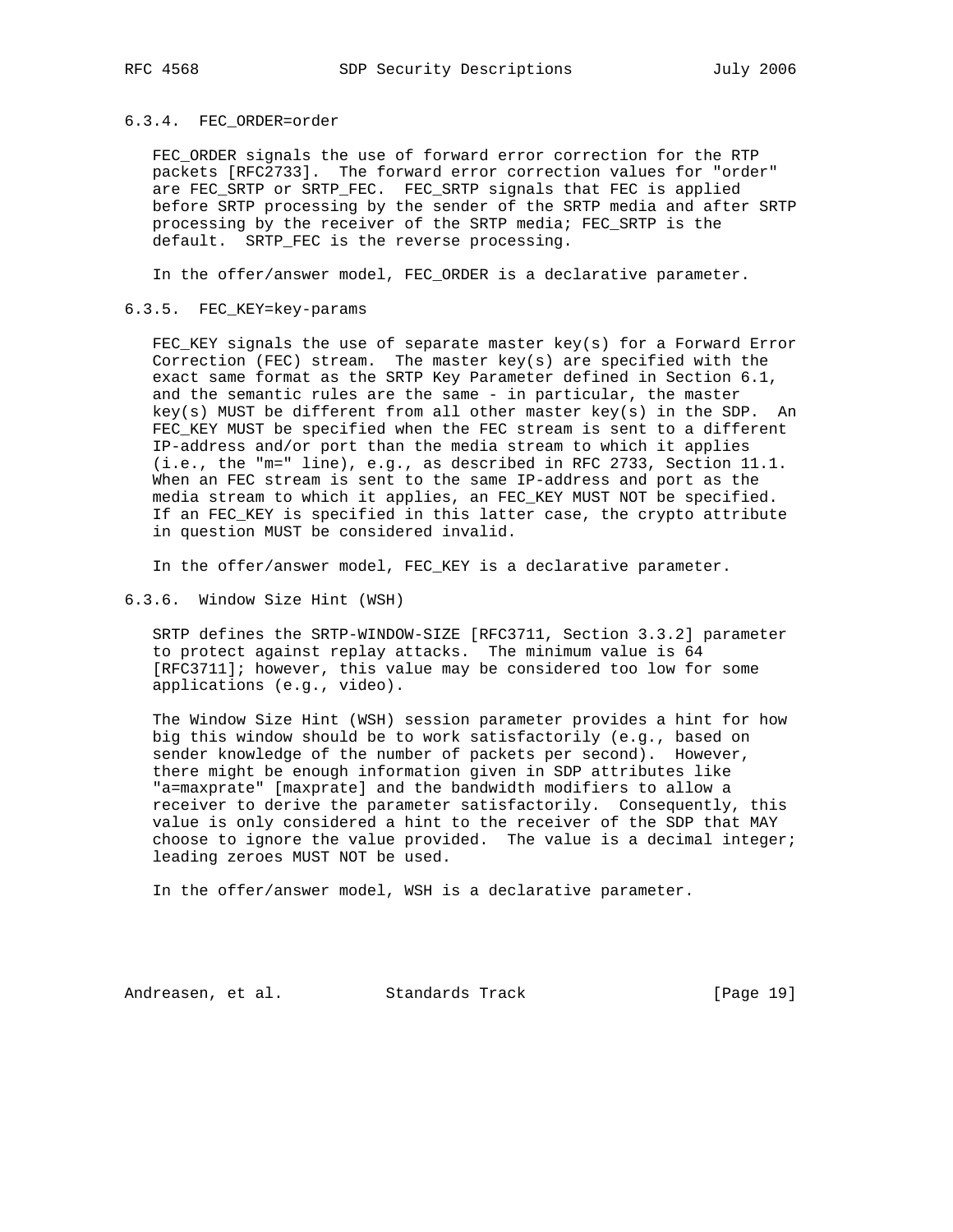# 6.3.7. Defining New SRTP Session Parameters

 New SRTP session parameters for the SRTP security descriptions can be defined in a Standards-Track RFC and registered with IANA according to the registration procedures defined in Section 10.

 New SRTP session parameters are by default mandatory. A newly defined SRTP session parameter that is prefixed with the dash character ("-"), however, is considered optional and MAY be ignored. If an SDP crypto attribute is received with an unknown session parameter that is not prefixed with a "-" character, that crypto attribute MUST be considered invalid.

#### 6.4. SRTP Crypto Context Initialization

 In addition to the various SRTP parameters defined above, there are three pieces of information that are critical to the operation of the default SRTP ciphers:

- \* SSRC: Synchronization source
- \* ROC: Roll-over counter for a given SSRC
- \* SEQ: Sequence number for a given SSRC

 In a unicast session, as defined here, there are three constraints on these values.

 The first constraint is on the SSRC, which makes an SRTP keystream unique from other participants. As explained in SRTP, the keystream MUST NOT be reused on two or more different pieces of plaintext. Keystream reuse makes the ciphertext vulnerable to cryptanalysis. One vulnerability is that known-plaintext fields in one stream can expose portions of the reused keystream, and this could further expose more plaintext in other streams. Since all current SRTP encryption transforms use keystreams, key sharing is a general problem [RFC3711]. SRTP mitigates this problem by including the SSRC of the sender in the keystream. But SRTP does not solve this problem in its entirety because the Real-time Transport Protocol has SSRC collisions, which although very rare [RFC3550] are quite possible. During a collision, two or more SSRCs that share a master key will have identical keystreams for overlapping portions of the RTP sequence number space. SRTP Security Descriptions avoid keystream reuse by making unique master keys REQUIRED for the sender and receiver of the security description. Thus, the first constraint is satisfied.

 Also note that there is a second problem with SSRC collisions: the SSRC is used to identify the crypto context and thereby the cipher, key, ROC, etc. to process incoming packets. In case of

Andreasen, et al. Standards Track [Page 20]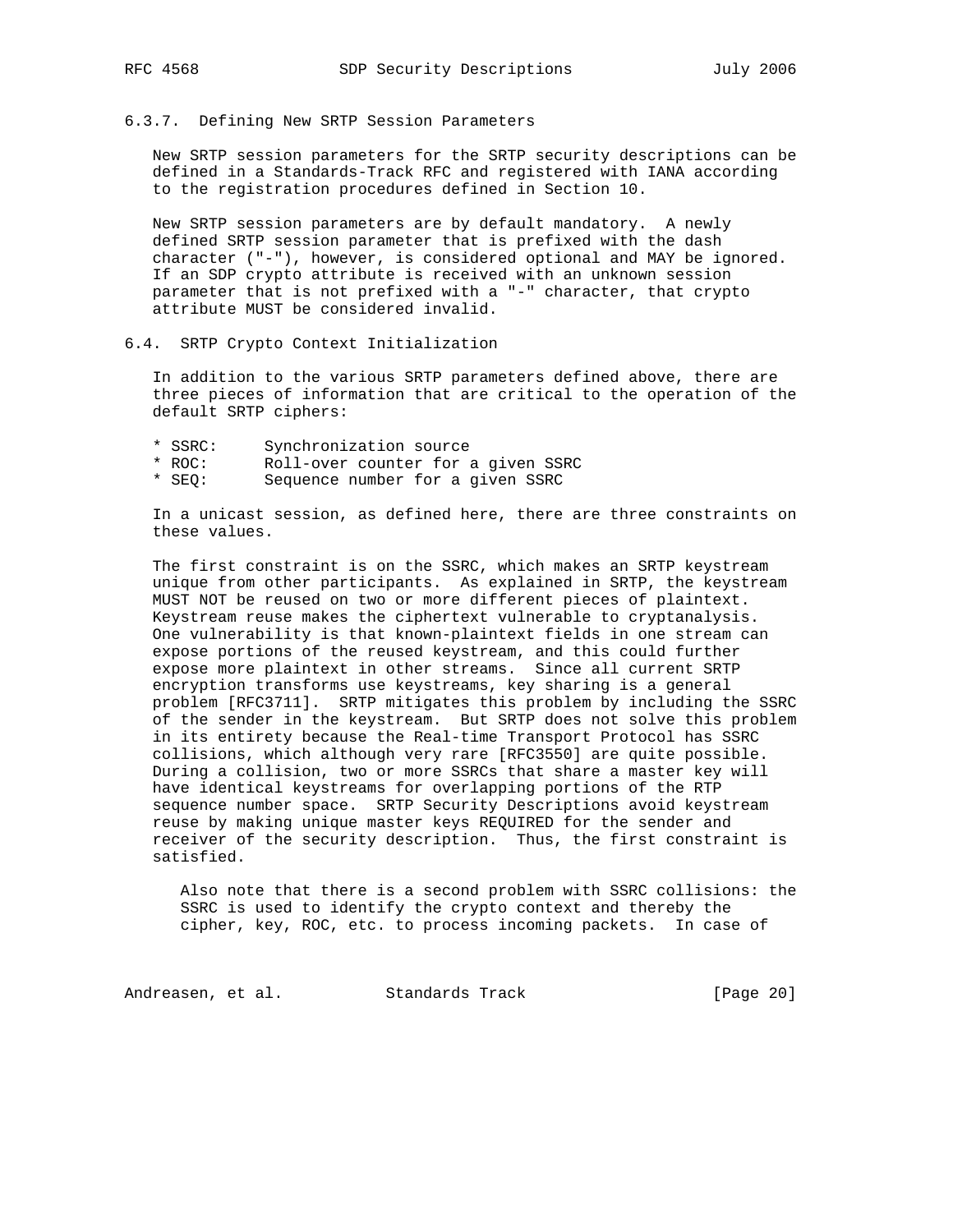SSRC collisions, crypto context identification becomes ambiguous and correct packet processing may not occur. Furthermore, if an RTCP BYE packet is to be sent for a colliding SSRC, that packet may also have to be secured. In a (unicast) point-to-multipoint scenario, this can be problematic for the same reasons, i.e., it is not known which of the possible crypto contexts to use. Note that these problems are not unique to the SDP security descriptions; any use of SRTP needs to consider them.

 The second constraint is that the ROC MUST be zero at the time that each SSRC commences sending packets. Thus, there is no concept of a "late joiner" in SRTP security descriptions, which are constrained to be unicast and pairwise. The ROC and SEQ form a "packet index" in the default SRTP transforms and the ROC is consistently set to zero at session commencement, according to this document.

 The third constraint is that the initial value of SEQ SHOULD be chosen to be within the range of  $0..2^15-1$ ; this avoids an ambiguity when packets are lost at the start of the session. If it is at the start of a session, an SSRC source might randomly select a high sequence-number value and put the receiver in an ambiguous situation: if initial packets are lost in transit up to the point that the sequence number wraps (i.e., exceeds 2^16-1), then the receiver might not recognize that its ROC needs to be incremented. By restricting the initial SEQ to the range of 0..2^15-1, SRTP packet-index determination will find the correct ROC value, unless all the first 2^15 packets are lost (which seems, if not impossible, rather unlikely). See Section 3.3.1 of the SRTP specification regarding packet-index determination [RFC3711].

## 6.4.1. Late Binding of One or More SSRCs to a Crypto Context

 The packet index, therefore, depends on the SSRC, the SEQ of an incoming packet, and the ROC, which is an SRTP crypto context variable. Thus, SRTP has a big security dependency on SSRC uniqueness.

 Given the above constraints, unicast SRTP crypto contexts can be established without the need to negotiate SSRC values in the SRTP security descriptions. Instead, an approach called "late binding" is RECOMMENDED by this specification. When a packet arrives, the SSRC that is contained in it can be bound to the crypto context at the time of session commencement (i.e., SRTP packet arrival) rather than at the time of session signaling (i.e., receipt of an SDP). With the arrival of the packet containing the SSRC, all the data items needed for the SRTP crypto context are held by the receiver. (Note that the ROC value by definition is zero; if non-zero values were to be supported, additional signaling would be required.) In other words,

Andreasen, et al. Standards Track [Page 21]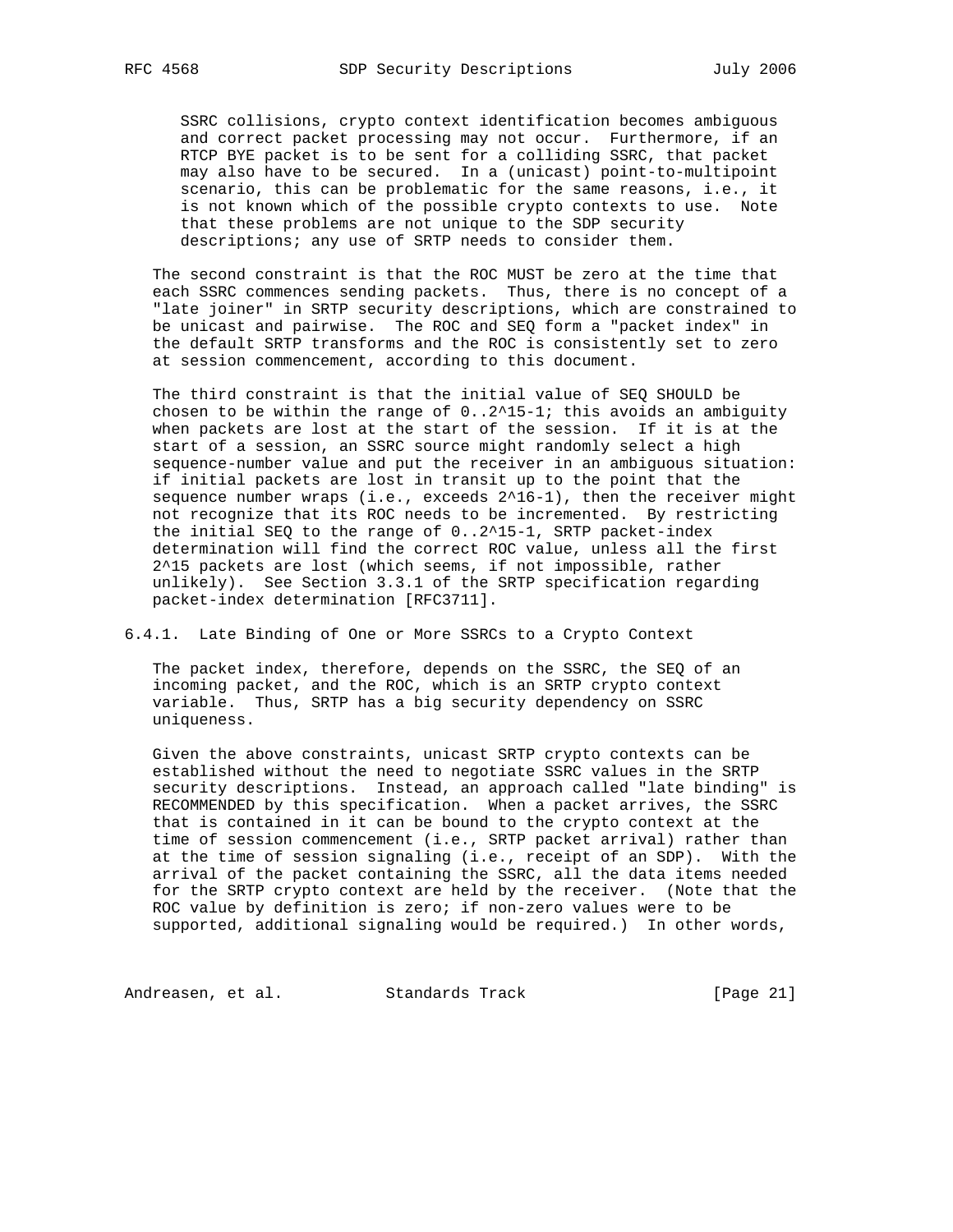the crypto context for a secure RTP session using late binding is initially identified by the SDP as

<\*, address, port>

 where '\*' is a wildcard SSRC, "address" is the local receive address from the "c=" line, and "port" is the local receive port from the "m=" line. When the first packet arrives with ssrcX in its SSRC field, the crypto context

<ssrcX, address, port>

is instantiated subject to the following constraints:

- \* Media packets are authenticated: authentication MUST succeed; otherwise, the crypto context is not instantiated.
- \* Media packets are not authenticated: crypto context is automatically instantiated.

 Note that use of late binding when there is no authentication of the SRTP media packets is subject to numerous security attacks, and that consequently it is NOT RECOMMENDED (of course, this can be said for unauthenticated SRTP in general).

 Note that use of late binding without authentication will result in the creation of local state as a result of receiving a packet from any unknown SSRC. UNAUTHENTICATED\_SRTP, therefore, is NOT RECOMMENDED because it invites easy denial-of-service attack. In contrast, late binding with authentication does not suffer from this weakness.

6.4.2. Sharing Cryptographic Contexts among Sessions or SSRCs

 With the constraints and procedures described above, it is not necessary to explicitly signal the SSRC, ROC, and SEQ for a unicast RTP session. So there are no a=crypto parameters for signaling SSRC, ROC, or SEQ. Thus, multiple SSRCs from the same entity will share a=crypto parameters when late binding is used. Multiple SSRCs from the same entity arise due to either multiple sources (microphones, cameras, etc.) or RTP payloads requiring SSRC multiplexing within that same session. SDP also allows multiple RTP sessions to be defined in the same media description ("m="); these RTP sessions will also share the a=crypto parameters. An application that uses a=crypto in this way serially shares a master key among RTP sessions or SSRCs and MUST replace the master key when the aggregate number of packets among all SSRCs approaches 2^31 packets. SSRCs that share a master key MUST be unique from one another.

Andreasen, et al. Standards Track [Page 22]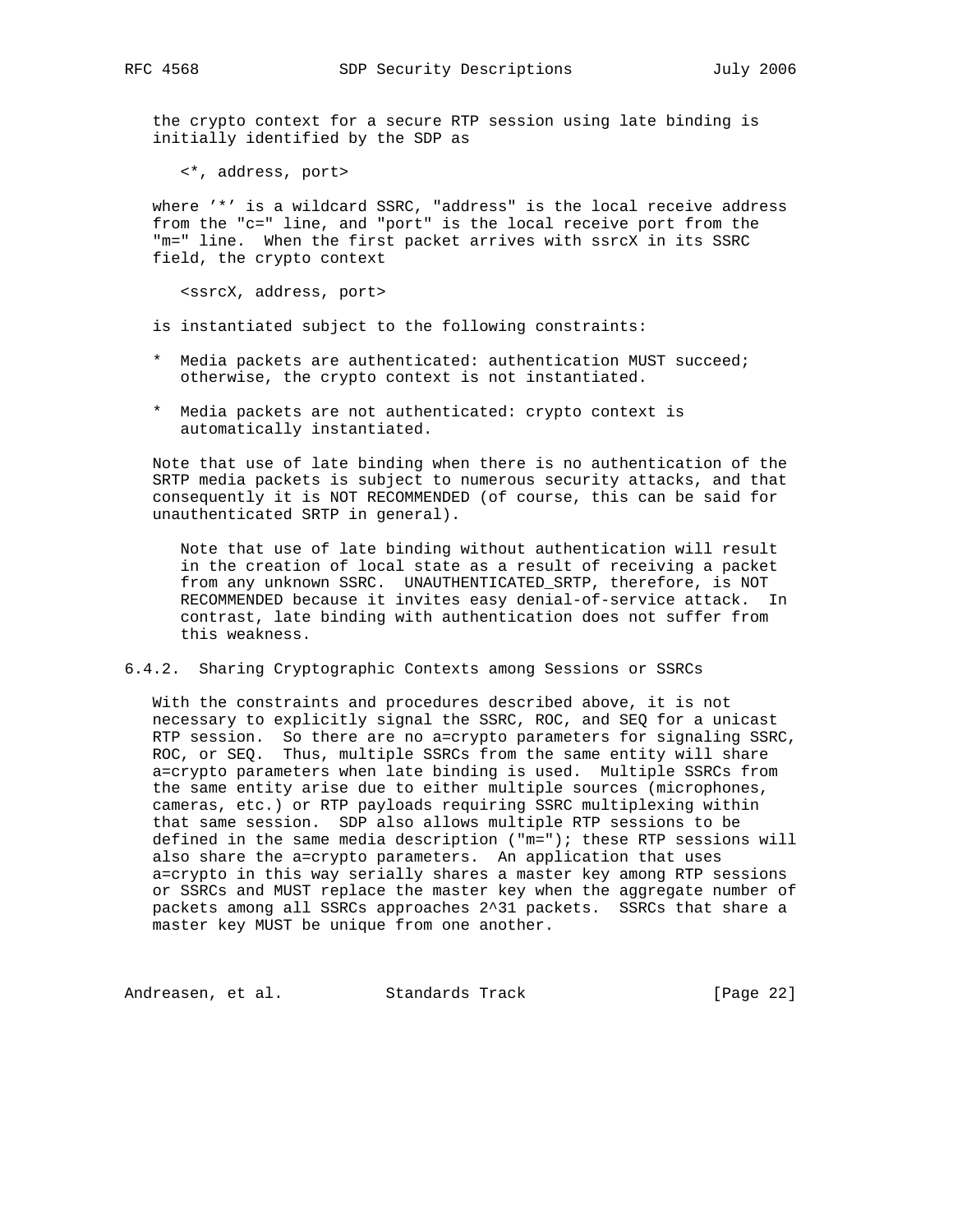# 6.5. Removal of Crypto Contexts

 The mechanism defined above addresses the issue of creating crypto contexts. However, in practice, session participants may want to remove crypto contexts prior to session termination. Since a crypto context contains information that cannot automatically be recovered (e.g., ROC), it is important that the sender and receiver agree on when a crypto context can be removed, and perhaps more importantly when it cannot.

 Even when late binding is used for a unicast stream, the ROC is lost and cannot be recovered automatically (unless it is zero) once the crypto context is removed.

 We resolve this problem as follows. When SRTP security descriptions are being used, crypto-context removal MUST follow the same rules as SSRC removal from the member table [RFC3550]; note that this can happen as the result of an SRTCP BYE packet or a simple time-out due to inactivity. Inactive session participants that wish to ensure their crypto contexts are not timed out MUST thus send SRTCP packets at regular intervals.

7. SRTP-Specific Use of the Crypto Attribute

 Section 5 describes general use of the crypto attribute, and this section completes it by describing SRTP-specific use.

7.1. Use with Offer/Answer

 In this section, we describe how the SRTP security descriptions are used with the offer/answer model to negotiate cryptographic capabilities and communicate SRTP master keys. The rules defined below complement the general offer/answer rules defined in Section 5.1, which MUST be followed, unless otherwise specified. Note that the rules below define unicast operation only; support for multicast and multipoint unicast streams is for further study.

#### 7.1.1. Generating the Initial Offer - Unicast Streams

 When the initial offer is generated, the offerer MUST follow the steps in Section 5.1.1, as well as the following steps.

 For each unicast media line (m=) using the secure RTP transport where the offerer wants to specify cryptographic parameters, the offerer MUST provide at least one valid SRTP security description ("a=crypto" line), as defined in Section 6. If the media stream includes Forward

Andreasen, et al. Standards Track [Page 23]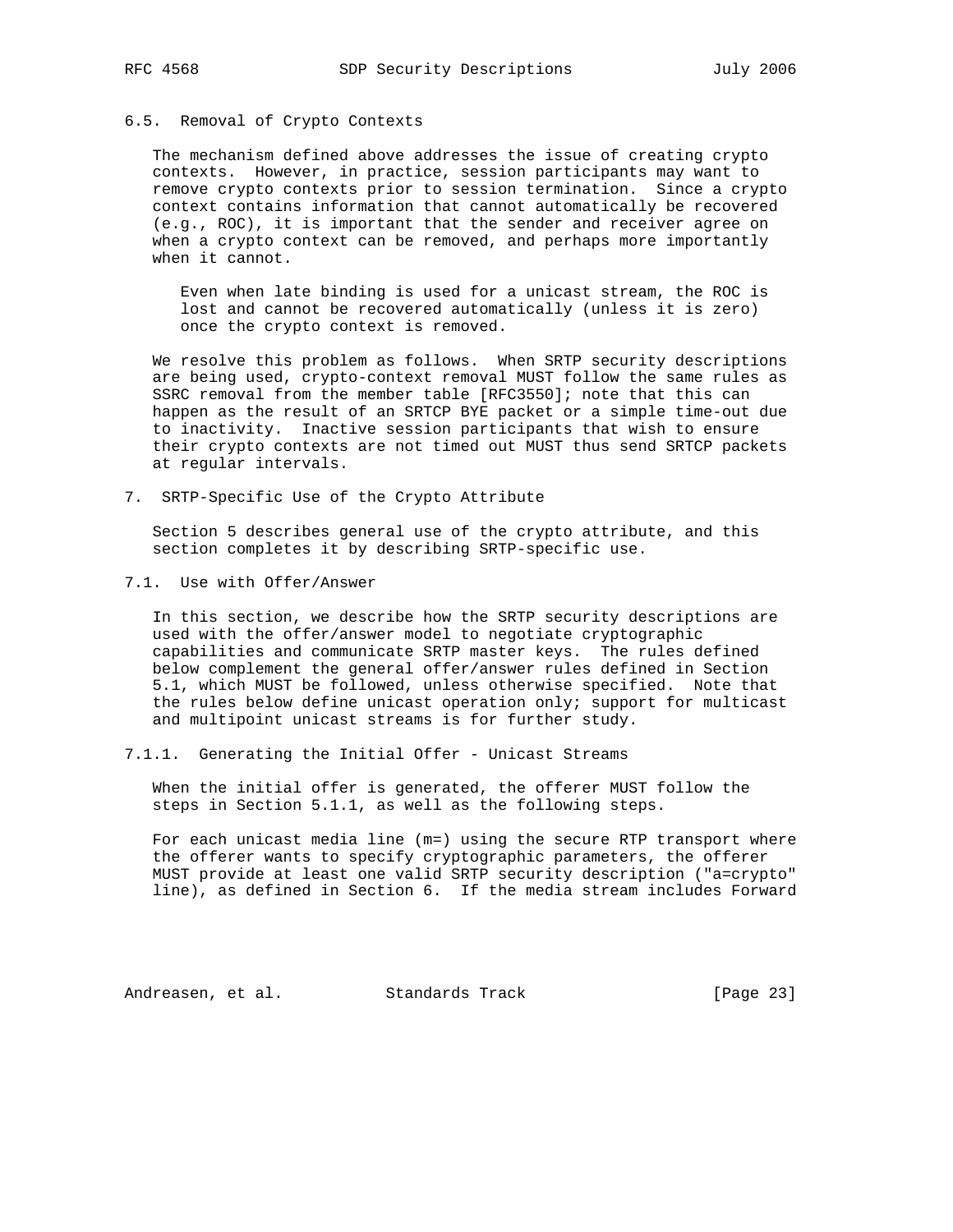Error Correction with a different IP-address and/or port from that of the media stream itself, an FEC\_KEY parameter MUST be included, as described in Section 6.3.5.

 The inline parameter conveys the SRTP master key used by an endpoint to encrypt the SRTP and SRTCP streams transmitted by that endpoint. The same key is used by the recipient to decrypt those streams. However, the receiver MUST NOT use that same key for the SRTP or SRTCP packets that it sends to the session because the default SRTP cipher and mode is insecure when the master key is reused across distinct SRTP streams.

 The offerer MAY include one or more other SRTP session parameters, as defined in Section 6.3. Note, however, that if any SRTP session parameters are included that are not known to the answerer, but that are nonetheless mandatory (see Section 6.3.6), the negotiation will fail if the answerer does not support them.

7.1.2. Generating the Initial Answer - Unicast Streams

 When the initial answer is generated, the answerer MUST follow the steps in Section 5.1.2, as well as the following steps.

 For each unicast media line that uses the secure RTP transport and contains one or more "a=crypto" lines in the offer, the answerer MUST either accept one (and only one) of the crypto lines for that media stream, or it MUST reject the media stream. Only "a=crypto" lines that are considered valid SRTP security descriptions, as defined in Section 6, can be accepted. Furthermore, all parameters (crypto suite, key parameter, and mandatory session parameters) MUST be acceptable to the answerer in order for the offered media stream to be accepted. Note that if the media stream includes Forward Error Correction with a different IP-address and/or port from that of the media stream itself, an FEC\_KEY parameter MUST be included, as described in Section 6.3.5.

 When the answerer accepts an SRTP unicast media stream with a crypto line, the answerer MUST include one or more master keys appropriate for the selected crypto algorithm; the master key(s) included in the answer MUST be different from those in the offer.

When the master key(s) are not shared between the offerer and answerer, SSRC collisions between the offerer and answerer will not lead to keystream reuse, and hence SSRC collisions do not necessarily have to be prevented.

Andreasen, et al. Standards Track [Page 24]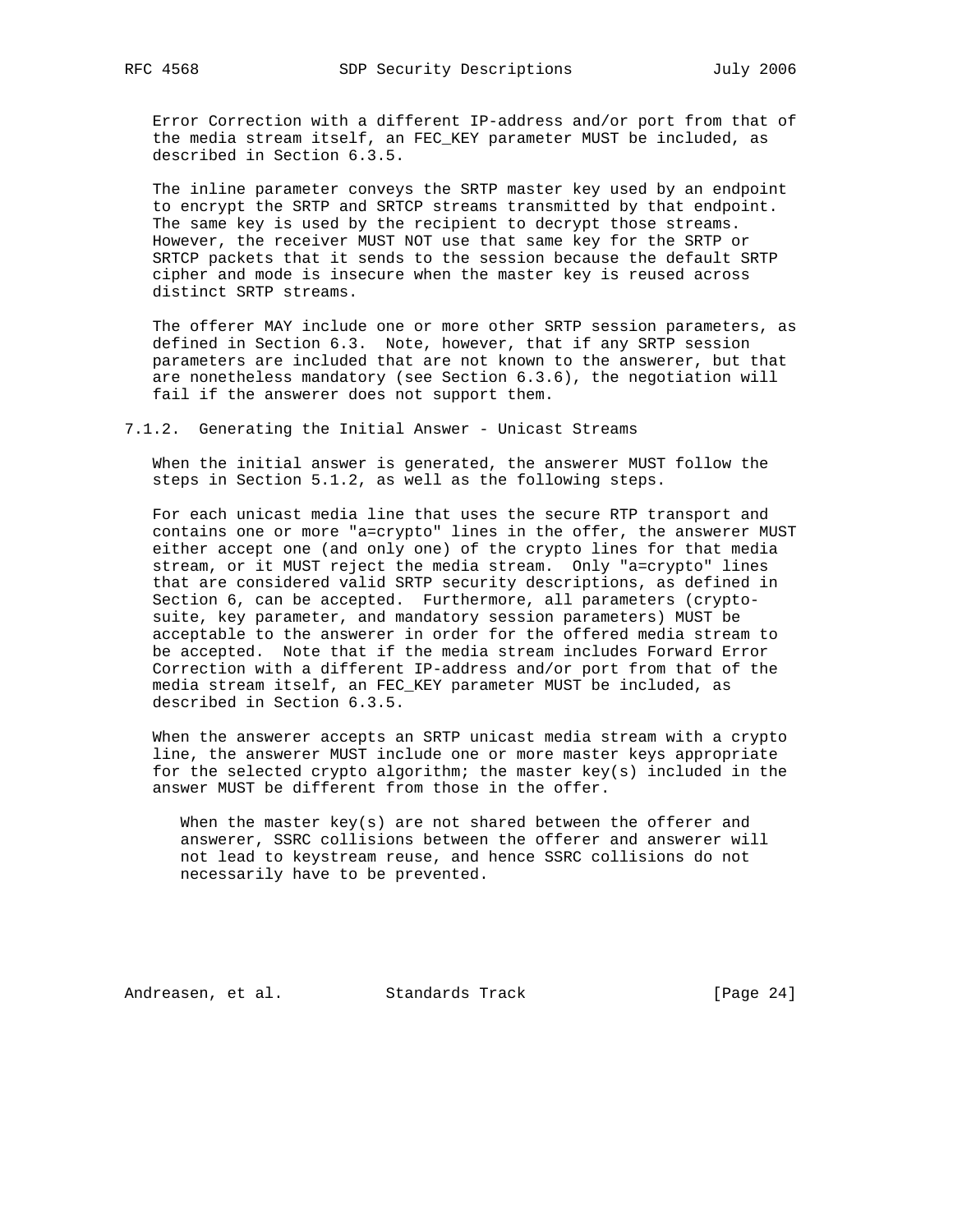If Forward Error Correction to a separate IP-address and/or port is included, the answer MUST include an FEC\_KEY parameter, as described in Section 6.3.5.

 Declarative session parameters may be added to the answer as usual; however, the answerer SHOULD NOT add any mandatory session parameter (see Section 6.3.6) that might be unknown to the offerer.

 If the answerer cannot find any valid crypto line that it supports, or if its configured policy prohibits any cryptographic key parameter (e.g., key length) or cryptographic session parameter (e.g., KDR, FEC\_ORDER), it MUST reject the media stream, unless it is able to successfully negotiate use of SRTP by other means outside the scope of this document (e.g., by use of MIKEY [mikey]).

7.1.3. Processing of the Initial Answer - Unicast Streams

 When the offerer receives the answer, it MUST perform the steps in Section 5.1.3, as well as the following steps for each SRTP media stream it offered with one or more crypto lines in it.

 If the media stream was accepted and it contains a crypto line, it MUST be checked that the crypto line is valid according to the constraints specified in Section 6 (including any FEC constraints).

 If the offerer either does not support or is not willing to honor one or more of the SRTP parameters in the answer, the offerer MUST consider the crypto line invalid.

 If the crypto line is not valid, or the offerer's configured policy prohibits any cryptographic key parameter (e.g., key length) or cryptographic session parameter, the SRTP security negotiation MUST be deemed to have failed.

#### 7.1.4. Modifying the Session

 When a media stream using the SRTP security descriptions has been established and a new offer/answer exchange is performed, the offerer and answerer MUST follow the steps in Section 5.1.4, as well as the following steps.

 When modifying the session, all negotiated aspects of the SRTP media stream can be modified. For example, a new crypto suite can be used or a new master key can be established. As described in RFC 3264, when a new offer/answer exchange is made, there will be a window of time where the offerer and the answerer must be prepared to receive media according to both the old and new offer/answer exchange.

Andreasen, et al. Standards Track [Page 25]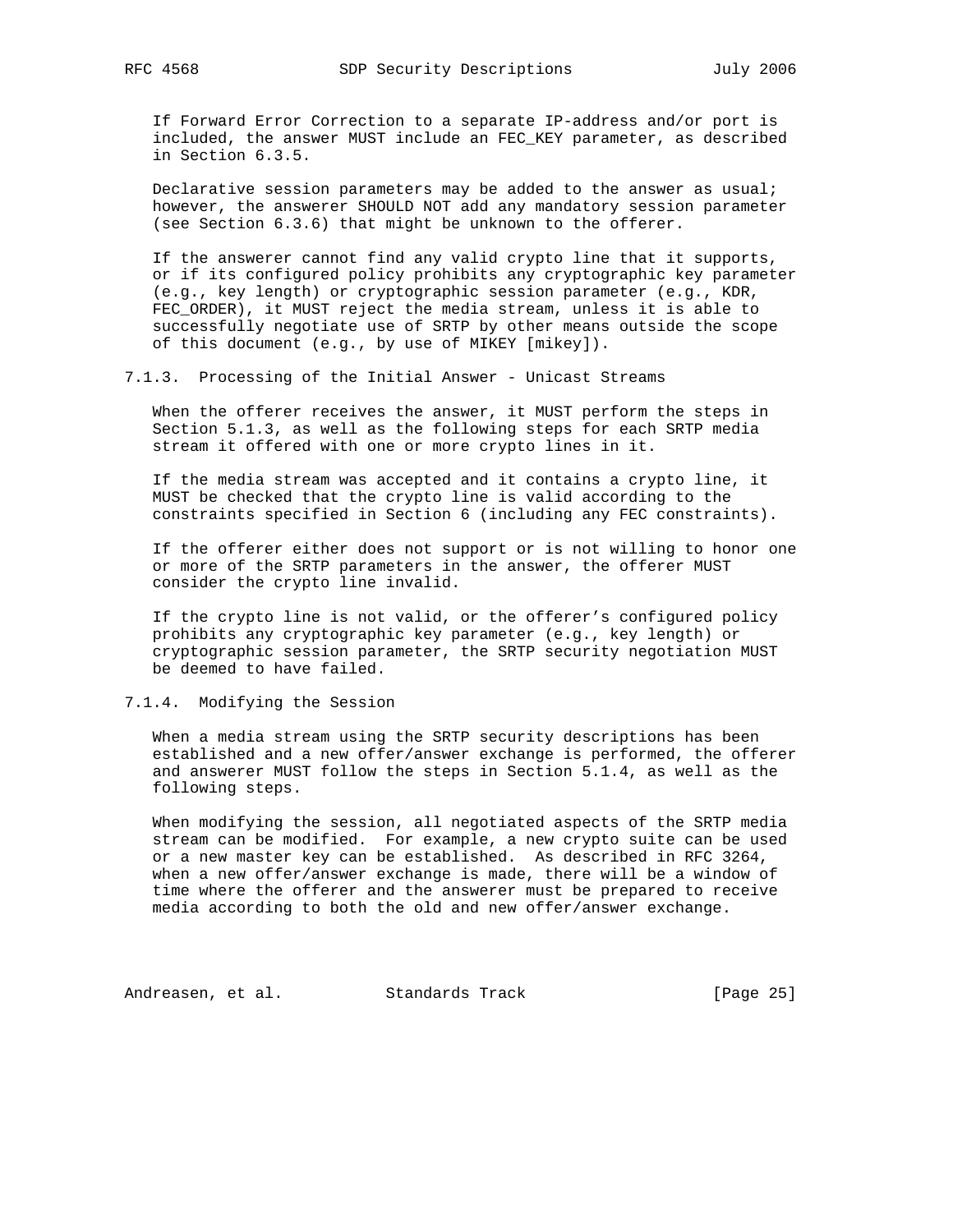This requirement applies here as well; however, the following should be noted:

- \* When authentication is not being used, it may not be possible for either the offerer or answerer to determine if a given packet is encrypted according to the old or new offer/answer exchange. RFC 3264 defines a couple of techniques to address this problem, e.g., changing the payload types used and/or the transport addresses. Note, however, that a change in transport addresses may have an impact on quality of service as well as on firewall and NAT traversal. The SRTP security descriptions use the MKI to deal with this (which adds a few bytes to each SRTP packet), as described in Section 6.1. For further details on the MKI, please refer to [RFC3711].
- \* If the answerer changes its master key, the offerer will not be able to process packets secured via this master key until the answer is received. This could be addressed by using a security "precondition" [sprecon].

 If the offerer includes an IP address and/or port that differs from that used previously for a media stream (or FEC stream), the offerer MUST include a new master key with the offer (and in so doing, it will be creating a new crypto context where the ROC is set to zero). Similarly, if the answerer includes an IP address and/or port that differs from that used previously for a media stream (or FEC stream), the answerer MUST include a new master key with the answer (and hence create a new crypto context with the ROC set to zero). The reason for this is that when the answerer receives an offer or the offerer receives an answer with an updated IP address and/or port, it is not possible to determine if the other side has access to the old crypto context parameters (and in particular the ROC). For example, if one side is a decomposed media gateway, or if a SIP back-to-back user agent is involved, it is possible that the media endpoint changed and no longer has access to the old crypto context. By always requiring a new master key in this case, the answerer/offerer will know that the ROC is zero for this offer/answer, and any key lifetime constraints will trivially be satisfied too. Another consideration here applies to media relays; if the relay changes the media endpoint on one side transparently to the other side, the relay cannot operate as a simple packet reflector but will have to actively engage in SRTP packet processing and transformation (i.e., decryption and re encryption, etc.).

 Finally, note that if the new offer is rejected, the old crypto parameters remain in place.

Andreasen, et al. Standards Track [Page 26]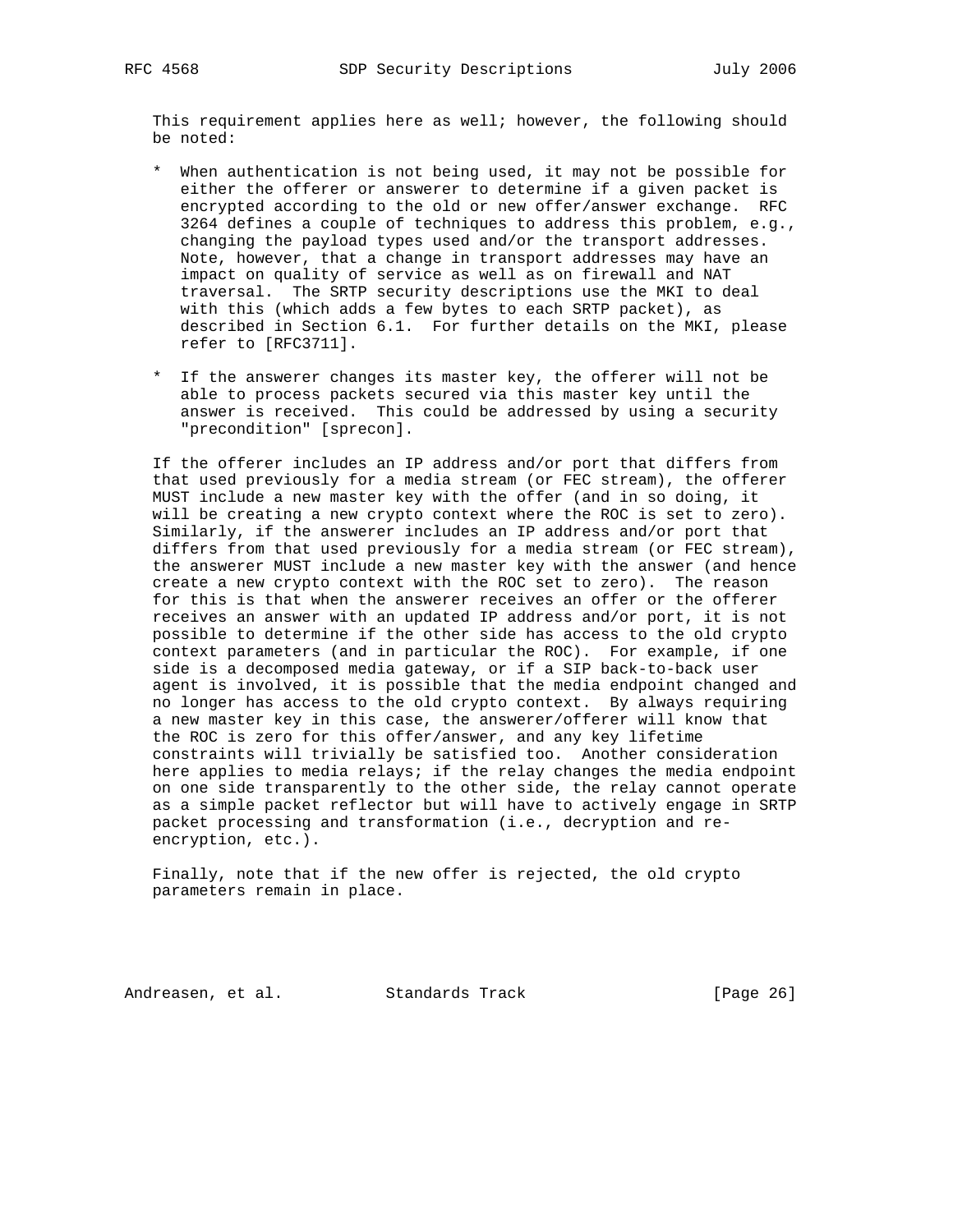#### 7.1.5. Offer/Answer Example

 In this example, the offerer supports two crypto suites (f8 and AES). The a=crypto line is actually one long line, although it is shown as two lines in this document due to page formatting. The f8 example shows two inline parameters; as explained in Section 6.1, there may be one or more key (i.e., inline) parameters in a crypto attribute. In this way, multiple keys are offered to support key rotation using a Master Key Identifier (MKI).

Offerer sends:

 $v=0$  o=sam 2890844526 2890842807 IN IP4 10.47.16.5 s=SRTP Discussion i=A discussion of Secure RTP u=http://www.example.com/seminars/srtp.pdf e=marge@example.com (Marge Simpson) c=IN IP4 168.2.17.12 t=2873397496 2873404696 m=audio 49170 RTP/SAVP 0 a=crypto:1 AES\_CM\_128\_HMAC\_SHA1\_80 inline:WVNfX19zZW1jdGwgKCkgewkyMjA7fQp9CnVubGVz|2^20|1:4 FEC\_ORDER=FEC\_SRTP a=crypto:2 F8\_128\_HMAC\_SHA1\_80 inline:MTIzNDU2Nzg5QUJDREUwMTIzNDU2Nzg5QUJjZGVm|2^20|1:4; inline:QUJjZGVmMTIzNDU2Nzg5QUJDREUwMTIzNDU2Nzg5|2^20|2:4 FEC\_ORDER=FEC\_SRTP

Answerer replies:

 $v=0$  o=jill 25690844 8070842634 IN IP4 10.47.16.5 s=SRTP Discussion i=A discussion of Secure RTP u=http://www.example.com/seminars/srtp.pdf e=homer@example.com (Homer Simpson) c=IN IP4 168.2.17.11 t=2873397526 2873405696 m=audio 32640 RTP/SAVP 0 a=crypto:1 AES\_CM\_128\_HMAC\_SHA1\_80 inline:PS1uQCVeeCFCanVmcjkpPywjNWhcYD0mXXtxaVBR|2^20|1:4

 In this case, the session would use the AES\_CM\_128\_HMAC\_SHA1\_80 crypto suite for the RTP and RTCP traffic. If F8\_128\_HMAC\_SHA1\_80 were selected by the answerer, there would be two inline keys associated with the SRTP cryptographic context. One key has an MKI value of 1 and the second has an MKI of 2.

Andreasen, et al. Standards Track (Page 27)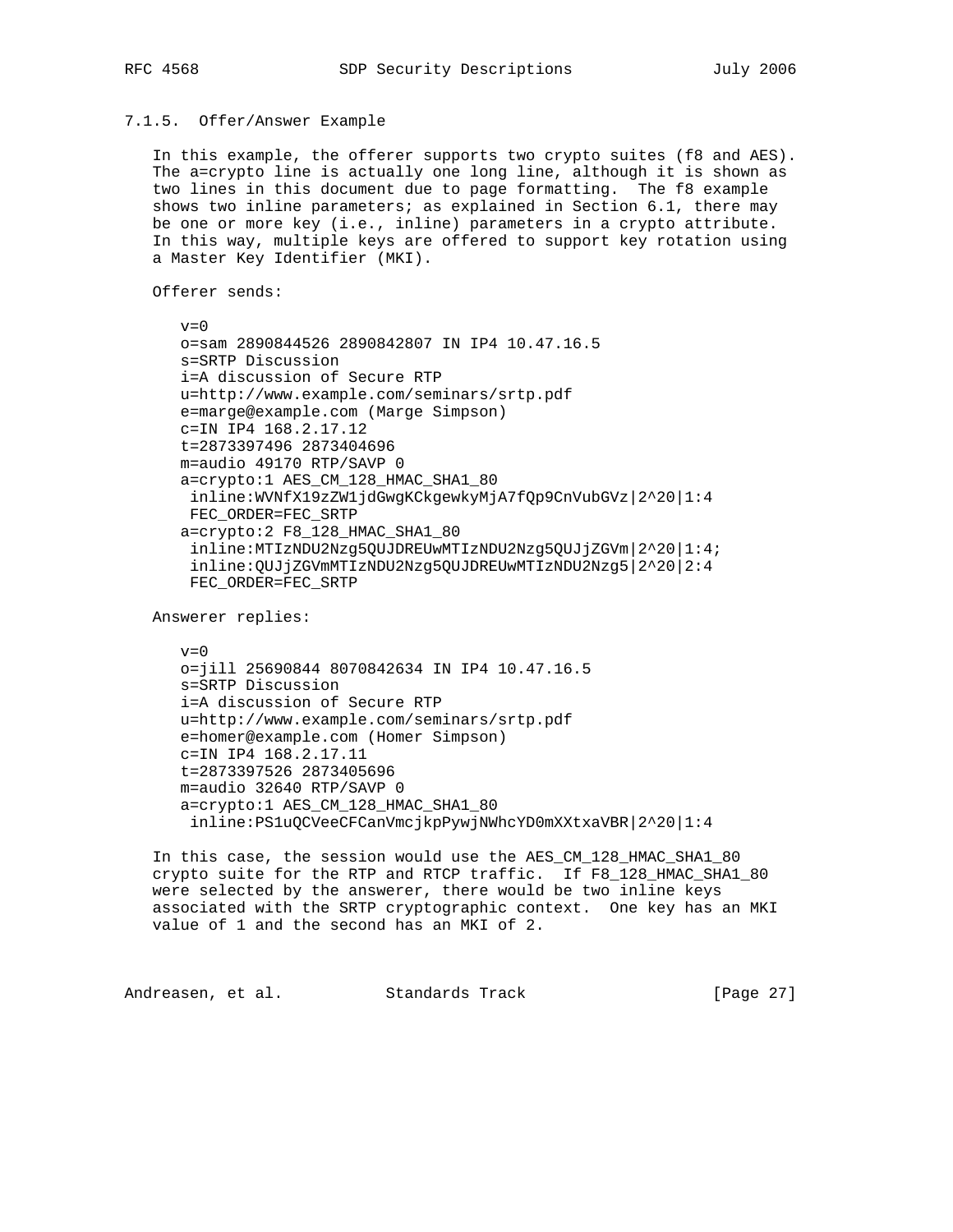## 7.2. SRTP-Specific Use Outside Offer/Answer

 Use of SRTP security descriptions outside the offer/answer model is not defined.

 Use of SRTP security descriptions outside the offer/answer model could have been defined for sendonly media streams; however, there would not be a way to indicate the key to use for SRTCP by the receiver of said media stream.

7.3. Support for SIP Forking

 As mentioned earlier, the security descriptions defined here do not support multicast media streams or multipoint unicast streams. However, in the SIP protocol, it is possible to receive several answers to a single offer due to the use of forking (see [SIP]). Receiving multiple answers leads to a couple of problems for the SRTP security descriptions:

- \* Different answerers may choose different ciphers, keys, etc.; however, there is no way for the offerer to associate a particular incoming media packet with a particular answer.
- \* Two or more answerers may pick the same SSRC, and hence the SSRC collision problems mentioned earlier may arise.

 As stated earlier, the above point-to-multipoint cases are outside the scope of the SDP security descriptions. However, there are still ways of supporting SIP forking, e.g., by changing the multipoint scenario resulting from SIP forking into multiple two-party unicast cases. This can be done as follows:

 For each answer received beyond the initial answer, issue a new offer to that particular answerer using a new receive transport address (IP address and port); note that this requires support for the SIP UPDATE method [RFC3311]. Also, to ensure that two media sessions are not inadvertently established prior to the UPDATE being processed by one of them, use security preconditions [sprecon].

 Finally, note that all SIP User Agents that received the offer will know the key(s) being proposed by the initial offer. If the offerer wants to ensure security with respect to all other User Agents that may have received the offer, a new offer/answer exchange with a new key needs to be performed with the answerer as well. Note that the offerer cannot determine whether a single or multiple SIP User Agents received the offer, since intermediate forking proxies may only forward a single answer to the offerer.

Andreasen, et al. Standards Track [Page 28]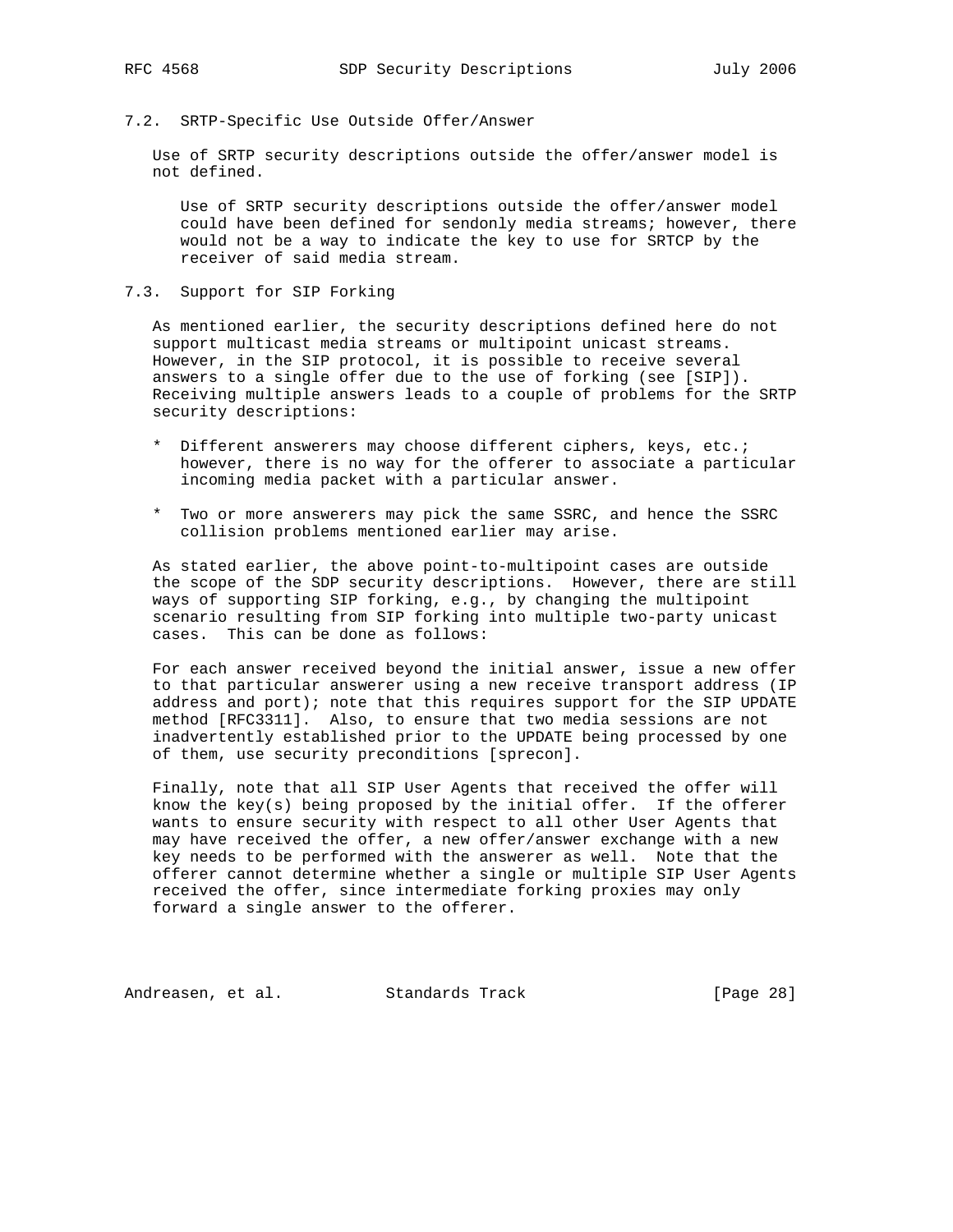The above description is intended to suggest one possible way of supporting SIP forking. There are many details missing and it should not be considered a normative specification. Alternative approaches may also be possible

#### 7.4. SRTP-Specific Backwards Compatibility Considerations

 It is possible that the answerer supports the SRTP transport and accepts the offered media stream, but that it does not support the crypto attribute defined here. The offerer can recognize this situation by seeing an accepted SRTP media stream in the answer that does not include a crypto line. In that case, the security negotiation defined here MUST be deemed to have failed.

 Also, if a media stream with a given SRTP transport (e.g., "RTP/SAVP") is sent to a device that does not support SRTP, that media stream will be rejected.

7.5. Operation with KEYMGT= and k= lines

 An offer MAY include both "a=crypto" and "a=keymgt" lines [keymgt]. Per SDP rules, the answerer will ignore attribute lines that it does not understand. If the answerer supports both "a=crypto" and "a=keymgt", the answer MUST include either "a=crypto" or "a=keymgt", but not both, as including both is undefined.

 An offer MAY include both "a=crypto" and "k=" lines [RFC4566]. Per SDP rules, the answerer will ignore attribute lines it does not understand. If the answerer supports both "a=crypto" and "k=", the answer MUST include either "a=crypto" or "k=" but not both, as including both is undefined.

8. Security Considerations

 Like all SDP messages, SDP messages containing security descriptions are conveyed in an encapsulating application protocol (e.g., SIP, MGCP). It is the responsibility of the encapsulating protocol to ensure the protection of the SDP security descriptions. Therefore, IT IS REQUIRED that the application invoke its own security mechanisms (e.g., secure multiparts such as S/MIME [smime]) or, alternatively, utilize a lower-layer security service (e.g., TLS or IPsec). IT IS REQUIRED that this security service provide strong message authentication and packet-payload encryption, as well as effective replay protection.

 "Replay protection" is needed against an attacker that has enough access to the communications channel to intercept messages and to deliver copies to the destination. A successful replay attack will

Andreasen, et al. Standards Track [Page 29]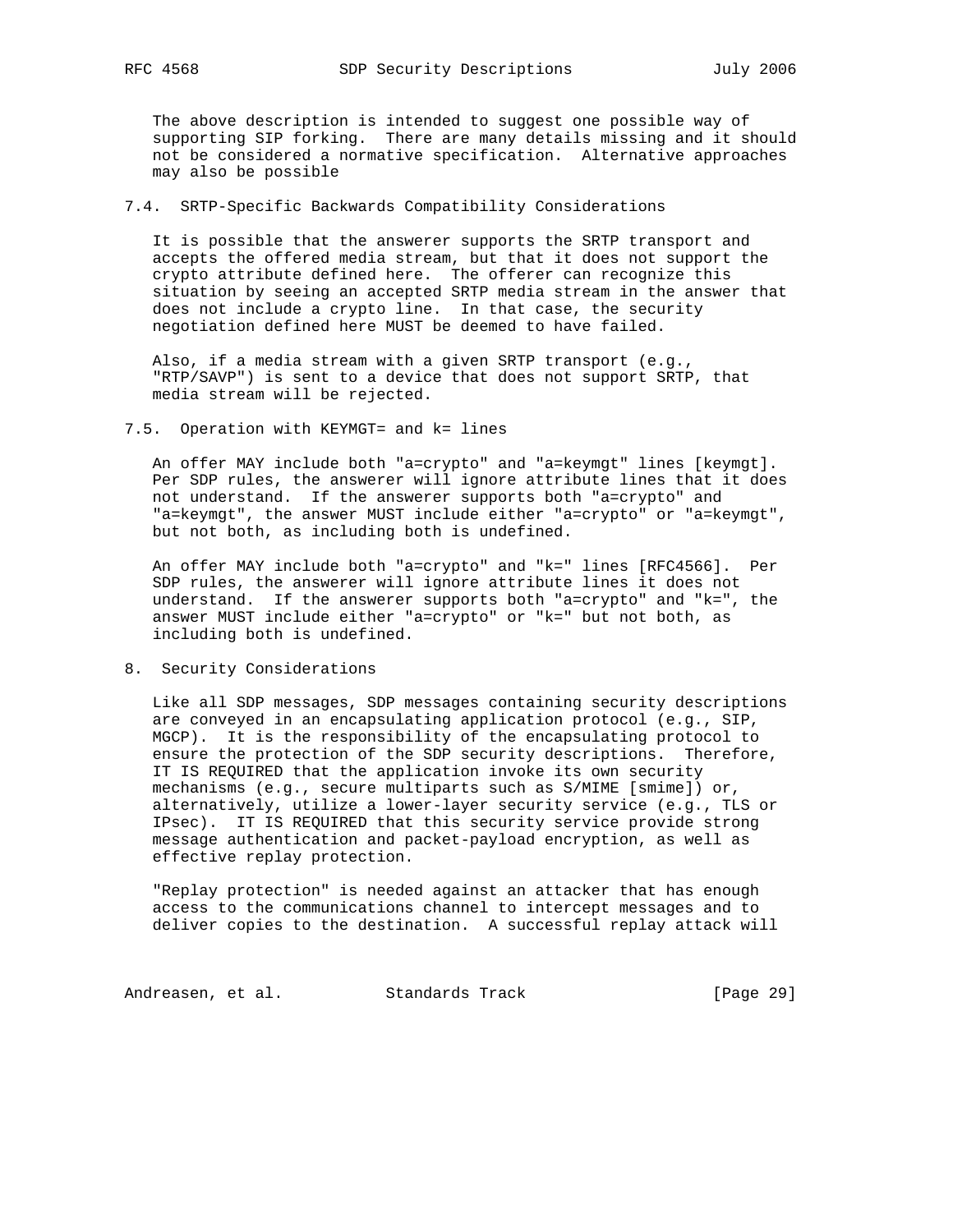cause the recipient to perform duplicate processing on a message; the attack is worse when the duped recipient sends a duplicate reply to the initiator. Replay protections are not found in S/MIME or in the other secure-multiparts standard, PGP/MIME. S/MIME and PGP/MIME, therefore, need to be augmented with some replay-protection mechanism that is appropriate to the encapsulating application protocol (e.g., SIP, MGCP). Three common ways to provide replay protection are to place a sequence number in the message, to use a timestamp, or for the receiver to keep a hash of the message to be compared with incoming messages. There typically needs to be a replay "window" and some policy for keeping state information from previous messages in a "replay table" or list.

 The discussion that follows uses "message authentication" and "message confidentiality" in a manner consistent with SRTP [RFC3711]. "Message confidentiality" means that only the holder of the secret decryption key can access the plain-text content of the message. The decryption key is the same key as the encryption key, using SRTP counter mode and f8 encryption transforms, which are vulnerable to message tampering and need SRTP message authentication to detect such tampering. "Message authentication" and "message integrity validation" generally mean the same thing in IETF security standards: an SRTP message is authenticated following a successful HMAC integrity check [RFC3711], which proves that the message originated from the holder of an SRTP master key and was not altered en route. Such an "authentic" message, however, can be captured by an attacker and "replayed" when the attacker re-inserts the packet into the channel. A replayed packet can have a variety of bad effects on the session, and SRTP uses the extended sequence number to detect replayed SRTP packets [RFC3711].

 The SRTP specification identifies which services and features are default values that are normative-to-implement (such as AES\_CM\_128\_80) versus normative-to-use (such as AES\_CM\_128\_32).

## 8.1. Authentication of Packets

 Security descriptions as defined herein signal security services for RTP packets. RTP messages are vulnerable to a variety of attacks, such as replay and forging. To limit these attacks, SRTP message integrity mechanisms SHOULD be used (SRTP replay protection is always enabled).

#### 8.2. Keystream Reuse

 SRTP security descriptions signal configuration parameters for SRTP sessions. Misconfigured SRTP sessions are vulnerable to attacks on their encryption services when running the crypto suites defined in

Andreasen, et al. Standards Track [Page 30]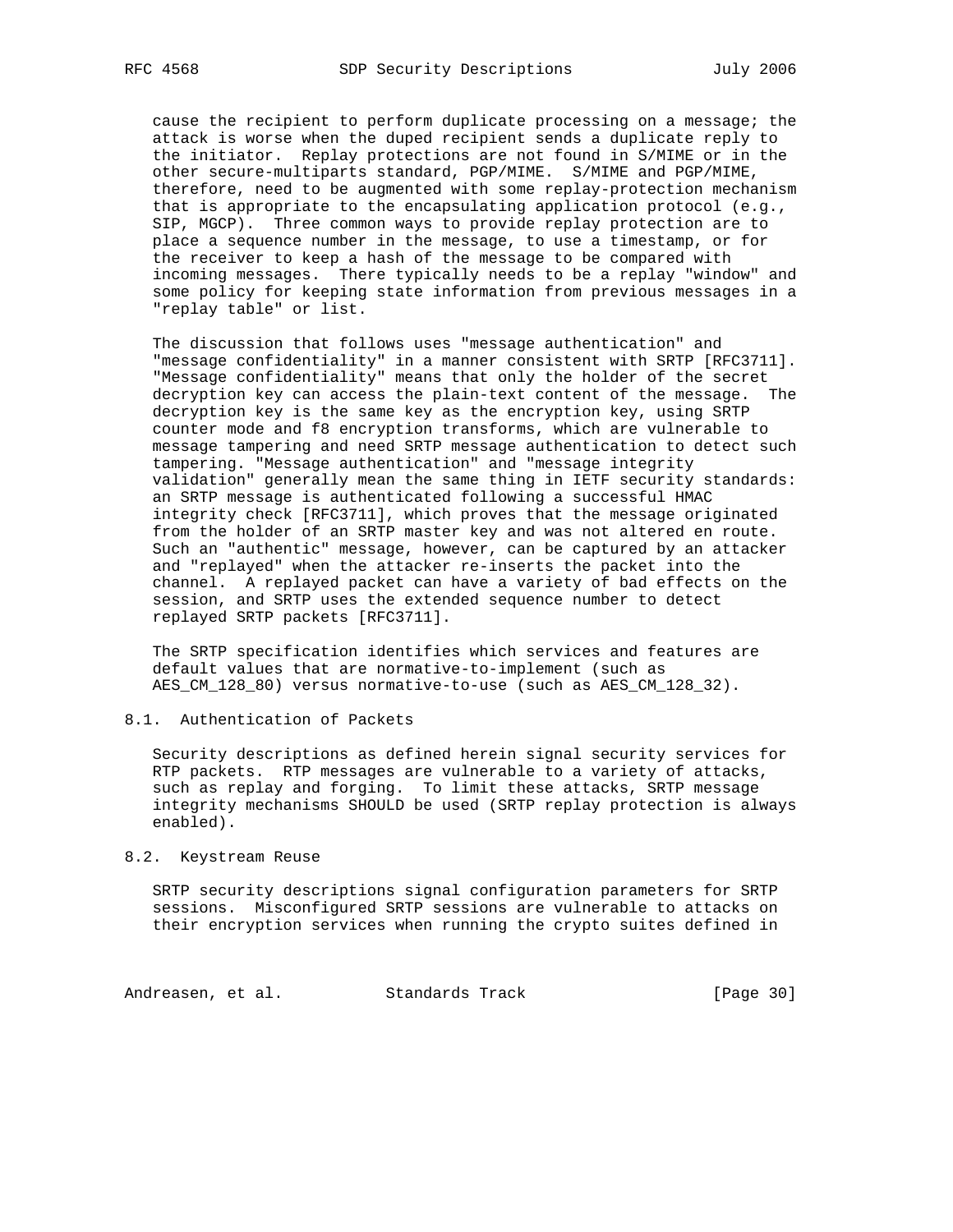Sections 6.2.1, 6.2.2, and 6.2.3. An SRTP encryption service is "misconfigured" when two or more media streams are encrypted using the same keystream of AES blocks. When senders and receivers share derived session keys, SRTP requires that the SSRCs of session participants serve to make their corresponding keystreams unique, which is violated in the case of SSRC collision: SRTP SSRC collision drastically weakens SRTP or SRTCP payload encryption during the time that identical keystreams are used [RFC3711]. An attacker, for example, might collect SRTP and SRTCP messages and await a collision. This attack on the AES-CM and AES-f8 encryption is avoided entirely when each media stream has its own unique master key in both the send and receive direction. This specification restricts use of SDP security description to unicast point-to-point streams so that keys are not shared between SRTP hosts, and the master keys used in the send and receive direction for a given media stream are unique.

8.3. Signaling Authentication and Signaling Encryption

 There is no reason to incur the complexity and computational expense of SRTP, however, when its key establishment is exposed to unauthorized parties. In most cases, the SRTP crypto attribute and its parameters are vulnerable to denial-of-service attacks when they are carried in an unauthenticated SDP message. In some cases, the integrity or confidentiality of the RTP stream can be compromised. For example, if an attacker sets UNENCRYPTED for the SRTP stream in an offer, this could result in the answerer's not decrypting the encrypted SRTP messages. In the worst case, the answerer might itself send unencrypted SRTP and leave its data exposed to snooping.

 Thus, IT IS REQUIRED that MIME secure multiparts, IPsec, TLS, or some other data security service be used to provide message authentication for the encapsulating protocol that carries the SDP messages having a crypto attribute (a=crypto). Furthermore, IT IS REQUIRED that encryption of the encapsulating payload be used whenever a master key parameter (inline) appears in the message. Failure to encrypt the SDP message containing an inline SRTP master key renders the SRTP authentication or encryption service useless in practically all circumstances. Failure to authenticate an SDP message that carries SRTP parameters renders the SRTP authentication or encryption service useless in most practical applications.

 When the communication path of the SDP message is routed through intermediate systems that inspect parts of the SDP message, security protocols such as [IPsec] or TLS SHOULD NOT be used for encrypting and/or authenticating the security description. In the case of intermediate-system processing of a message containing SDP security descriptions, the "a=crypto" attributes SHOULD be protected end-to end so that the intermediate system can neither modify the security

Andreasen, et al. Standards Track [Page 31]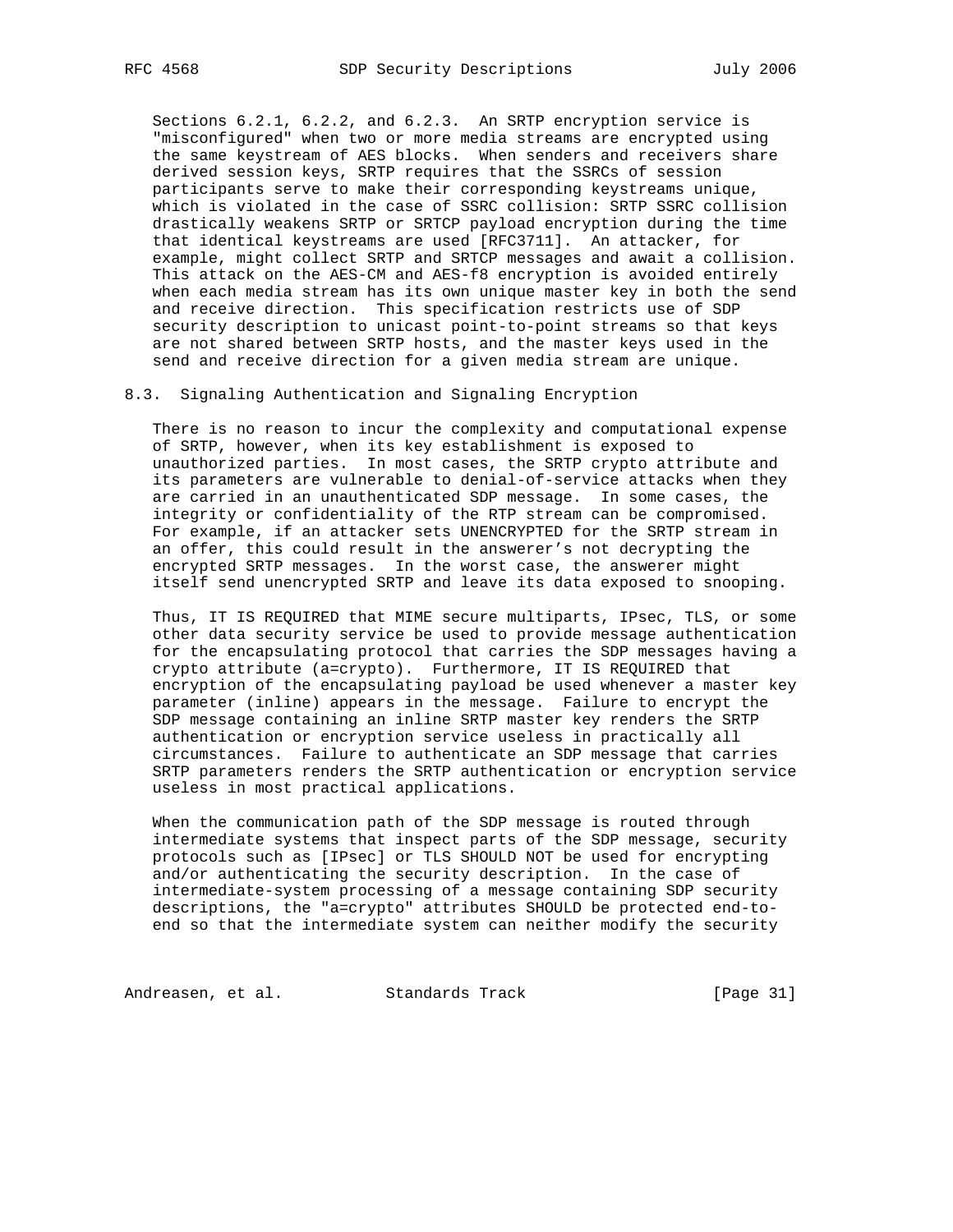description nor access the keying material. Network or transport security protocols that terminate at each intermediate system, therefore, SHOULD NOT be used for protecting SDP security descriptions. A security protocol SHOULD allow the security descriptions to be encrypted and authenticated end-to-end independently of the portions of the SDP message that any intermediate system modifies or inspects: MIME secure multiparts are RECOMMENDED for the protection of SDP messages that are processed by intermediate systems.

9. Grammar

 In this section, we first provide the ABNF grammar for the generic crypto attribute, and then we provide the ABNF grammar for the SRTP specific use of the crypto attribute.

9.1. Generic "Crypto" Attribute Grammar

The ABNF grammar for the crypto attribute is defined below:

 "a=crypto:" tag 1\*WSP crypto-suite 1\*WSP key-params \*(1\*WSP session-param)

| taq            | $= 1*9$ DIGIT                                        |
|----------------|------------------------------------------------------|
| crypto-suite   | $= 1*(ALPHA / DIGIT / "")$                           |
| key-params     | $=$ key-param $*(" : " key-param)$                   |
| key-param      | = key-method ":" key-info                            |
| key-method     | = "inline" / key-method-ext                          |
| key-method-ext | $= 1*(ALPHA / DIGIT / "")$                           |
| key-info       | $= 1*(8x21-3A / 8x3C-7E)$ ; visible (printing) chars |
|                | ; except semi-colon                                  |
| session-param  | ; visible (printing) characters<br>$= 1*(VCHAR)$     |

where WSP, ALPHA, DIGIT, and VCHAR are defined in [RFC4234].

## 9.2. SRTP "Crypto" Attribute Grammar

 This section provides an Augmented BNF [RFC4234] grammar for the SRTP-specific use of the SDP crypto attribute:

| crypto-suite      | = srtp-crypto-suite                                      |
|-------------------|----------------------------------------------------------|
| key-method        | = srtp-key-method                                        |
| key-info          | = srtp-key-info                                          |
| session-param     | = srtp-session-param                                     |
| srtp-crypto-suite | = "AES_CM_128_HMAC_SHA1_32" /<br>"F8_128_HMAC_SHA1_32" / |

| [Page 32]<br>Standards Track<br>Andreasen, et al. |  |
|---------------------------------------------------|--|
|---------------------------------------------------|--|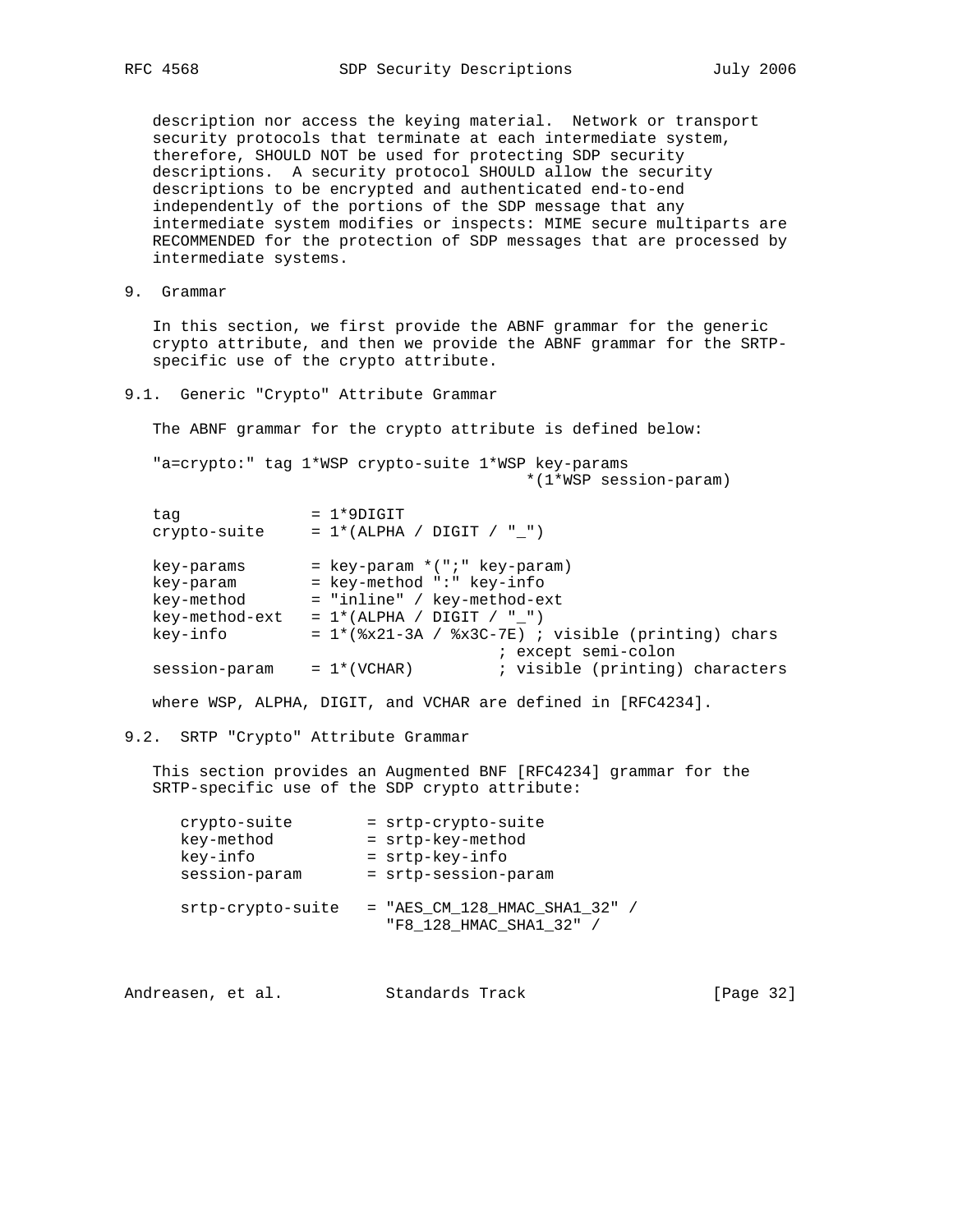"AES\_CM\_128\_HMAC\_SHA1\_80" / srtp-crypto-suite-ext srtp-key-method = "inline"  $s = key-salt$  ["|" lifetime] ["|" mki] key-salt  $= 1*(base64)$  ; binary key and salt values ; concatenated together, and then ; base64 encoded [section 3 of ; RFC3548 lifetime  $=["2^{\prime}"] 1^{\star}(\text{DJGT})$  ; see section 6.1 for "2<sup>^</sup>" mki = mki-value ":" mki-length = mki-value = 1\*DIGIT<br>mki-length = 1\*DIGIT<br>= 1\*3DIGIT =  $1*3$ DIGIT ; range  $1..128$ . srtp-session-param = kdr / "UNENCRYPTED\_SRTP" / "UNENCRYPTED\_SRTCP" / "UNAUTHENTICATED\_SRTP" / fec-order / fec-key / wsh / srtp-session-extension kdr = "KDR="  $1*2(DIGIT)$  ; range  $0..24$ , ; power of two fec-order = "FEC\_ORDER=" fec-type fec-type = "FEC\_SRTP" / "SRTP\_FEC" fec-key = "FEC\_KEY=" key-params wsh  $=$  "WSH=" 2\*DIGIT ; minimum value is  $64$ base64  $=$  ALPHA / DIGIT / "+" / "/" / "="  $strip-crypto-suite-ext = 1*(ALPHA / DIGIT / "))$  $srtp-session-extension = ['--] 1*(VCHAR)$  ;visible chars [RFC4234] ; first character must not be dash ("-")

Andreasen, et al. Standards Track [Page 33]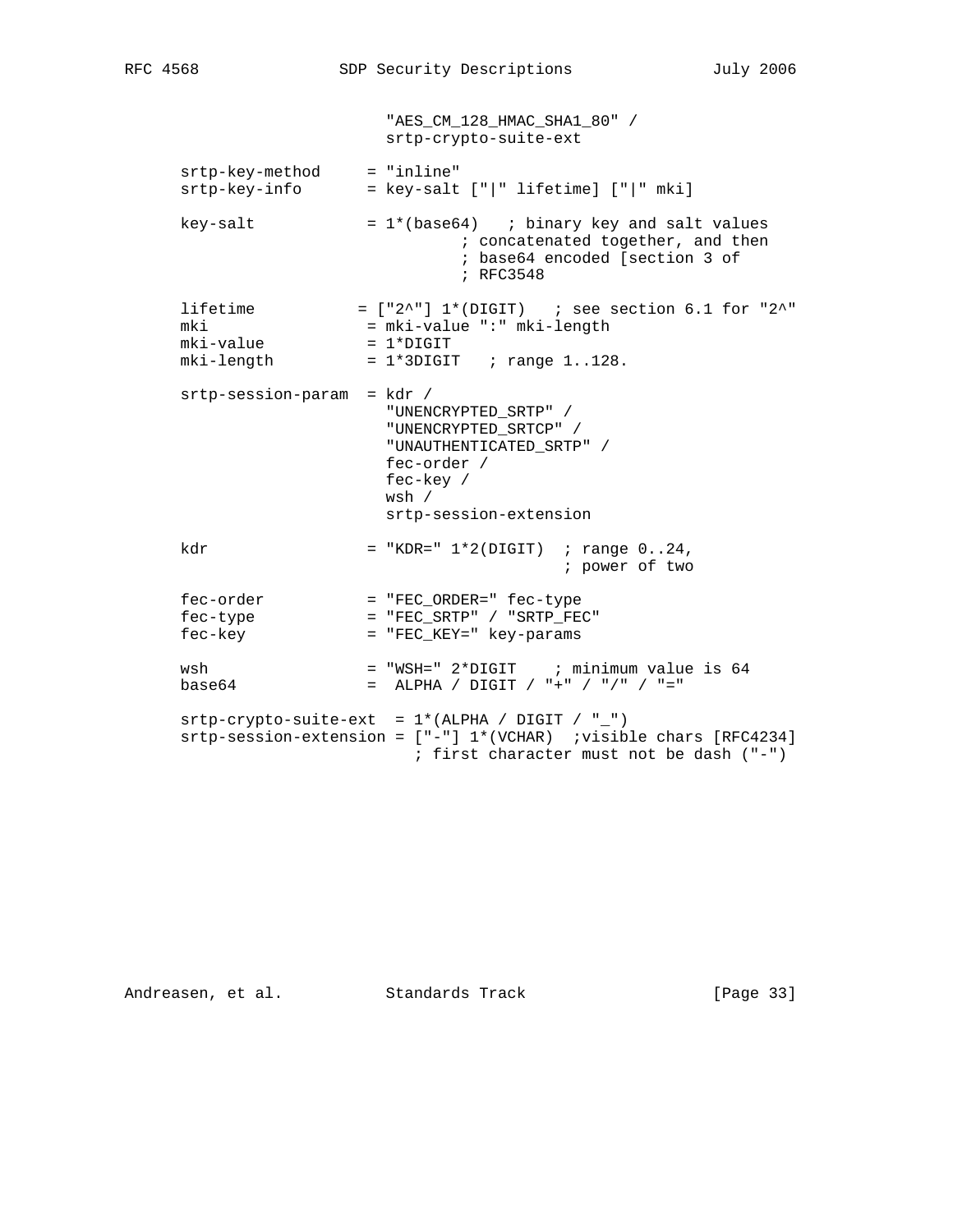- 10. IANA Considerations
- 10.1. Registration of the "crypto" Attribute

 The IANA has registered a new SDP attribute as follows:

Attribute name: crypto<br>Long form name: Securit Security description cryptographic attribute for media streams Type of attribute: Media-level Subject to charset: No Purpose: Security descriptions Appropriate values: See Section 4

10.2. New IANA Registries and Registration Procedures

 The following sub-sections define a new IANA registry with associated sub-registries to be used for the SDP security descriptions. The IANA has created an SDP Security Description registry as shown below and further described in the following sections:

```
 SDP Security Descriptions
 |
      +- Key Methods (described in 10.2.1)
 |
      +- Media Stream Transports (described in 10.2.2)
 |
           +- Transport1 (e.g., SRTP)
 | |
                | +- Supported Key Methods (e.g., inline)
 | |
               | +- crypto suites
 | |
                | +- session parameters
 |
           +- Transport2
\mathbb{R}^n : \mathbb{R}^n : \mathbb{R}^n : \mathbb{R}^n : \mathbb{R}^n : \mathbb{R}^n
```
10.2.1. Key Method Registry and Registration

 The IANA has created a new subregistry for SDP security description key methods. An IANA key method registration MUST be documented in an RFC in accordance with the [RFC2434] Standards Action, and it MUST provide the name of the key method in accordance with the grammar for key-method-ext defined in Section 9.1.

Andreasen, et al. Standards Track [Page 34]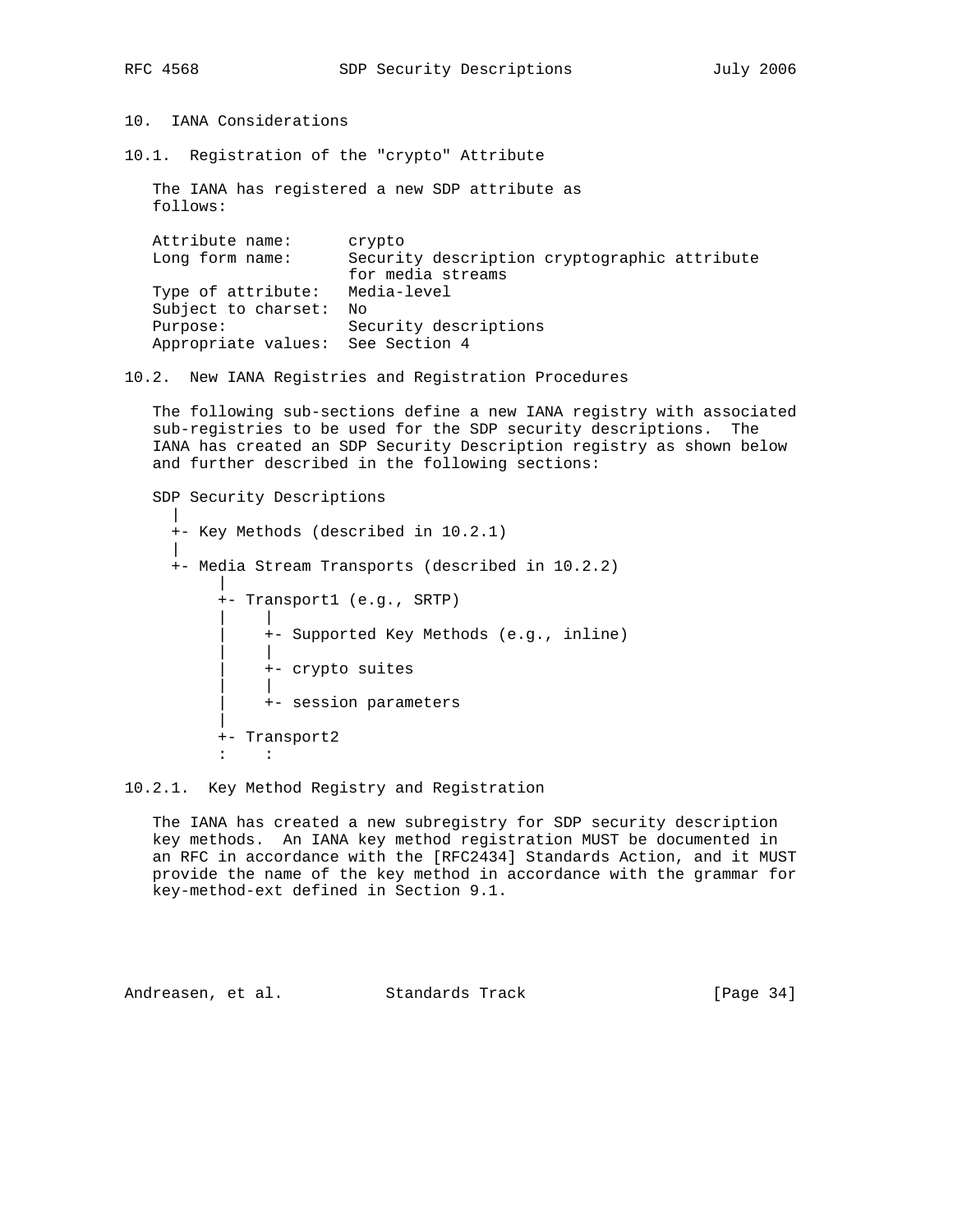10.2.2. Media Stream Transport Registry and Registration

 The IANA has created a new subregistry for SDP security description Media Stream Transports. An IANA media stream transport registration MUST be documented in an RFC in accordance with the RFC 2434 Standards Action and the procedures defined in Sections 4 and 5 of this document. The registration MUST provide the name of the transport and a list of supported key methods.

 In addition, each new media stream transport registry must contain a crypto-suite registry and a session parameter registry, as well as IANA instructions for how to populate these registries.

- 10.3. Initial Registrations
- 10.3.1. Key Method

 The following security descriptions key methods are hereby registered:

inline

10.3.2. SRTP Media Stream Transport

 The IANA has created an SDP Security Description Media Stream Transport subregistry for "SRTP". The key methods supported is "inline". The reference for the SDP security description for SRTP is this document.

10.3.2.1. SRTP Crypto Suite Registry and Registration

 The IANA has created a new subregistry for SRTP crypto suites under the SRTP transport of the SDP Security Descriptions. An IANA SRTP crypto suite registration MUST indicate the crypto suite name in accordance with the grammar for srtp-crypto-suite-ext defined in Section 9.2.

 The semantics of the SRTP crypto suite MUST be described in an RFC in accordance with the RFC 2434 Standards Action, including the semantics of the "inline" key-method and any special semantics of parameters.

The following SRTP crypto suites are hereby registered:

 AES\_CM\_128\_HMAC\_SHA1\_80 AES\_CM\_128\_HMAC\_SHA1\_32 F8\_128\_HMAC\_SHA1\_80

Andreasen, et al. Standards Track [Page 35]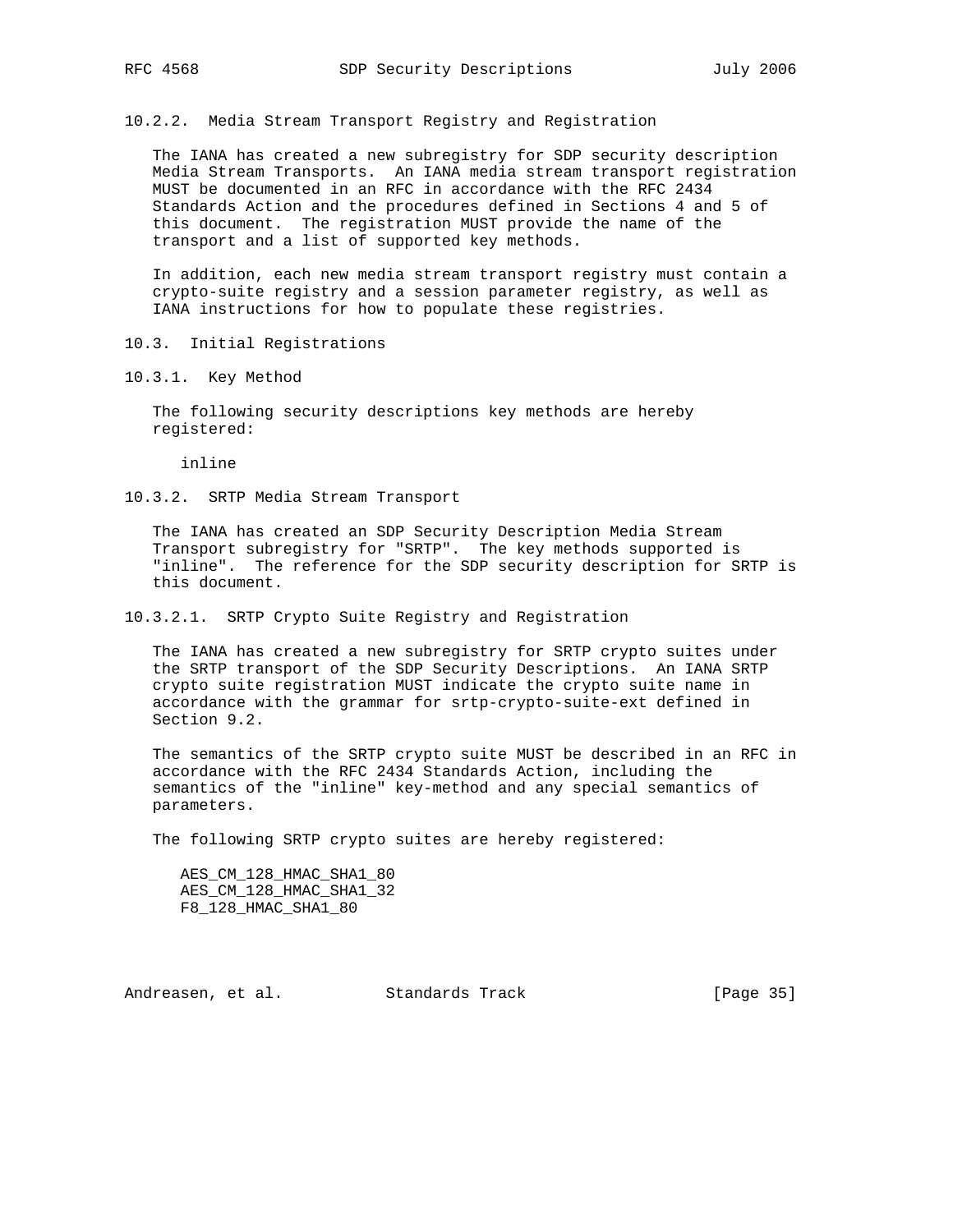The reference for these crypto suites is provided in this document.

10.3.2.2. SRTP Session Parameter Registration

 The IANA has created a new subregistry for SRTP session parameters under the SRTP transport of the SDP Security Descriptions. An IANA SRTP session parameter registration MUST indicate the session parameter name (srtp-session-extension as defined in Section 9.2); the name MUST NOT begin with the dash character ("-").

 The semantics of the parameter MUST be described in an RFC in accordance with the RFC 2434 Standards Action. If values can be assigned to the parameter, then the format and possible values that can be assigned MUST be described in the RFC in accordance with the RFC 2434 Standards Action as well. Also, it MUST be specified whether the parameter is declarative or negotiated in the offer/answer model.

The following SRTP session parameters are hereby registered:

 KDR UNENCRYPTED\_SRTP UNENCRYPTED\_SRTCP UNAUTHENTICATED\_SRTP FEC\_ORDER FEC\_KEY WSH

The reference for these parameters is this document.

11. Acknowledgements

 This document is a product of the IETF MMUSIC working group and has benefited from comments from its participants. This document also benefited from discussions with Elisabetta Cararra, Earl Carter, Per Cederqvist, Bill Foster, Matt Hammer, Cullen Jennings, Paul Kyzivat, David McGrew, Mats Naslund, Dave Oran, Jonathan Rosenberg, Dave Singer, Mike Thomas, Brian Weis, and Magnus Westerlund.

- 12. Normative References
	- [RFC3550] Schulzrinne, H., Casner, S., Frederick, R., and V. Jacobson, "RTP: A Transport Protocol for Real-Time Applications", STD 64, RFC 3550, July 2003.
	- [RFC2119] Bradner, S., "Key words for use in RFCs to Indicate Requirement Levels", BCP 14, RFC 2119, March 1997.

Andreasen, et al. Standards Track [Page 36]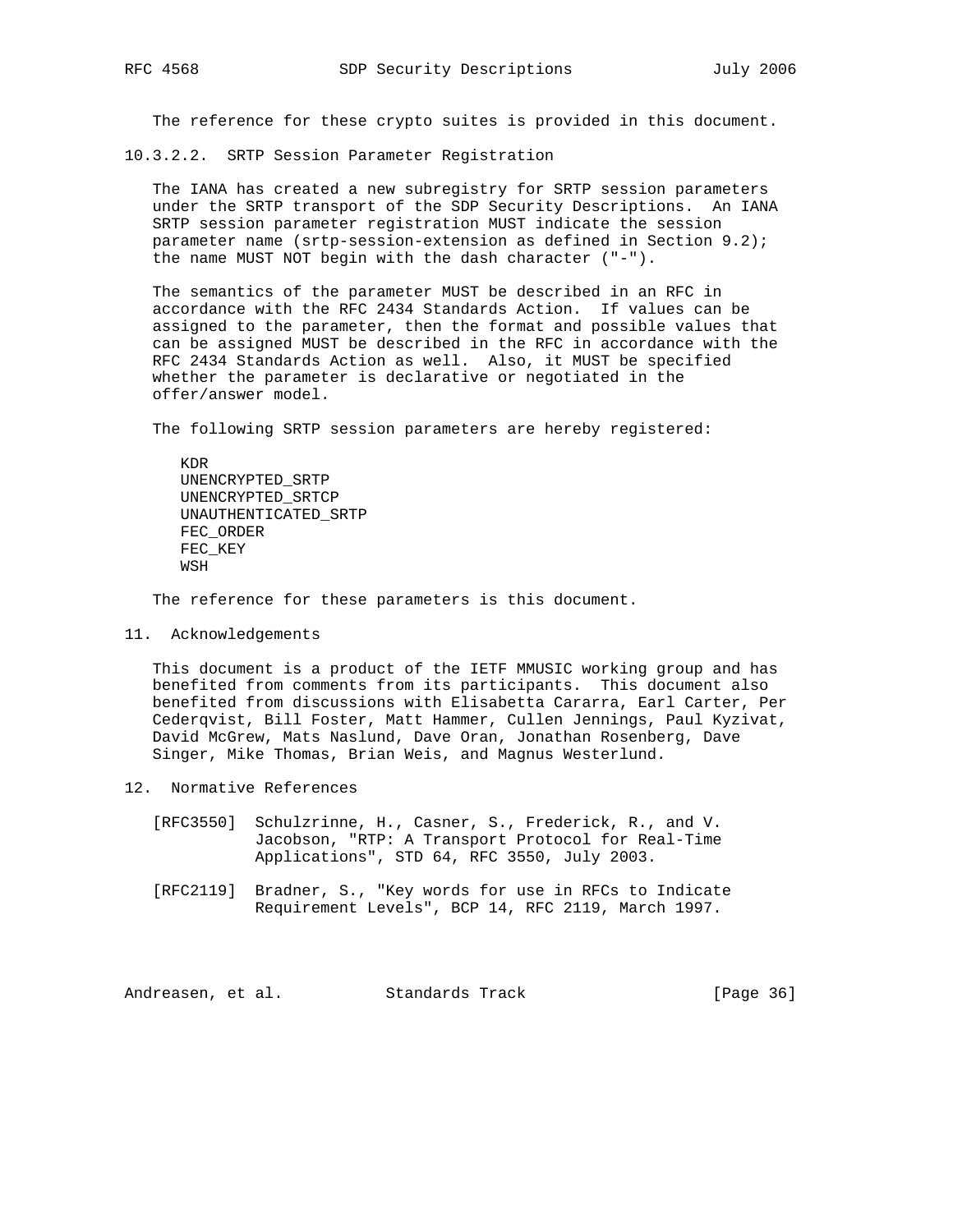- [RFC4566] Handley, M., Jacobson, V., and C. Perkins, "SDP: Session Description Protocol", RFC 4566, July 2006.
- [RFC4234] Crocker, D., Ed. and P. Overell, "Augmented BNF for Syntax Specifications: ABNF", RFC 4234, October 2005.
- [RFC2828] Shirey, R., "Internet Security Glossary", FYI 36, RFC 2828, May 2000.
- [RFC3264] Rosenberg, J. and H. Schulzrinne, "An Offer/Answer Model with Session Description Protocol (SDP)", RFC 3264, June 2002.
- [RFC3711] Baugher, M., McGrew, D., Naslund, M., Carrara, E., and K. Norrman, "The Secure Real-time Transport Protocol (SRTP)", RFC 3711, March 2004.
- [RFC1750] Eastlake 3rd, D., Crocker, S., and J. Schiller, "Randomness Recommendations for Security", RFC 1750, December 1994.
- [RFC3548] Josefsson, S., "The Base16, Base32, and Base64 Data Encodings", RFC 3548, July 2003.
- [RFC2434] Narten, T. and H. Alvestrand, "Guidelines for Writing an IANA Considerations Section in RFCs", BCP 26, RFC 2434, October 1998.
- 13. Informative References
	- [sprecon] Andreasen, F. and D. Wing, "Security Preconditions for Session Description Protocol Media Streams", Work in Progress, October 2005.
	- [RFC3407] Andreasen, F., "Session Description Protocol (SDP) Simple Capability Declaration", RFC 3407, October 2002.
	- [Bellovin] Bellovin, S., "Problem Areas for the IP Security Protocols," in Proceedings of the Sixth Usenix Unix Security Symposium, pp. 1-16, San Jose, CA, July 1996.
	- [GDOI] Baugher, M., Weis, B., Hardjono, T., and H. Harney, "The Group Domain of Interpretation", RFC 3547, July 2003.
	- [kink] Sakane, S., Kamada, K., Thomas, M. and J. Vilhuber, "Kerberized Internet Negotiation of Keys (KINK)", RFC 4430, March 2006.

Andreasen, et al. Standards Track [Page 37]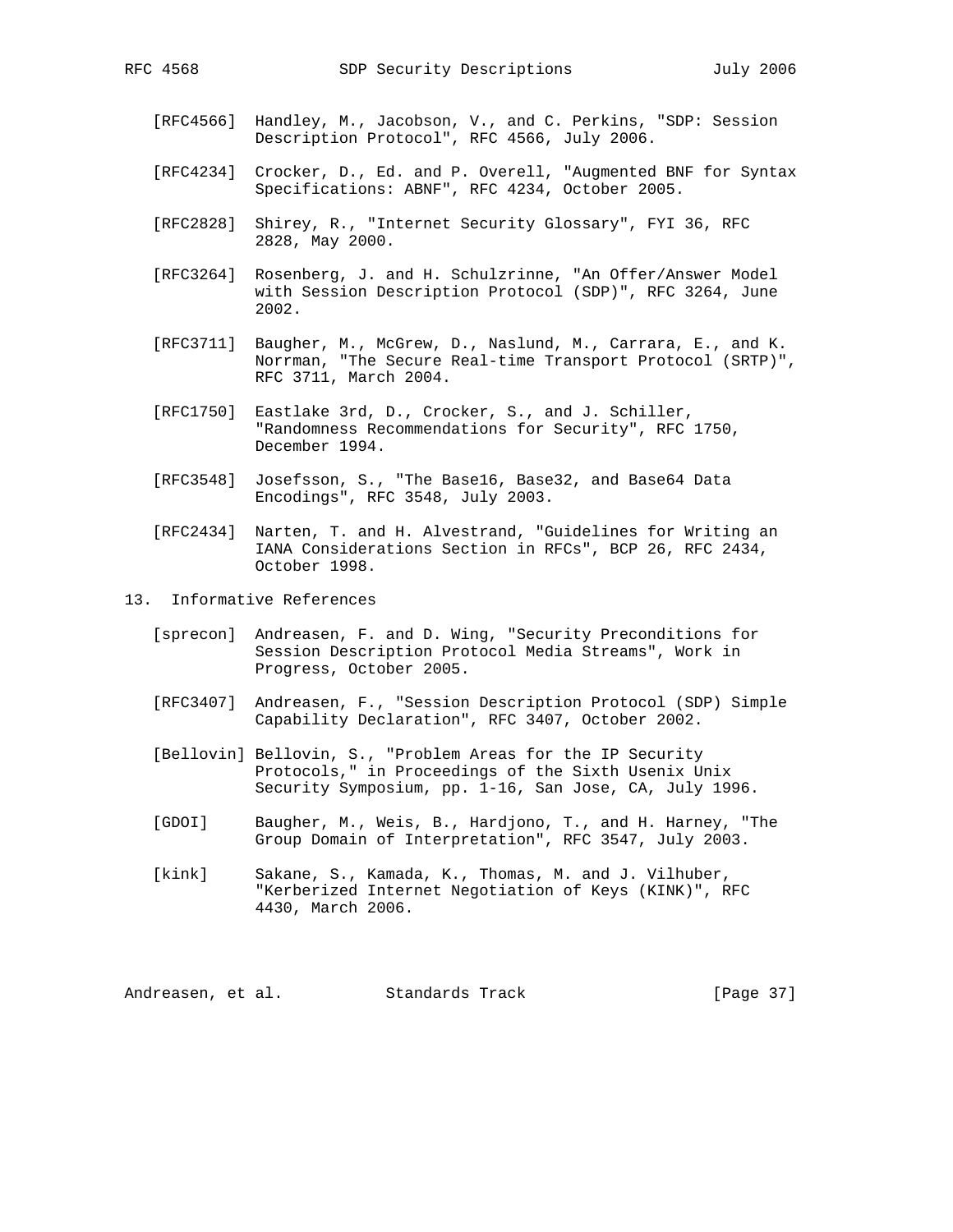- [ike] Kaufman, C., "Internet Key Exchange (IKEv2) Protocol", RFC 4306, December 2005.
- [ipsec] Kent, S. and K. Seo, "Security Architecture for the Internet Protocol", RFC 4301, December 2005.
- [maxprate] Westerlund, M., "A Transport Independent Bandwidth Modifier for the Session Description Protocol (SDP)", RFC 3890, September 2004.
- [RFC2733] Rosenberg, J. and H. Schulzrinne, "An RTP Payload Format for Generic Forward Error Correction", RFC 2733, December 1999.
- [s/mime] Ramsdell, B., "Secure/Multipurpose Internet Mail Extensions (S/MIME) Version 3.1 Message Specification", RFC 3851, July 2004.
- [pgp/mime] Elkins, M., "MIME Security with Pretty Good Privacy (PGP)", RFC 2015, October 1996.
- [TLS] Dierks, T. and C. Allen, "The TLS Protocol Version 1.0", RFC 2246, January 1999.
- [keymgt] Arkko, J., Carrara, E., Lindholm, F., Naslund, M., and K. Norrman, "Key Management Extensions for Session Description Protocol (SDP) and Real Time Streaming Protocol (RTSP)", RFC 4567, July 2006.
- [mikey] Arkko, J., Carrara, E., Lindholm, F., Naslund, M., and K. Norrman, "MIKEY: Multimedia Internet KEYing", RFC 3830, August 2004.
- [RFC2104] Krawczyk, H., Bellare, M., and R. Canetti, "HMAC: Keyed- Hashing for Message Authentication", RFC 2104, February 1997.
- [skeme] Krawczyk, H., "SKEME: A Versatile Secure Key Exchange Mechanism for the Internet", ISOC Secure Networks and Distributed Systems Symposium, San Diego, 1996.
- [RFC3312] Camarillo, G., Marshall, W., and J. Rosenberg, "Integration of Resource Management and Session Initiation Protocol (SIP)", RFC 3312, October 2002.
- [RFC2974] Handley, M., Perkins, C., and E. Whelan, "Session Announcement Protocol", RFC 2974, October 2000.

Andreasen, et al. Standards Track [Page 38]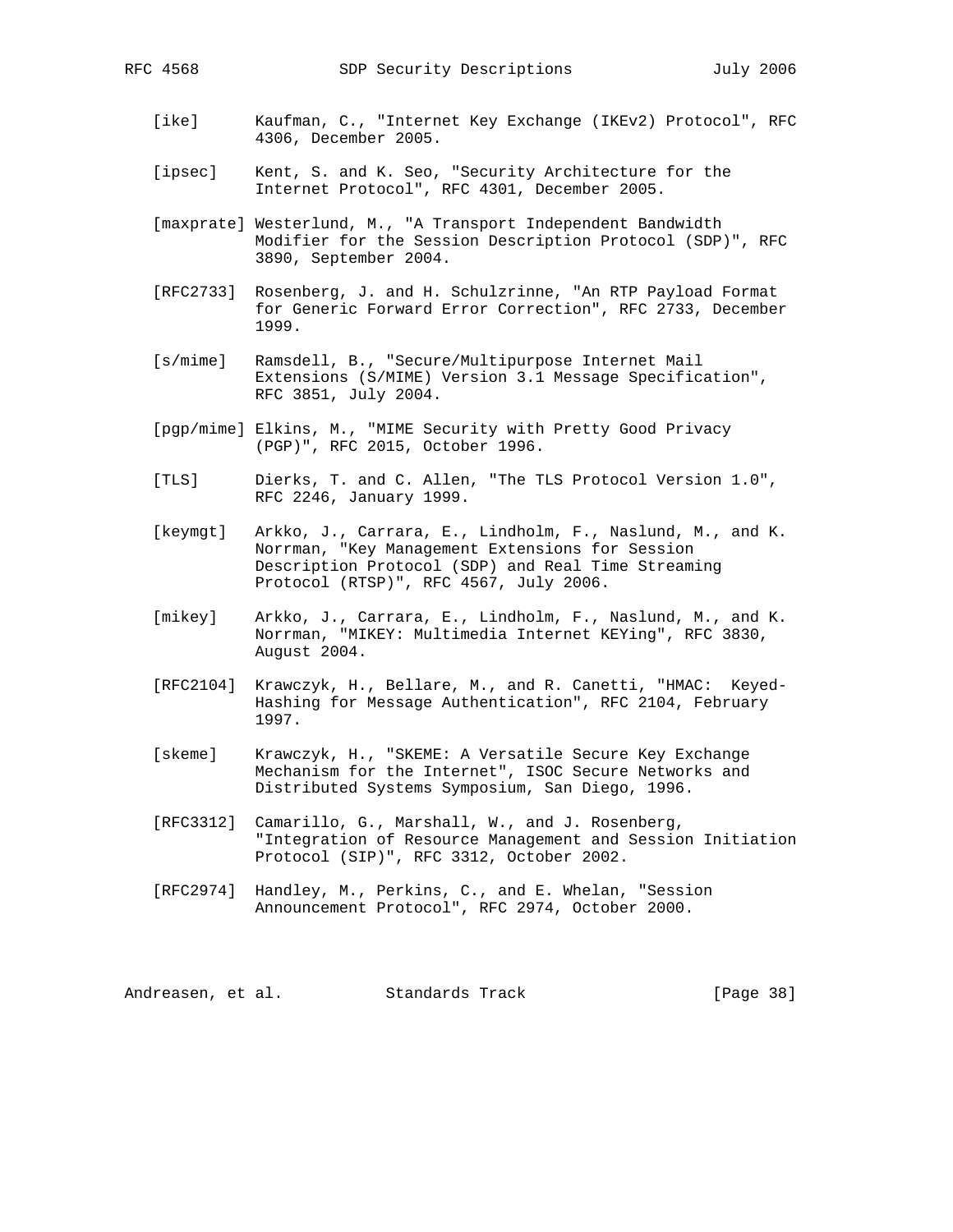- [srtpf] Ott, J. and E. Carrara, "Extended Secure RTP Profile for RTCP-based Feedback (RTP/SAVPF)", work in progress, October 2003.
- [RFC3261] Rosenberg, J., Schulzrinne, H., Camarillo, G., Johnston, A., Peterson, J., Sparks, R., Handley, M., and E. Schooler, "SIP: Session Initiation Protocol", RFC 3261, June 2002.
- [RFC3311] Rosenberg, J., "The Session Initiation Protocol (SIP) UPDATE Method", RFC 3311, September 2002.

Andreasen, et al. Standards Track [Page 39]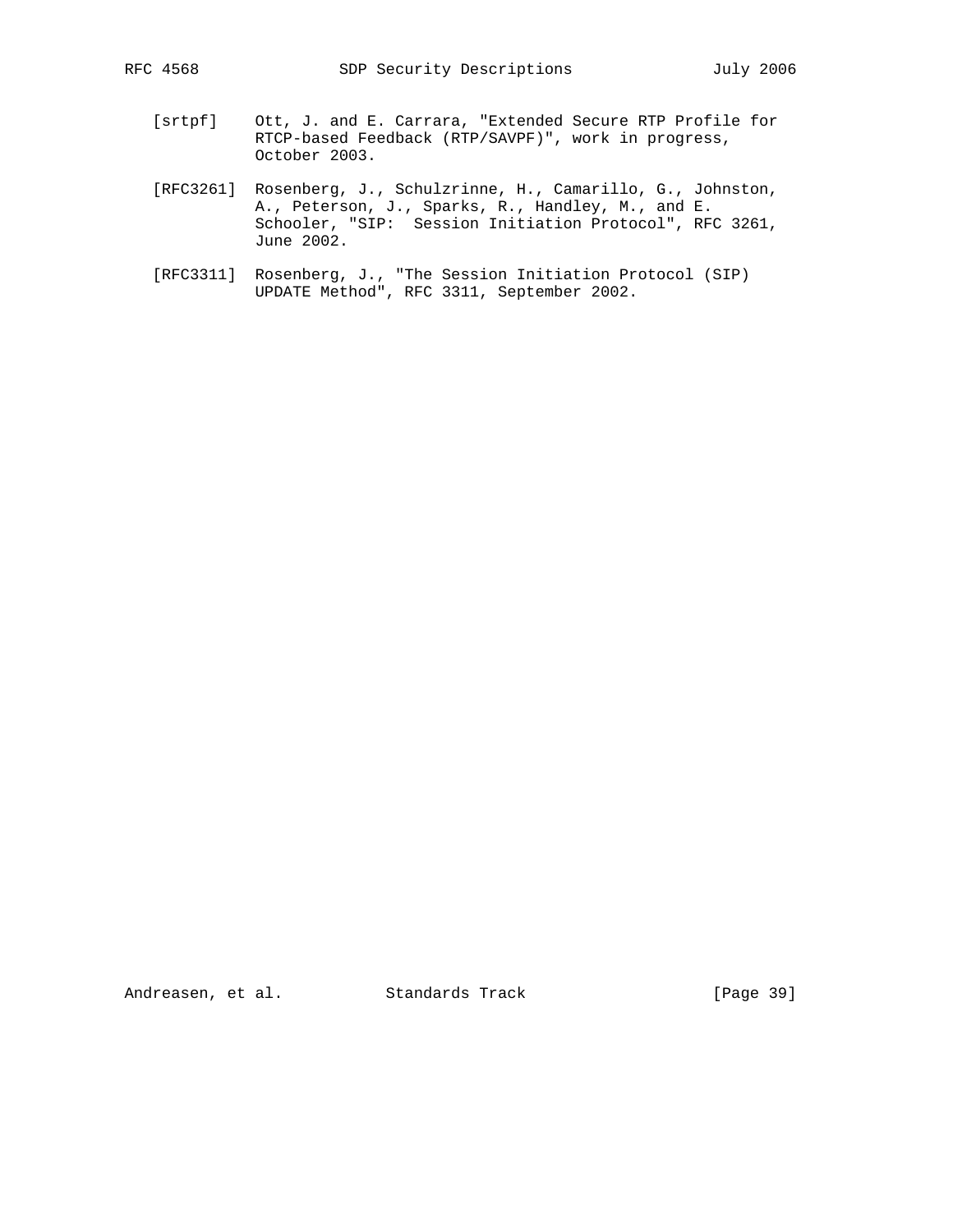Appendix A - Rationale for Keying Material Directionality

 SDP security descriptions define the keying material for the sending direction, which is included in the SDP. Thus, the key that is carried in an SDP message is a decryption key for the receiver of that SDP message. This is in contrast to the majority of information included in SDP, which describes information for the receiving (or receiving and sending) direction. This reversed information directionality generates some challenges with using the mechanism in the offer/answer model and in particular with SIP, where early media and forking require special consideration (as described in Section 7.3). There are however good reasons for why this was done, which can be summarized as follows:

 First of all, there is the general security philosophy of letting the entity that sends traffic decide what key to use for protecting it. SRTP uses counter mode, which is secure when counters do not overlap among senders who share a master key; the surest way to avoid counter overlap is for each endpoint to generate its own master key. Secondly, if SDP security descriptions had been designed to keep the normal SDP information directionality, it would have resulted in problems with supporting early media and SIP forking: If an offer generates multiple answers and the keying material was for the receive direction, some of the parameter values (e.g. lifetime) would have to be shared between all the answerers (senders of media), which would lead to considerable complexity, possibly requiring changes or extensions to SRTP. Other problems were discovered as well, which we describe further below.

 In the following scenarios, we analyze what would occur if SDP security descriptions had been designed so that the keying material was the receive keying material (rather than its actual design, where the keying material is the sending keying material):

Andreasen, et al. Standards Track [Page 40]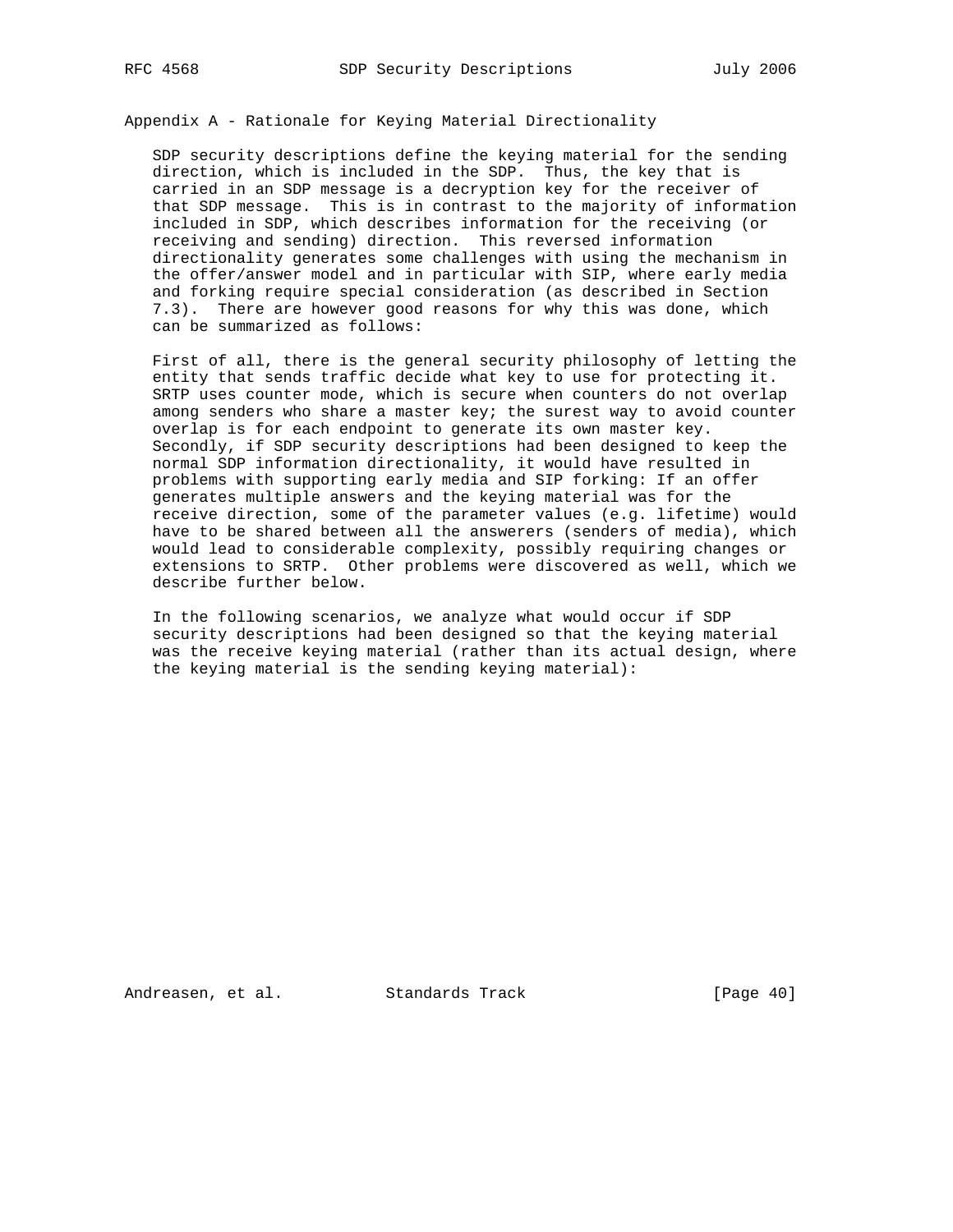## Scenario A: Non-Forking Case

 In this scenario, the offer includes the receiving keying material, the answerer receives it and starts sending data packets towards the offerer. If there was a single crypto attribute in the offer, there would be no ambiguity about which crypto suite was being used and, hence, the incoming packet could be processed. However, in the case where the offer included multiple alternative crypto-attributes, the offerer would not know which one was chosen, and hence, if the offerer received packets before the answer came back, the offerer would be unable to process those packets (problem 1). (Use of the MKI has been suggested as one possible solution to that, however it incurs a per-packet overhead.)

## Scenario B: Serial Forking Case

 In this scenario, Alice generates an offer to Bob, who starts sending (early) media towards Alice (no answer returned yet). In this scenario, we assume we aren't also encountering Scenario A (e.g., the offer includes only a single crypto-attribute) and that Bob is using a Synchronization Source (SSRC) value of 1 for his SRTP and SRTCP packets. Alice thus has a crypto-context for SSRC 1, including the associated ROC (Roll Over Counter) and SEQ (RTP Sequence Number). Bob now forwards the call to Carol (Bob still has not generated an answer). At this point, Bob has Alice's key, which sometimes might be a security weakness. As the exchange proceeds, Carol gets the original offer, including the offered crypto-attribute and starts sending media packets towards Alice. It just so happens that Carol chooses an SSRC value of 1, as did Bob. When Carol starts generating packets, there is a potential for what RFC 3711 calls a "two-time pad" issue (problem 2), as well as the potential for the ROC to be out of sync between Alice and Carol (problem 3). Note that since Bob and Carol are (presumably) using different source transport addresses, the SSRC reuse does not constitute an SSRC collision (although it may still be interpreted as such by Alice). Per RFC 3711, since the master key would be shared between Bob and Carol in this case, it is RECOMMENDED that Alice leave the session at that point in order to avoid the two-time pad issue. It should also be noted that RFC 3711 recommends against sharing SRTP master keys, which forking may accidentally introduce when the keying material is for the receiving direction.

 If we consider the above scenario again, but this time with keying material in the offer (and answer) being the sending keying material (as specified by SDP security descriptions), the scenario instead looks as follows: Bob again chooses SSRC 1, and Bob will

Andreasen, et al. Standards Track [Page 41]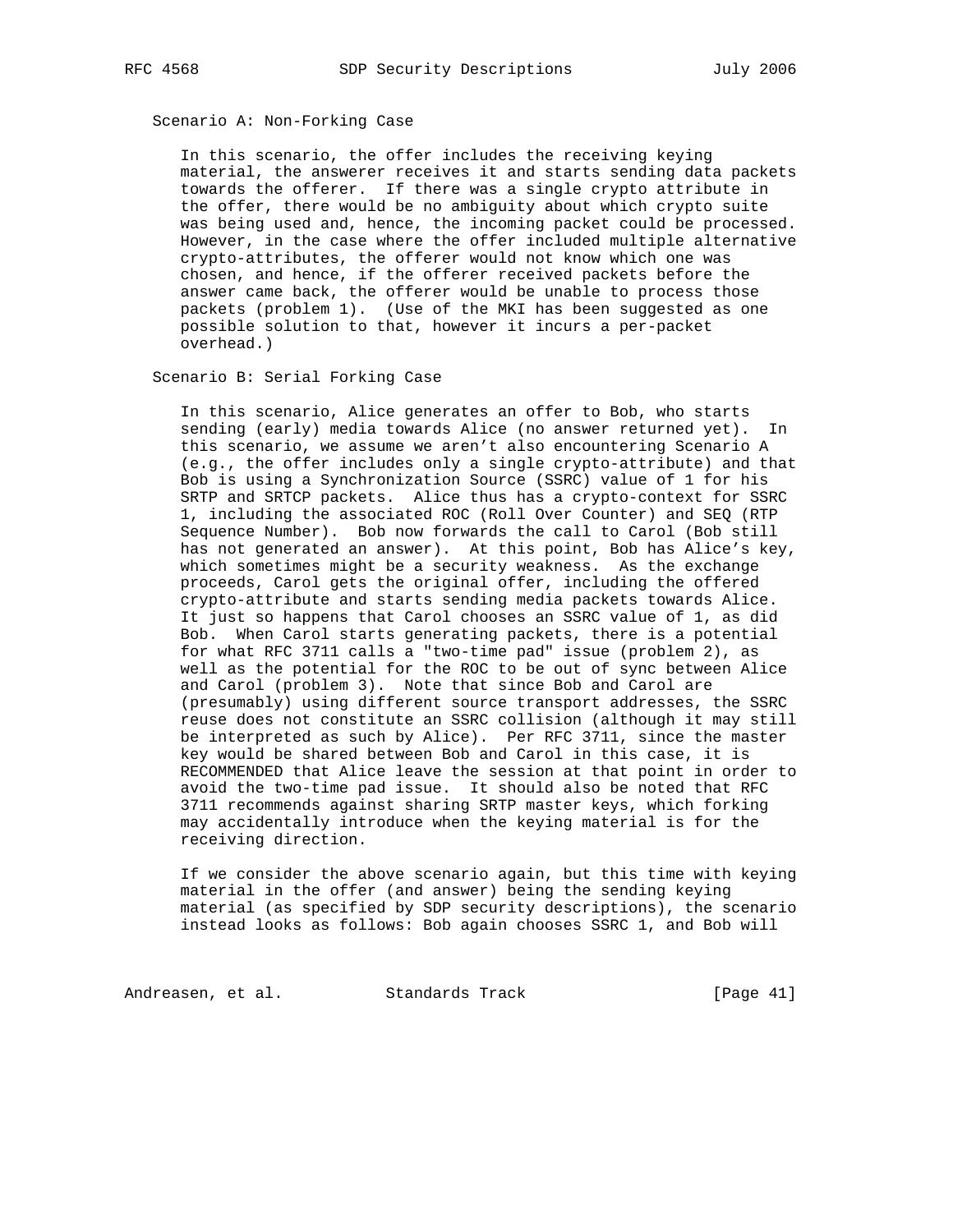need to send back an answer to Alice, since Alice needs to learn Bob's sending key. Bob also starts sending media towards Alice (clipping may occur until Alice receives Bob's answer). Bob again forwards the call to Carol who also starts sending early media using SSRC 1. However, Carol needs to generate a new answer (for the dialog between Alice and Carol) in order for Alice to process Carol's packets . Upon receiving this answer, Alice can initiate a new offer/answer exchange (to move the session to another transport address as described in Section 7.3). In this case, there is one master key per session and a unique keystream regardless of whether or not SSRCs collide.

Scenario C: Parallel Forking Case

 In this scenario, Alice generates an offer (with receive keying material) that gets forked to Bob and Carol in parallel. Bob and Carol both start sending packets (early media) to Alice. If Bob and Carol choose different SSRCs, everything is fine initially. However, one of the crypto context parameters is the master key lifetime, and since Bob and Carol are sharing the same master key (unbeknownst to either), they do not know when they need to rekey (problem 4). If they choose the same SSRC, we have the two-time pad problem again (problem 2).

 In summary, if keying material were for the receive direction, we would have the following problems:

- Problem 1: Offerer does not know which of multiple crypto offers was chosen by answerer.
- Problem 2: SSRC reuse (or SSRC collisions) between multiple answerers (serial or parallel forking) may lead to the two-time pad issue.
- Problem 3: Part of the crypto context parameters (specifically the ROC) is not communicated but derived, and if we allow multiple entities to use the same SSRC (sequentially), the ROC can be wrong.
- Problem 4: All crypto contexts that share a master key need to maintain a shared set of counters (master key lifetime), and if we allow for multiple entities on different platforms to share a master key, we would need a mechanism to synchronize these counters.

 Problem 1 could be addressed by using the MKI as proposed separately; however, it would result in using extra bandwidth for each SRTP media packet. Solving problem 2 implies a need for

Andreasen, et al. Standards Track [Page 42]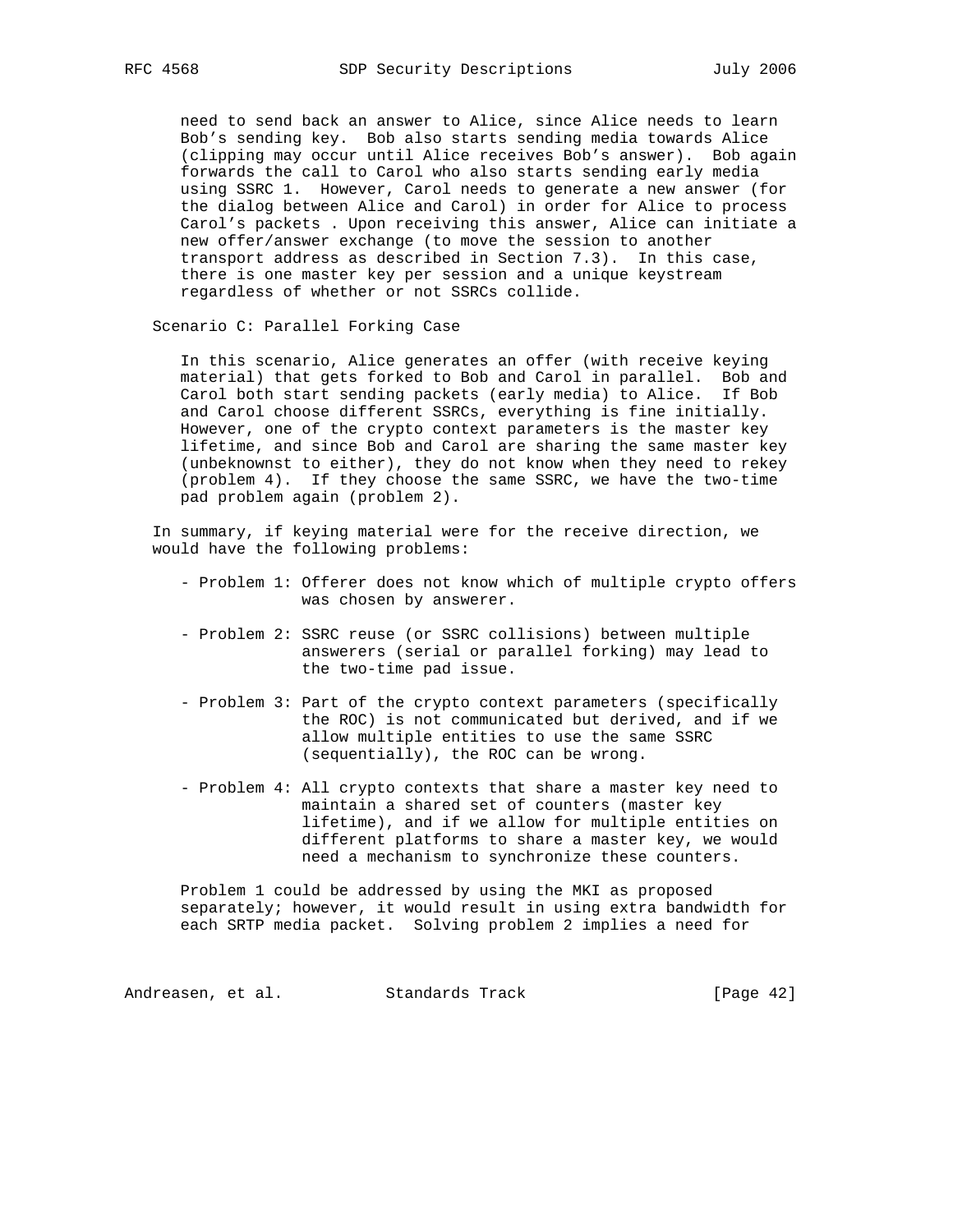being able to synchronize SSRC values with the answerer (or abandon the session when SSRC reuse or SSRC collisions occur). Problem 3 implies a need for being able to synchronize ROC values on a per SSRC basis (or abandon the session when SSRC reuse occurs). Problem 4 could be solved by having the offerer (Alice, i.e., the entity receiving media) determine how many packets have actually been generated by the total set of senders to Alice and, hence, be the one to initiate the rekeying. In the case of packet losses, etc. this is not foolproof, but in practice it could probably be addressed by use of a reasonable safety margin.

 In conclusion, it would be expected from an offer/answer and SIP point of view to have the offer (and answer) keying material be the receive keying material; however, doing so would trade security for SIP friendliness, e.g., two-time pad and master key lifetime issues, and violate the RFC 3711 rule for sharing an SRTP master key across SRTP sessions.

#### Authors' Addresses

 Flemming Andreasen Cisco Systems, Inc. 499 Thornall Street, 8th Floor Edison, New Jersey 08837 USA

EMail: fandreas@cisco.com

 Mark Baugher 5510 SW Orchid Street Portland, Oregon 97219 USA

EMail: mbaugher@cisco.com

 Dan Wing Cisco Systems, Inc. 170 West Tasman Drive San Jose, CA 95134 USA

EMail: dwing@cisco.com